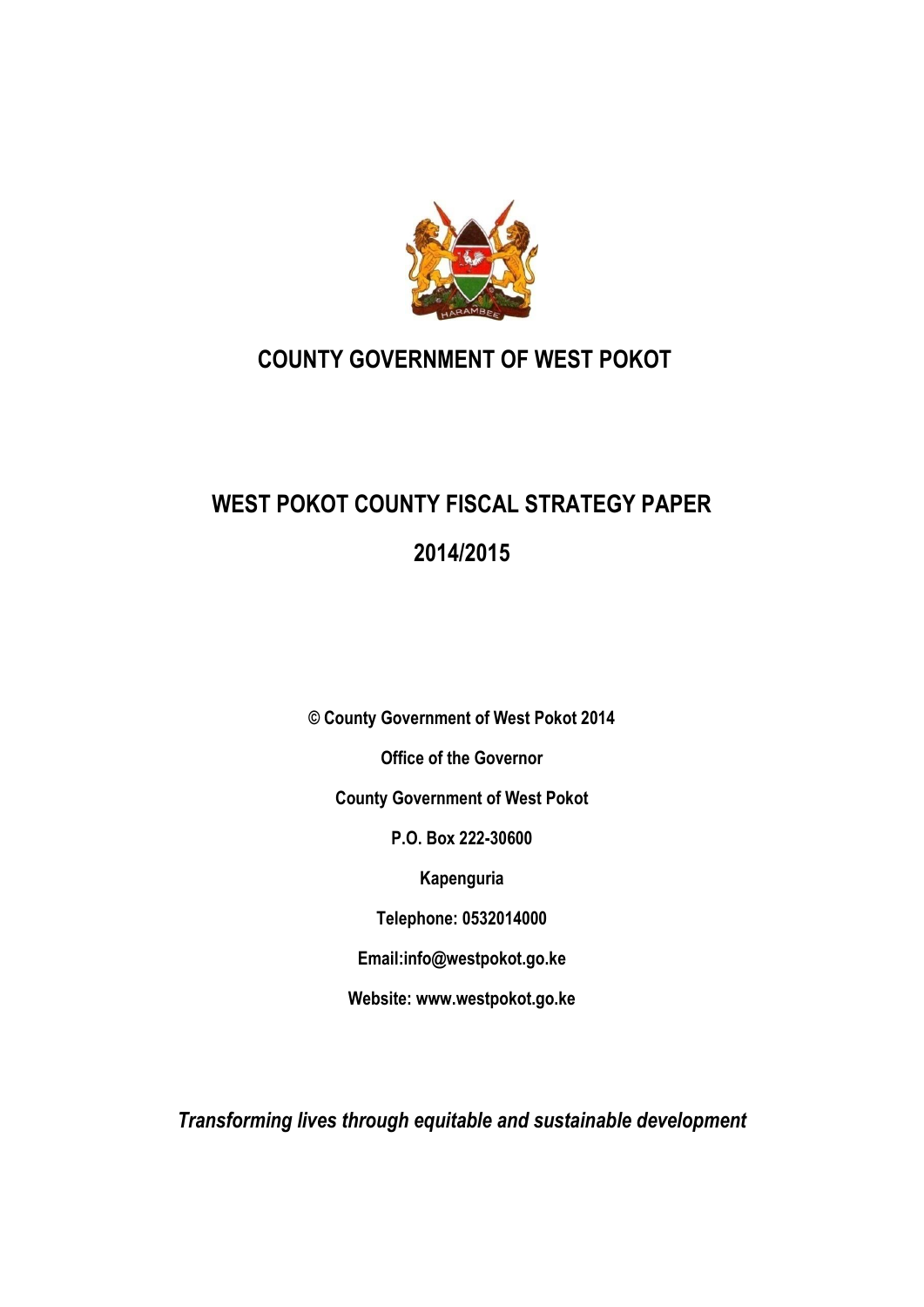### <span id="page-1-0"></span>**FOREWARD**

This is the first county fiscal strategy prepared by the county government of West Pokot as part of the efforts to ensure effective linkage between policy, planning and budgeting. It provides an updated resource envelope of Ksh. 3.7 Billion for the 2014/2015 county budget, presents a fiscal framework and ministerial ceilings for the fiscal year and the medium term.

The 2014 County Fiscal Strategy Paper is the County Government's effort to specify the broad strategic priorities and policy goals that will guide the county in preparation of its budget for 2014/15 financial year and over the medium term. It provides the county resource envelop and presents a fiscal framework for the next budget and the medium term. It also sets indicative ministerial ceilings in line with outlined sector key strategic objectives as set out in the County Integrated development plan. It has been informed by the priorities identified in the first county integrated development plan which was developed through a participatory process.

The strategy paper has been prepared against the back drop of slightly improving global economic recovery although downside risks remain. Kenya's Real GDP is expected to grow by 5.8 percent in 2014 up from 4.6 percent in 2012 and an estimated 5.1 percent in 2013, while over the mediumterm, growth is expected to pick-up gradually and cross the 7 percent mark by 2017, as global conditions improve and macroeconomic stability is sustained. The recovery of the advanced economies from recession is expected to have a positive impact on the county. This is due to the fact that as an agricultural based economy, the county is expected to benefit from these advanced economies as more agricultural products will find its way into these economies.

The county government of West Pokot is committed to ensuring the success of devolution. In this regard, the need for continued fiscal discipline and prudent utilization of public resources is emphasized. This therefore calls for greater transparency and accountability in public finance management at the county level.

The ministerial priorities for the 2014/2015 fiscal year include investment in agriculture and irrigation to boost county food security, health, road infrastructure, education, water, strengthening business environment and support to Small and Micro enterprises to boost job creation more specifically for the youth. Other sectors have also been given prominence due to their contribution towards citizen socioeconomic transformation. Allocation of resources has been premised on the county strategic priorities and on the principle of "funds follow functions".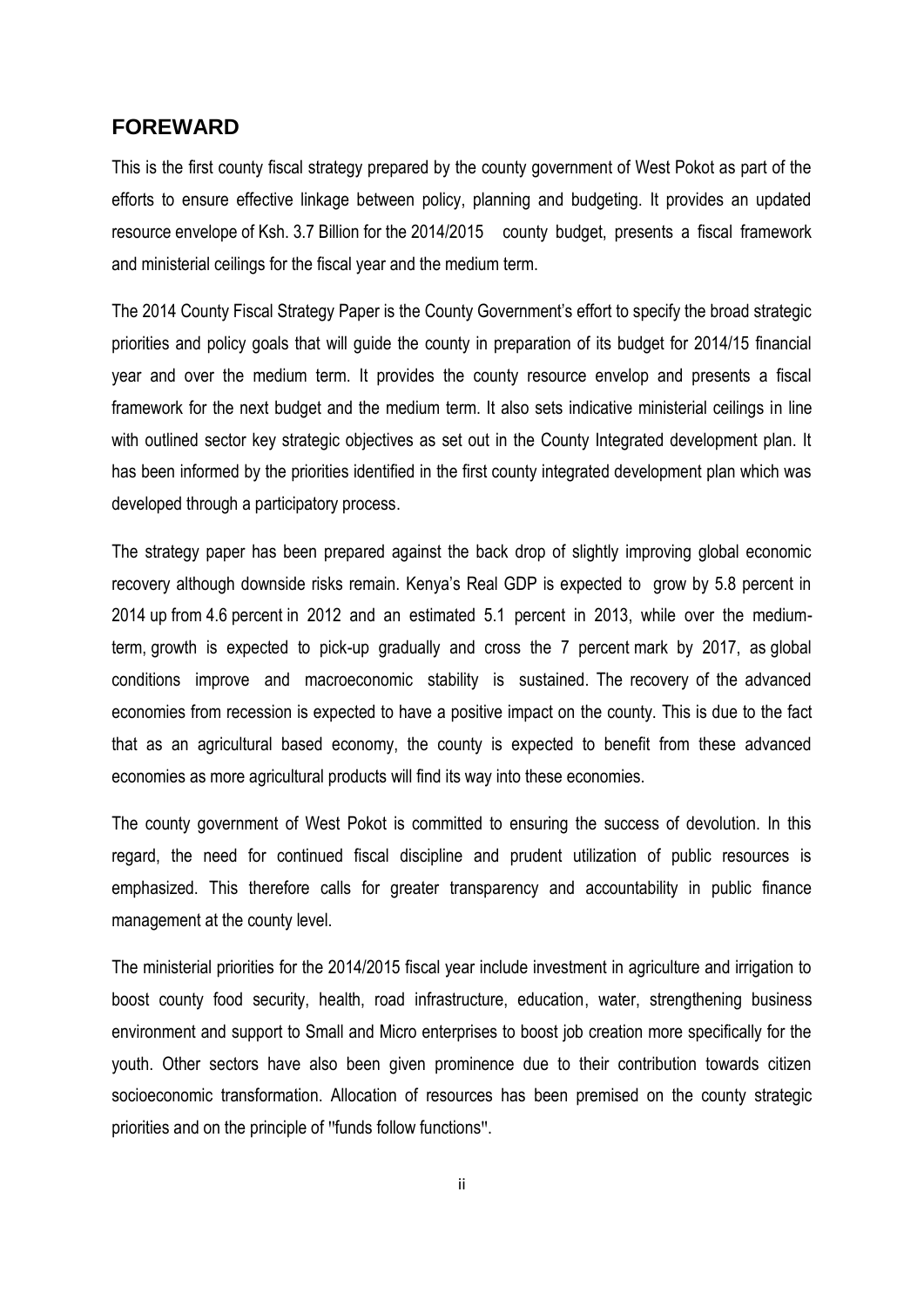The unveiling of this fiscal strategy paper with a budget estimate of Ksh 3.7 Billion for the 2014/2015 fiscal year is a clear demonstration of our commitment to the realization of our county vision of being the leading county in effective and efficient resource management, sustainable development and service delivery. I call upon all our stakeholders and the national government to continue supporting us on the basis of mutual respect, cooperation and consultation.

Wipto

**Hon. Mr. Joel Ngolegong, CEC, Finance and planning** *West Pokot County*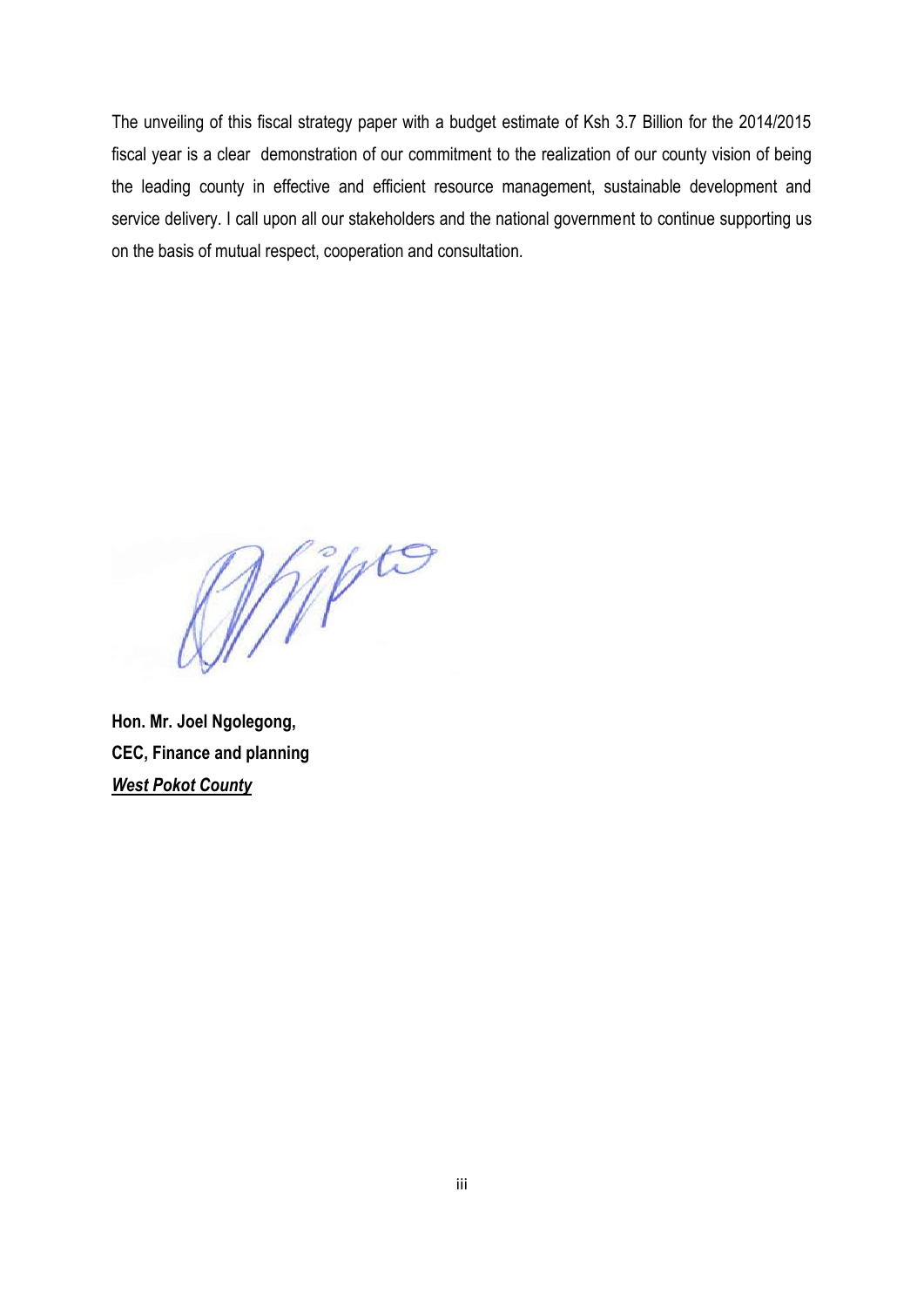#### <span id="page-3-0"></span>**ACKNOWLEDGEMENT**

The West Pokot First County Fiscal Strategy Paper has been prepared through a consultative process involving varied stakeholders within the county. First, I would like to thank H.E the Governor Mr Simon Kachapin, His Deputy Mr. Titus Lottee and the County Executive Members for their invaluable input and for dedicating their time to provide leadership in the process.

We are also grateful with the leadership of Mr. Joel Ngolekong (*County Executive* Member \_*Finance and Economic Planning*) and Mr. Maurice Wanyonyi (*County Secretary*) for their continued support and guidance throughout the entire FSP preparation process. The county treasury also contributed immensely to the production of this FSP. We therefore wish to appreciate the head of accounting treasury, Mr. Charles Kahono and the Head of County budget, Ms Priscilla Mungo.

The county planning unit team also spent a significant amount of time to put together the report. In this regard, we are grateful to: Mr. Kennedy Tegeret (*County Development Planning Officer*), Mr. Isaac Ritakou (*Sub-county Development officer, North Pokot*) and Mr. Benard Biegon (*Sub-county Development officer, South and Central Poko*t), for their technical input and commitment to the success of the process. Many thanks also go to, Ms Salome Chelagat (*secretariat*), for the excellent support and work.

**Kennedy Tegeret Interim Chief Officer -Finance and Economic Planning** *West Pokot County*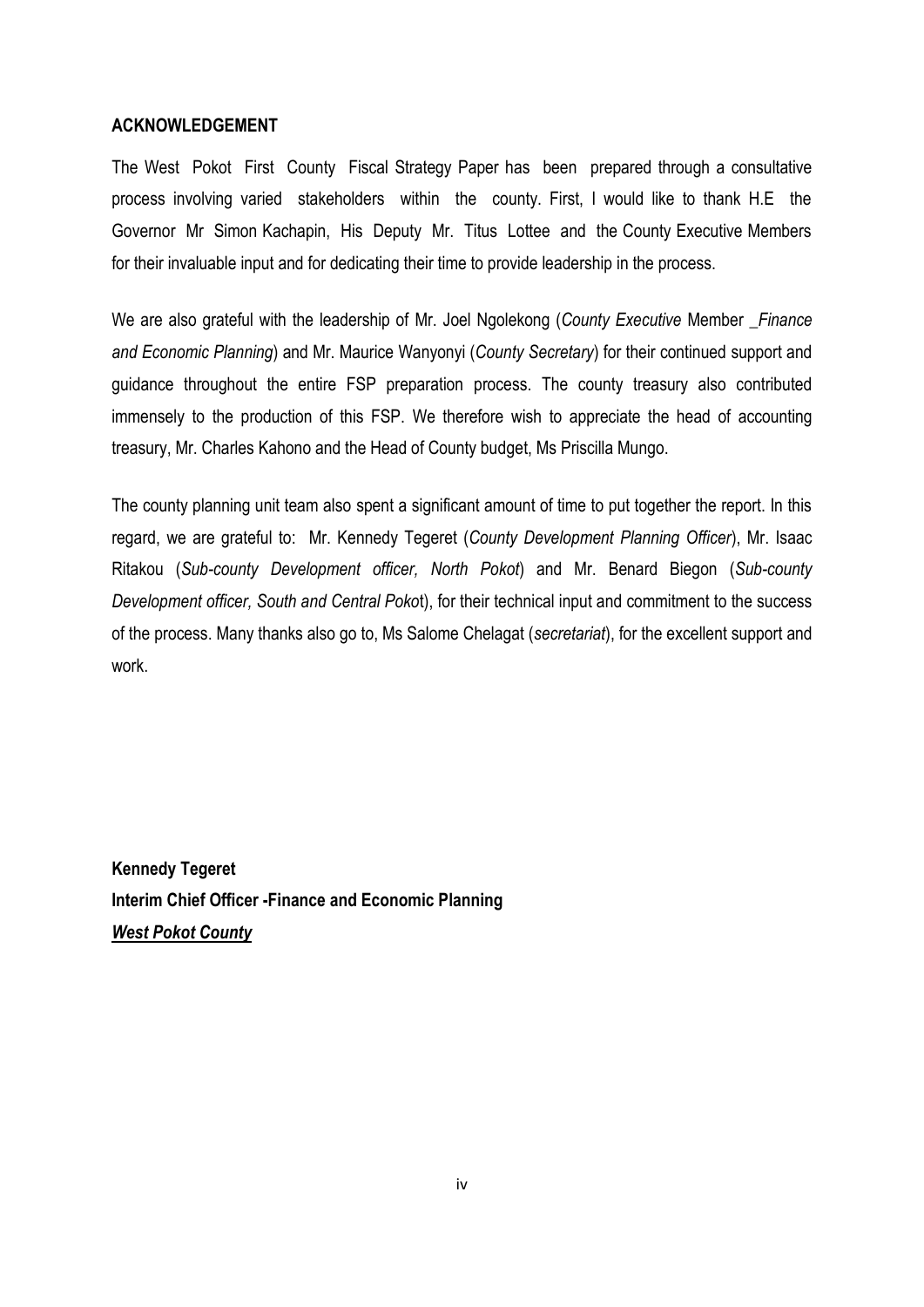| <b>Table of Contents</b> |  |
|--------------------------|--|
|                          |  |
|                          |  |
|                          |  |
|                          |  |
|                          |  |
|                          |  |
| 1.4                      |  |
|                          |  |
| 1.6                      |  |
| 1.7                      |  |
|                          |  |
|                          |  |
| $2.2\phantom{0}$         |  |
|                          |  |
| 2.4                      |  |
|                          |  |
| 2.6.                     |  |
| 2.7.                     |  |
| 2.8.                     |  |
| 3.0                      |  |
|                          |  |
|                          |  |
|                          |  |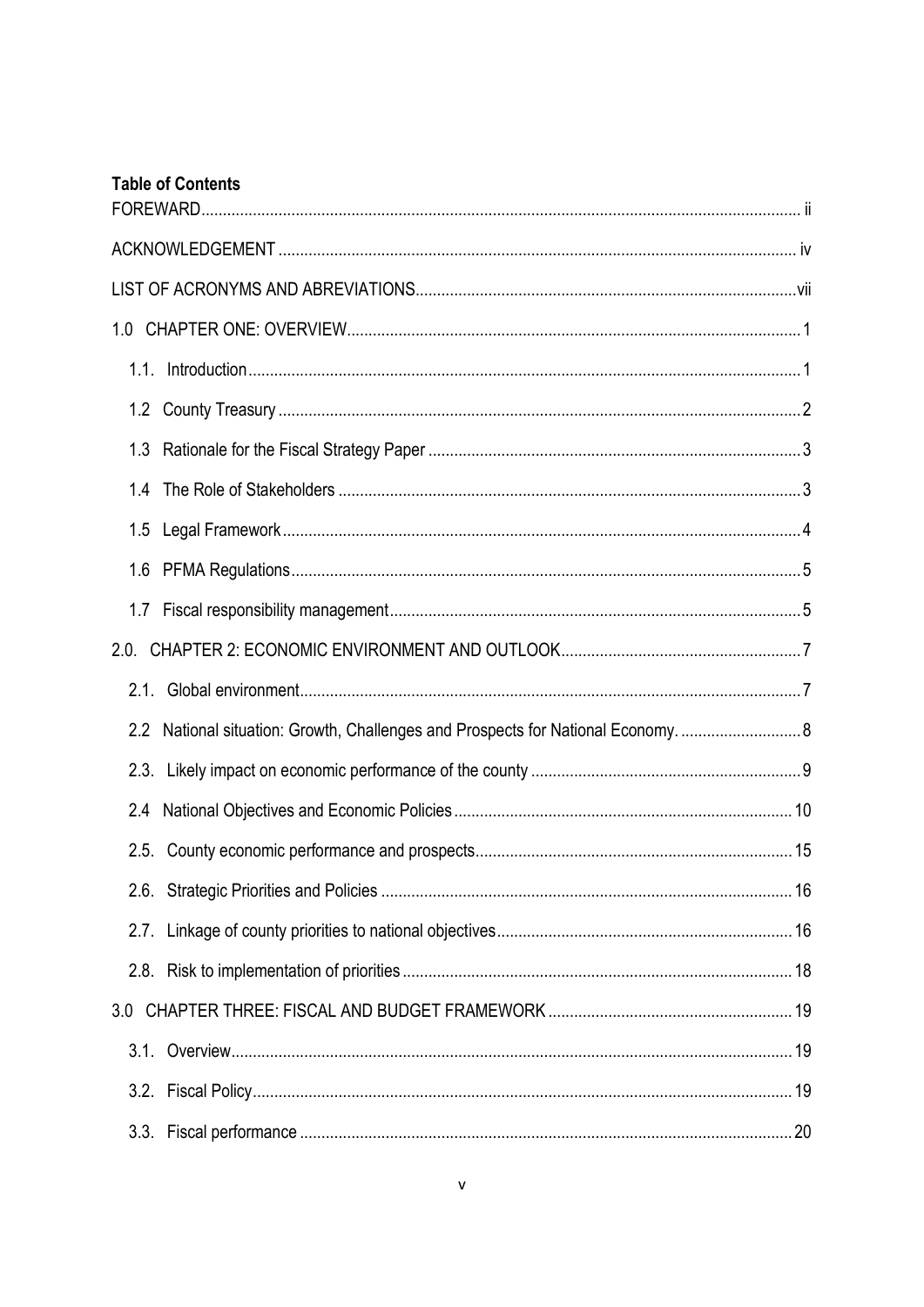| 3.7  |  |
|------|--|
| 3.8  |  |
|      |  |
|      |  |
|      |  |
|      |  |
|      |  |
|      |  |
|      |  |
|      |  |
| 4.8. |  |
|      |  |
|      |  |
|      |  |
|      |  |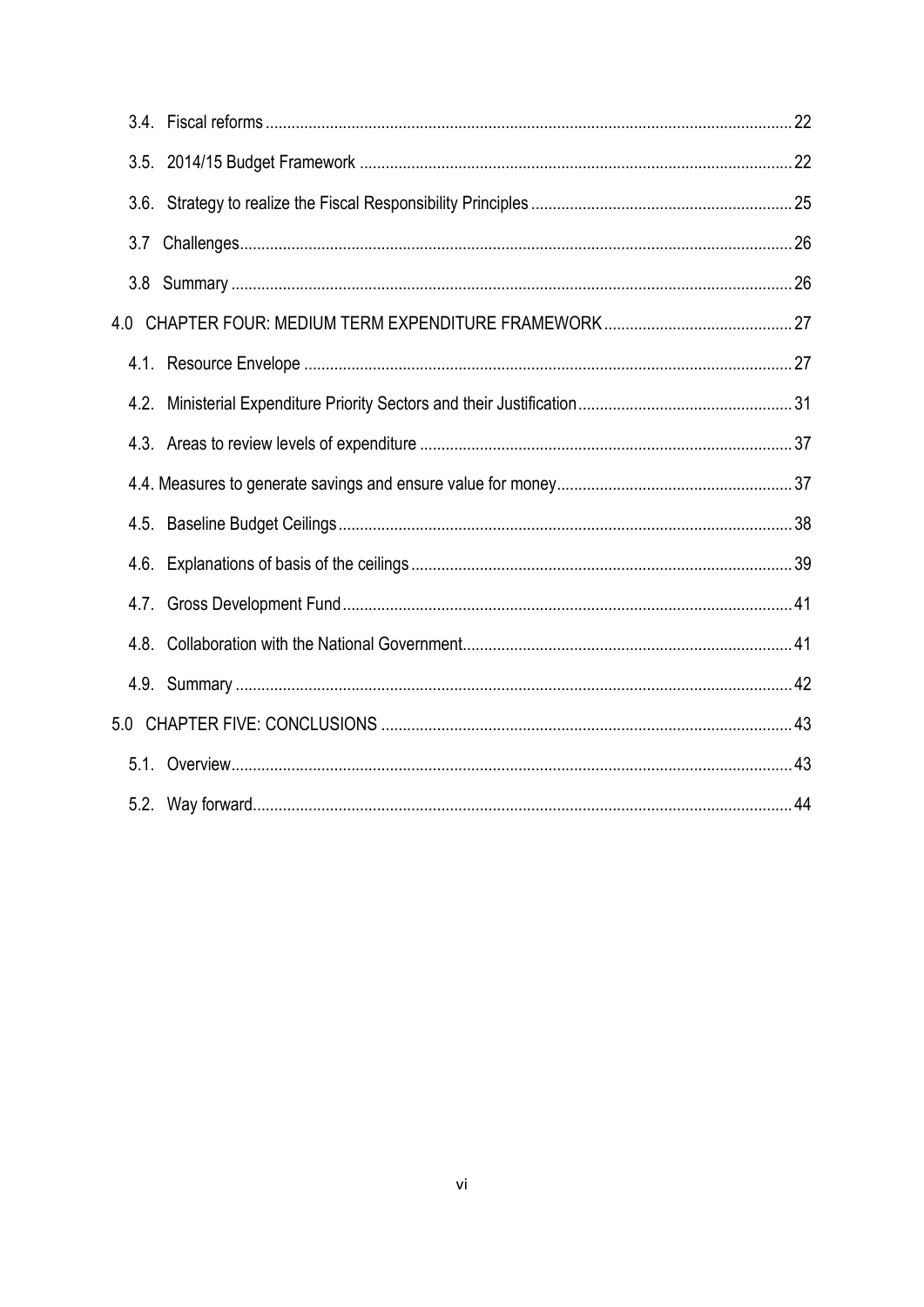## <span id="page-6-0"></span>**LIST OF ACRONYMS AND ABREVIATIONS**

| <b>BPS</b>     | - Budget Policy Statement                                       |
|----------------|-----------------------------------------------------------------|
| CEC            | - County Executive Committee                                    |
| <b>CIDP</b>    | - County Integrated Development Plan                            |
| <b>CRA</b>     | - Commission for Revenue Allocation                             |
| <b>ECD</b>     | - Early Childhood Development                                   |
| EDE            | - Ending Drought Emergencies                                    |
| <b>ERSWEC</b>  | - Economic Recovery Strategy for Wealth and Employment Creation |
| <b>FSP</b>     | - Fiscal Strategy Paper                                         |
| FY.            | - Fiscal/Financial Year                                         |
| <b>GDP</b>     | - Gross Domestic Product                                        |
| <b>ICT</b>     | - Information, Communication and Technology                     |
| <b>LAPSSET</b> | - Lamu Port, Southern Sudan and Ethiopia Transport              |
| <b>MTEF</b>    | - Medium Term Expenditure Framework                             |
| MTP            | - Medium Term Plan                                              |
| <b>PFMA</b>    | - Public Finance Managing Act                                   |
| <b>PPP</b>     | - Public Private Partnership                                    |
| <b>SME</b>     | - Small and Micro Enterprises                                   |
| TB             | - Tuberculosis                                                  |
| <b>IFMIS</b>   | - Integrated Public Financial Management Information System     |
| IFI            | - International Financial Institutions                          |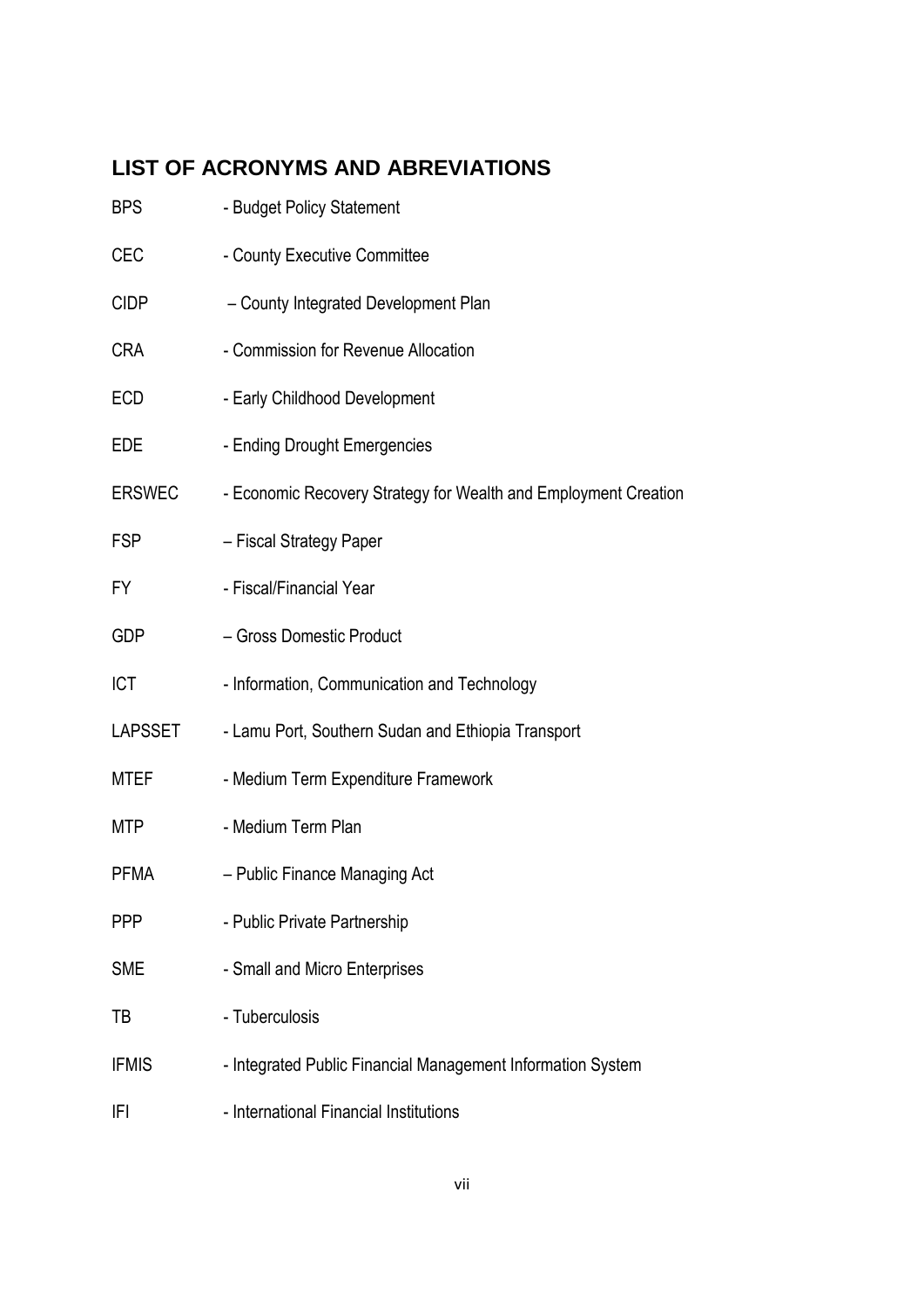### <span id="page-7-0"></span>**1.0 CHAPTER ONE: OVERVIEW**

#### <span id="page-7-1"></span>**1.1. Introduction**

Since independence, Kenya's economic development focused on alleviation of poverty, improvement of literacy levels, and reducing incidence of diseases. The Sessional paper No. 10 of 1965 focused on the elimination of poverty, disease and ignorance. The paper also supported a policy of rapid economic growth in order to generate resources to meet the equity goal. Subsequent national development plans, the poverty reduction strategy paper, and the economic recovery strategy for wealth and employment creation (ERSWEC) 2003-07 have pursued goals that were closely focused on growth, poverty reduction, employment creation and improvement of the general wellbeing of the people. The Kenya Vision 2030 has similar objectives that aim at socioeconomic transformation of the Kenyan people.

Under this blueprint, Kenya aims to be a middle-income, rapidly industrializing country by 2030, offering all its citizens a high quality of life. Its first Medium Term Plan was implemented between 2008 and 2012. This Second Medium Term Plan outlines the policies, programmes and projects to be implement during the five year period starting 2013 to 2017 in order to deliver accelerated and inclusive economic growth, higher living standards, better education and health care, increased job creation especially for youth, commercialized agriculture providing higher rural incomes and affordable food, improved manufacturing sector and more diversified exports. However, over the years, these national strategies have not been so successful to achieve the planned objectives. This has been so due to poor linkages between planning, budgeting and implementation. The decentralized units were charged with planning but budgeting was centralized.

However, over the years, these national strategies have not been so successful to achieve the planned objectives. These have been due to poor linkages of planning, budgeting and implementation. The decentralized units were charged with planning but it budgeting was centralized. The Constitution of Kenya 2010 introduced devolution with the introduction of new devolved units taking off immediately after 2013 general elections.

The Constitution of Kenya 2010 provides for a devolved system of government in which, the sovereign power of the people is exercised at the national and county levels. The Constitution requires that revenue raised by the national government is shared equitably between the national government and the county governments. It also provides that the territory of Kenya is divided into the counties as specified in the first schedule and that the governments at the national and county levels are distinct and inter-dependent and shall conduct their mutual relations on the basis of consultation and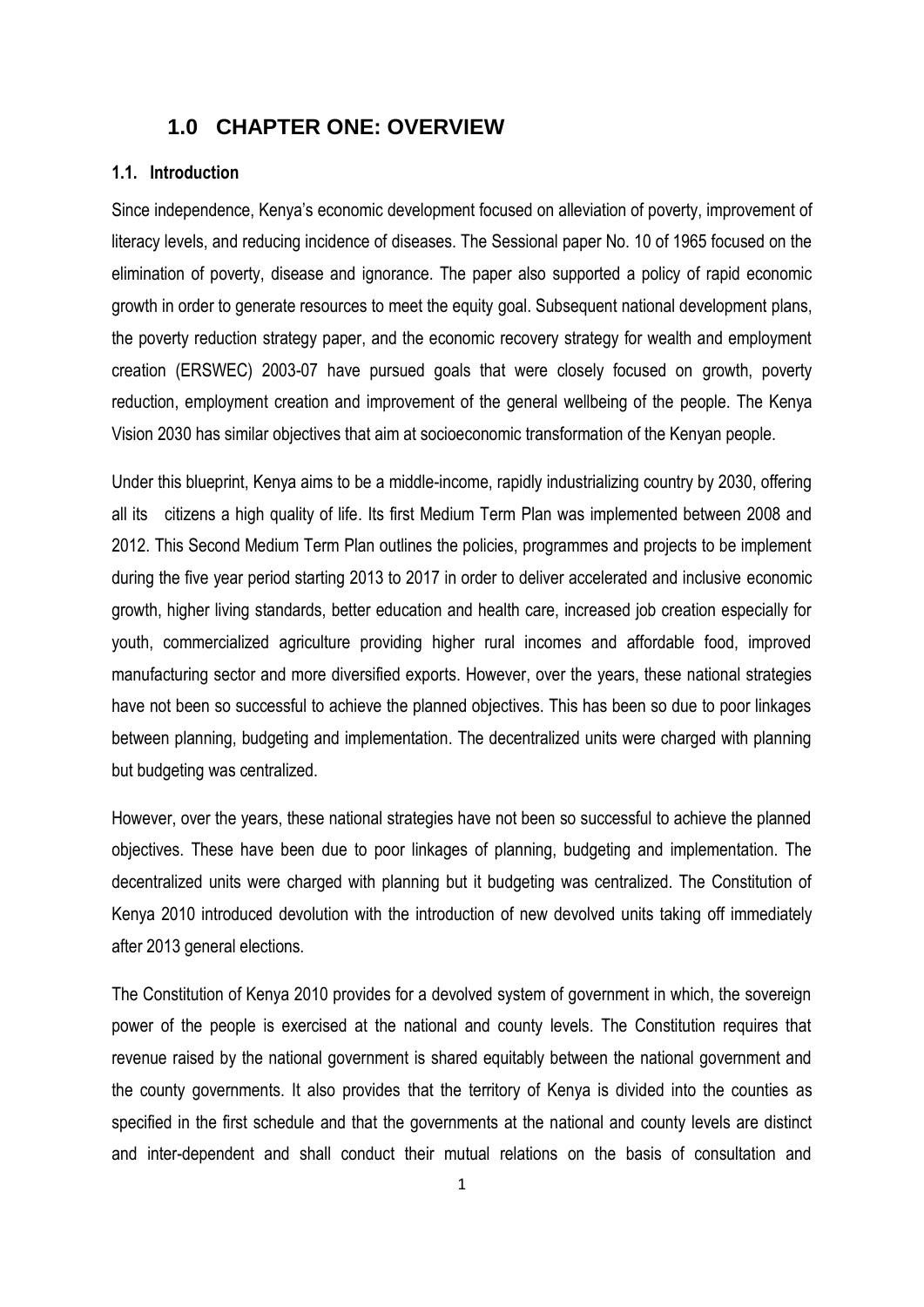cooperation. One of the objects of the devolution of government is the promotion of social and economic development and the provision of proximate, easily accessible services through out Kenya. Moreover devolution ensures equitable sharing of national and local resources. Treasuries will therefore play a major role in economic and financial matters within the counties.

#### <span id="page-8-0"></span>**1.2 County Treasury**

There is established for each county government, an entity known as county treasury which comprise of:

- $\leftarrow$  County Executive Committee member for finance.
- $\leftarrow$  The chief officer.
- $\ddot{\phantom{1}}$  The department or departments of the county treasury responsible for financial and fiscal matters.

A county treasury has the following responsibilities and powers;

- monitor, evaluate and oversee the management of public finances and economic affairs of the county government
- $\cdot \cdot$  Developing and implementing financial and economic policies in the county
- \* Mobilising resources for funding the budgetary requirements of the county government and putting in place mechanisms to raise revenue and resources
- \* Preparing the annual budget for the county and co-ordinating the implementation of the budget
- Mobilising resources for funding the budgetary requirements of the county government and putting in place mechanisms to raise revenue and resources;
- Managing the county government's public debt and other obligations and developing a framework of debt control for the county;
- Consolidating the annual appropriation accounts and other financial statements of the county government ;
- Acting as custodian of the inventory of the county government's assets;
- Ensuring compliance with accounting standards prescribed and published by the Accounting Standards Board from time to time;
- ensuring proper management and control of, and accounting for the finances of the County government and its entities in order to promote efficient and effective use of the county's budgetary resources;
- Maintaining proper accounts and other records in respect of the County Revenue Fund, the County Emergencies Fund and other public funds administered by the county government;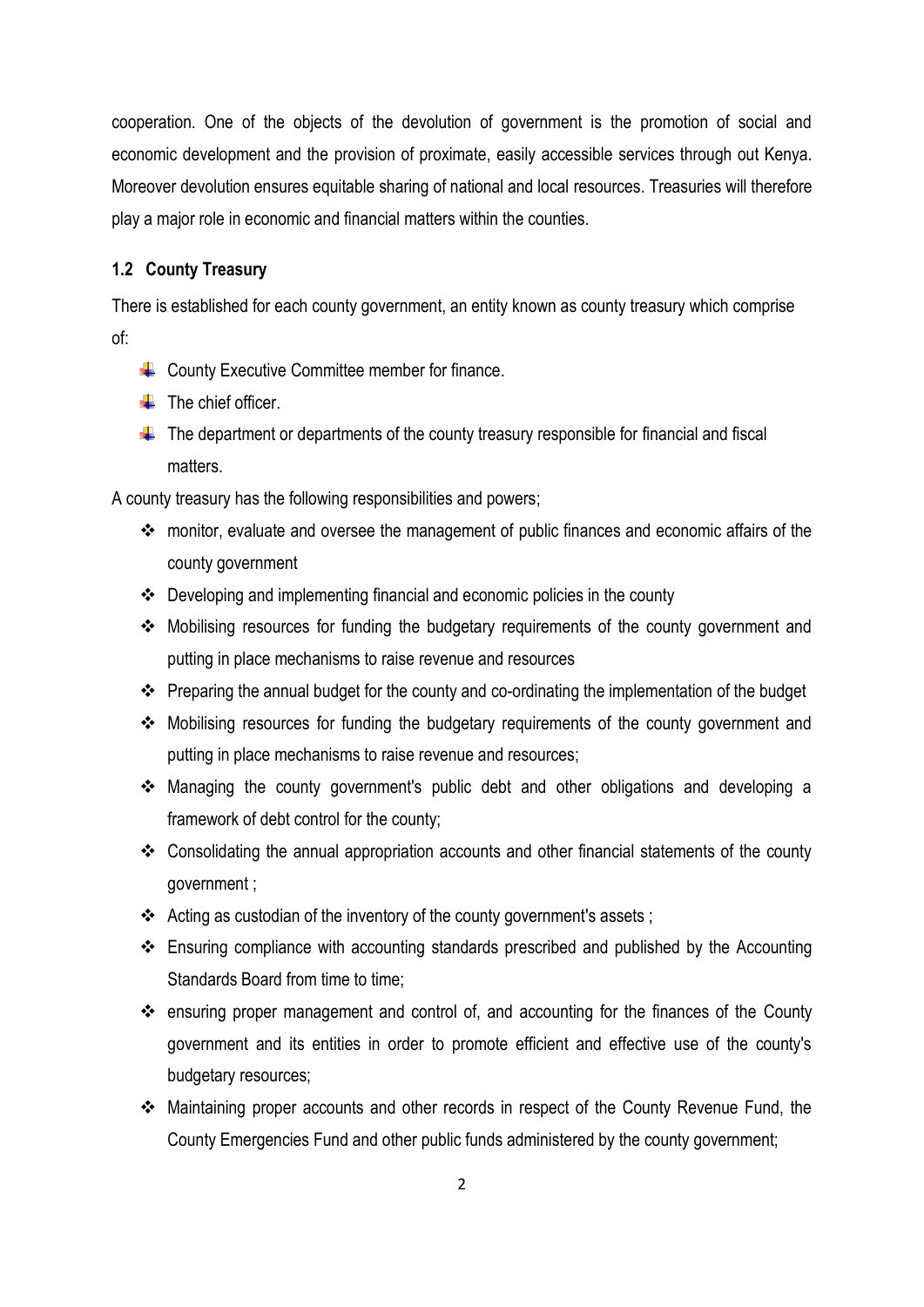- Monitoring the county government's entities to ensure compliance with public finance management Act 2012 and effective management of their funds, efficiency and transparency and, in particular, proper accountability for the expenditure of the funds;
- \* assisting county government entities in developing their capacity for efficient, effective and transparent financial management
- \* Providing the National Treasury with information which it may require to carry out its responsibilities under the Constitution and the PFM Act;
- \* Issuing circulars with respect to financial matters relating to county government entities; advising the county government entities, the County Executive Committee and the county assembly on financial matters;
- Strengthening financial and fiscal relations between the national government and county governments and
- \* Reporting regularly to the county assembly on the implementation of the annual county budget.

### <span id="page-9-0"></span>**1.3 Rationale for the Fiscal Strategy Paper**

This strategy paper articulates priority economic and social policies and structural reforms as well as sectoral expenditure programs to be implemented in the 2014/15 financial year. Specifically, the County fiscal strategy paper;

- $\ddot{\phantom{1}}$  Specify the broad strategic priorities and policy goals that will guide the county government in preparing its budget for the coming financial year and over the medium term.
- $\downarrow$  Provides Linkage with the national objectives in the Budget Policy Statement.
- $\downarrow$  Provides the financial outlook with respect to county government revenues, expenditures and borrowing for the coming financial year and over the medium term.
- $\ddot{\phantom{1}}$  Provides a basis for stakeholder engagement in the formulation and implementation of county priorities and budgeting.

### <span id="page-9-1"></span>**1.4 The Role of Stakeholders**

| Stakeholder                      | Role                                                                                                                                                                                                                                                   |
|----------------------------------|--------------------------------------------------------------------------------------------------------------------------------------------------------------------------------------------------------------------------------------------------------|
| County executive committee       | Provides policy direction and leadership                                                                                                                                                                                                               |
| Ministries/departments           | Policy implementation                                                                                                                                                                                                                                  |
| Commission on revenue allocation | Make recommendations concerning the basis for the<br>equitable sharing of revenue raised by the national<br>government between national and county governments,<br>and among the county governments.<br>Make recommendations on matters concerning the |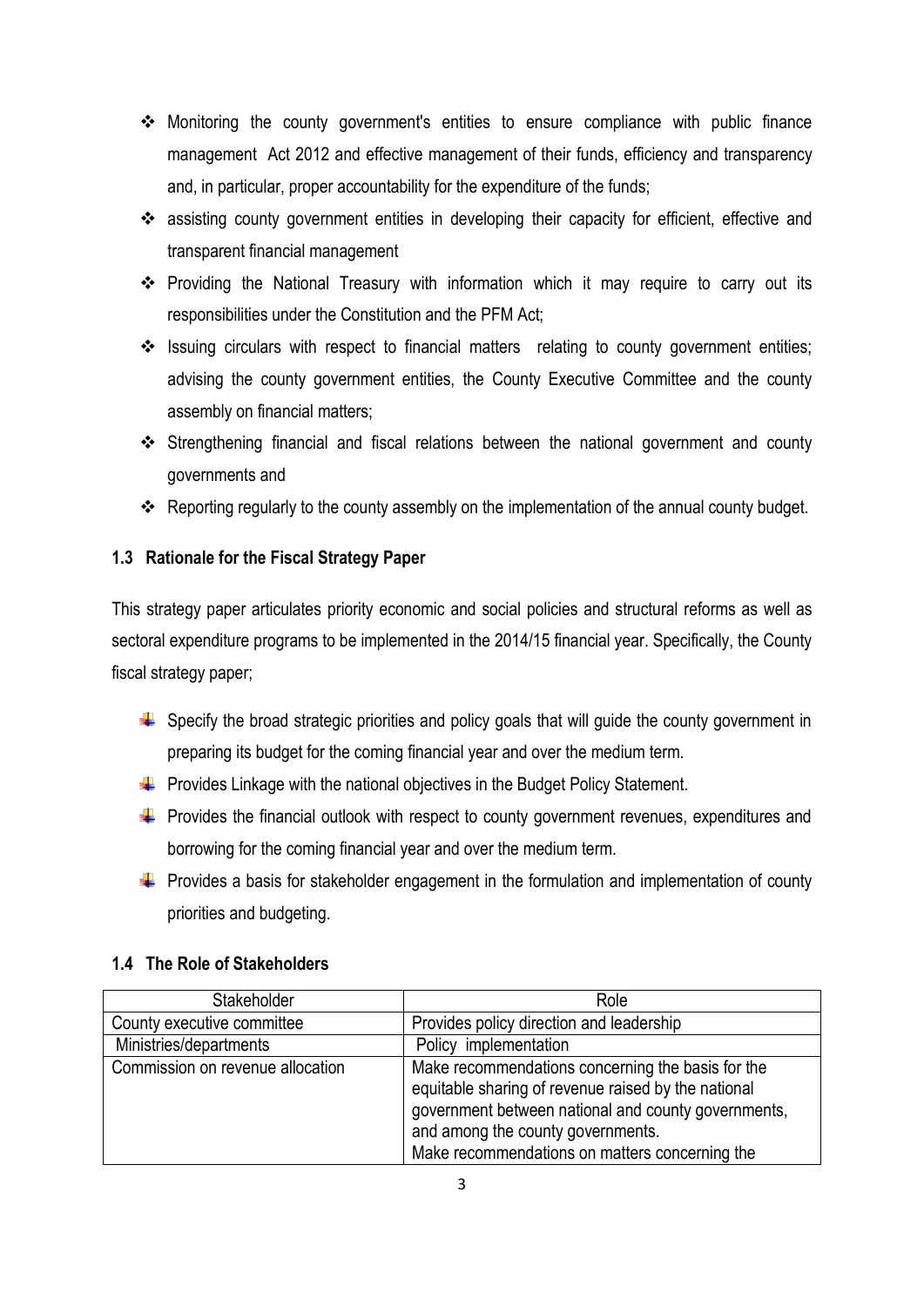|                                  | financing of, and finance management by county<br>governments as required by the constitution.<br>Determine publish and regularly review policy that sets out<br>criteria for identifying marginalized areas. |
|----------------------------------|---------------------------------------------------------------------------------------------------------------------------------------------------------------------------------------------------------------|
| <b>Public</b>                    | Participation in policy making, identification and<br>prioritization of projects and programs.                                                                                                                |
| Other interest persons or groups | Participation in policy making, advocacy and agenda<br>setting.                                                                                                                                               |
| County assembly                  | Approves policy documents.                                                                                                                                                                                    |
| Parliament                       | Legislation and Oversight in public finance and policy<br>formulation                                                                                                                                         |

### <span id="page-10-0"></span>**1.5 Legal Framework**

The Constitution of Kenya 2010 provides for a devolved system of government in which the sovereign power of the people is exercised at the national and county levels. Article 202 (1) of the Constitution requires that the national and county governments share revenues raised national equitably.

Article 203(2) requires that for every financial year, the equitable share of revenue raised nationally that is allocated to county governments be at least fifteen per cent of all revenue collected by the national government.

Article 202 (2) provides that county governments may be given additional funding from the national government share through either conditional or unconditional grants.

Section 15 (2) (a) and Section 107 (2) (b) of the Public Finance Management Act, 2012 requires that over the medium term, a minimum of 30 per cent of the national and the county government budgets be allocated to the development expenditures.

The public Finance Management Act 2012 Section 117 empowers County Treasury to prepare County Fiscal Strategy Paper. Section 117 (1) stipulates that The County ,Treasury shall prepare and submit to the County Executive Committee (CEC) the County Fiscal Strategy Paper for approval and the County Treasury shall submit the approved Fiscal Strategy Paper to the county assembly, by the 28<sup>t</sup> February of each year.

In preparing the County Fiscal Strategy Paper, the County Treasury shall seek and take into account the views of:

- (a) The Commission on Revenue Allocation (CRA);
- (b) The public;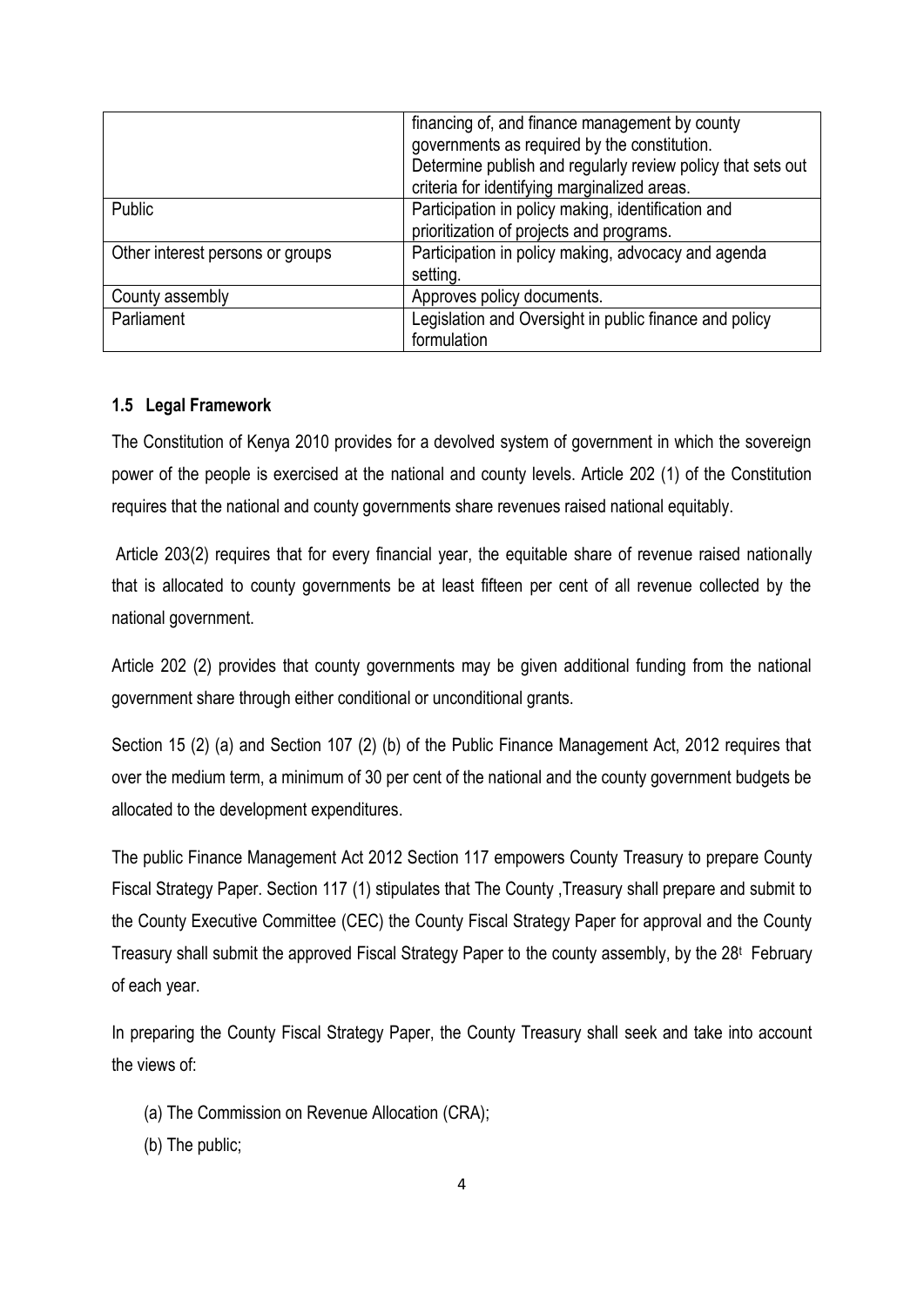- (c) Any interested persons or groups; and
- (d) Any other forum that is established by legislation.

#### <span id="page-11-0"></span>**1.6 PFMA Regulations**

Not later than the 15th day of February of each year in the case of the National Treasury and 28th day of February in each year in the case of each County Treasury, the National or County Treasury as the case may be, shall submit to Parliament or their County Assembly, a budget policy statement or county fiscal strategy paper for the next three years.

The County Treasury shall include in its County Fiscal Strategy Paper the financial outlook with respect to county government revenues, expenditures and borrowing for the coming financial year and over the medium term.

Once the Budget Policy Statement (BPS) or County Fiscal Strategy Paper as the case may be are adopted they will serve as the basis of ceilings specified in the fiscal framework, grounded in a budgetary strategy.

The fiscal framework may be revised as a result of—

- (a) A fundamental revision of macroeconomic aggregates;
- (b) A significant and unexpected worsening of some of the macroeconomic indicators; or
- (c) Change of government.

#### <span id="page-11-1"></span>**1.7 Fiscal responsibility management**

PFM Act 2012 section 107 states that; in managing the county government's public finances, the County Treasury shall enforce the following fiscal responsibility principles:

(a) The county government's recurrent expenditure shall not exceed the county government's total revenue;

(b) Over the medium term a minimum of thirty percent of the county government's budget shall be allocated to the development expenditure;

(c) The county government's expenditure on wages and benefits for its public officers shall not exceed a percentage of the county government's total revenue as prescribed by the County Executive member for finance in regulations and approved by the County Assembly;

(d) Over the medium term, the government's borrowings shall be used only for the purpose of financing development expenditure and not for recurrent expenditure;

(e) The county debt shall be maintained at a sustainable level as approved by county assembly;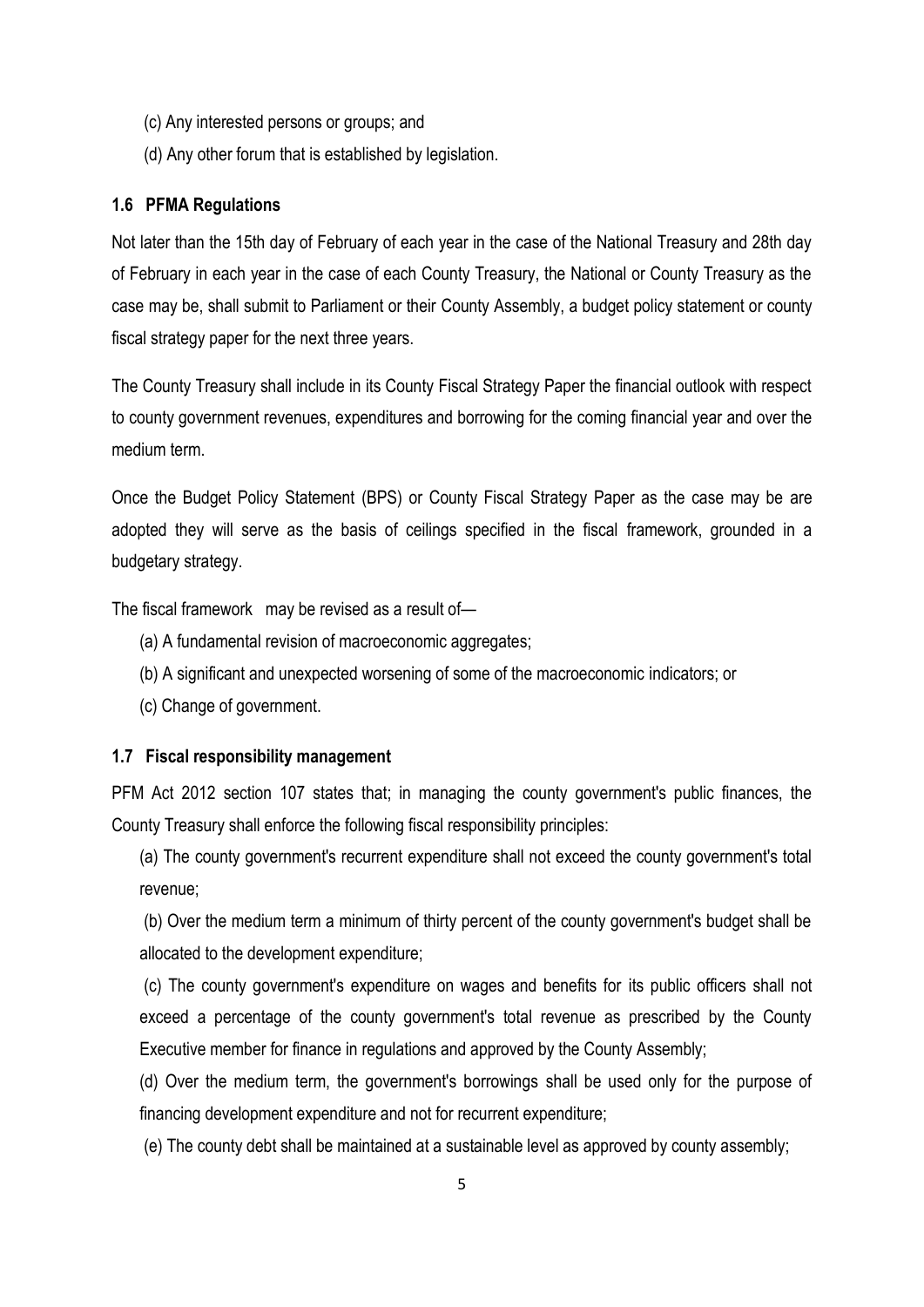(f) The fiscal risks shall be managed prudently; and

(g) A reasonable degree of predictability with respect to the level of tax rates and tax bases shall be maintained, taking into account any tax reforms that may be made in the future.

The PFM act and regulation provides for the effective management of public finances by the national and county governments; the oversight responsibility of Parliament and county assemblies; the different responsibilities of government entities and other bodies, and for connected purposes.

In summary, this section provides a snapshot summary of the overview of devolved system of governance, the object and purpose of the existing laws in regulating and prescribing the structure and functioning of public finance management, the preparation and implementation of the public policies, budgets, the accounting and reporting of all financial transactions, the conduct of fiscal relations between the national and county governments, and financial control in line with the service delivery objectives covered in the development plans and programs, in order to ensure accountability, transparency and the effective, economic and efficient collection and utilization of public resources.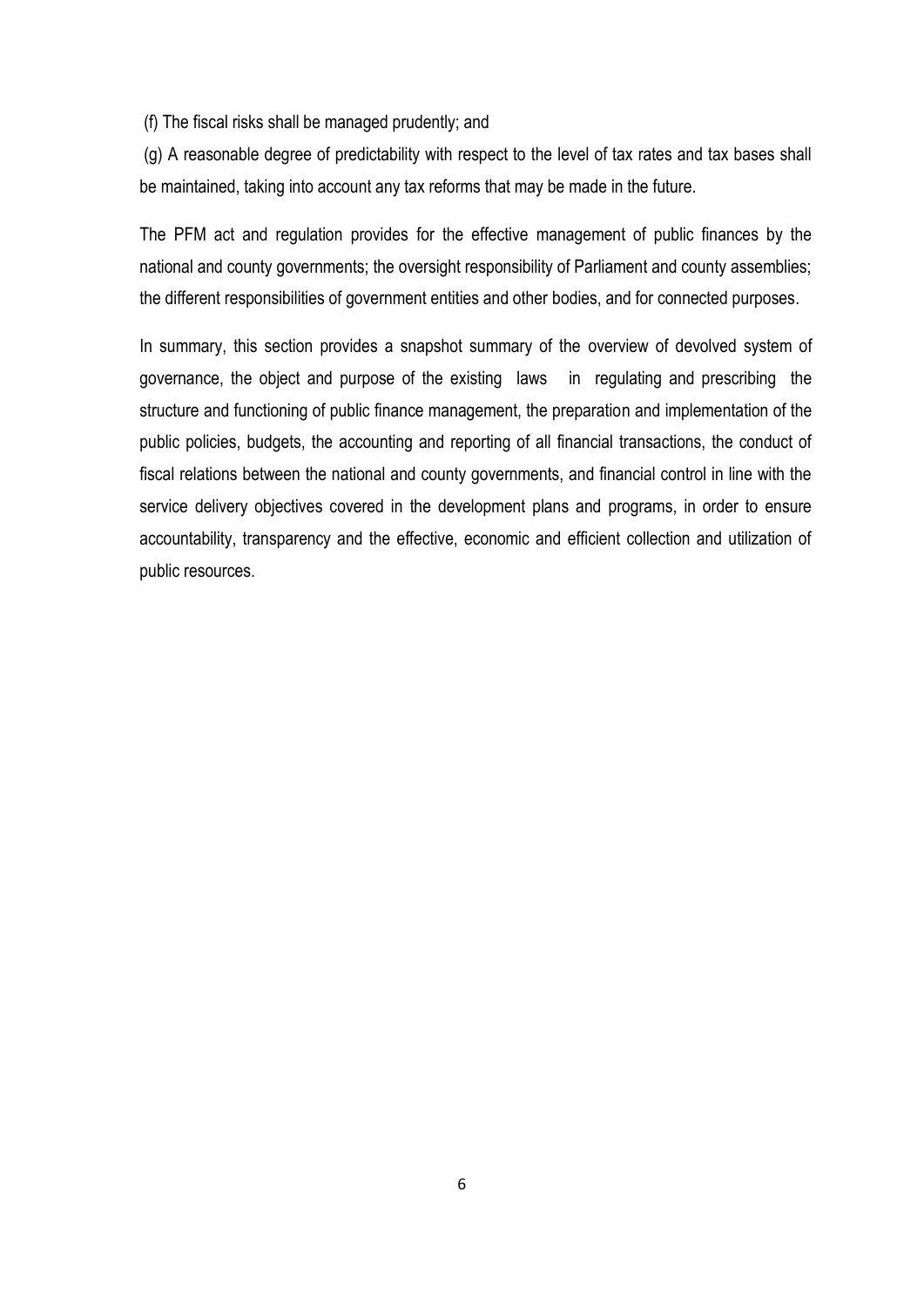#### <span id="page-13-0"></span>**2.0. CHAPTER 2: ECONOMIC ENVIRONMENT AND OUTLOOK**

#### <span id="page-13-1"></span>**2.1. Global environment**

The global economic recovery is now on an improvement path, although downside risks remain. According to the IMF's world economic outlook for October 2013 (Table 2.1.1), world output is projected to expand by 3.6 percent in 2014 and accelerate to 4.1 percent in the medium term

Table 2.1.1



Advanced economies are gradually strengthening with policy makers having successfully defused two of the biggest short-term threats to global recovery, the threat of a Euro area break-up and a sharp fiscal contraction in the United States. Growth in the U.S economy has been hobbled by excessive fiscal consolidation as well as political uncertainty. The core economies of Europe show some signs of recovery though progress on improving competitiveness and increasing exports is not yet strong enough to offset depressed internal demand.

Growth in emerging market economies for 2013 has been revised downwards to 4.5 percent down from 5.3 percent. This slowdown reflects both cyclical factors and a decrease in potential output growth. As commodity prices stabilize and financial conditions tighten, potential growth is lower, leading in some cases to a sharp cyclical adjustment. Growth in China is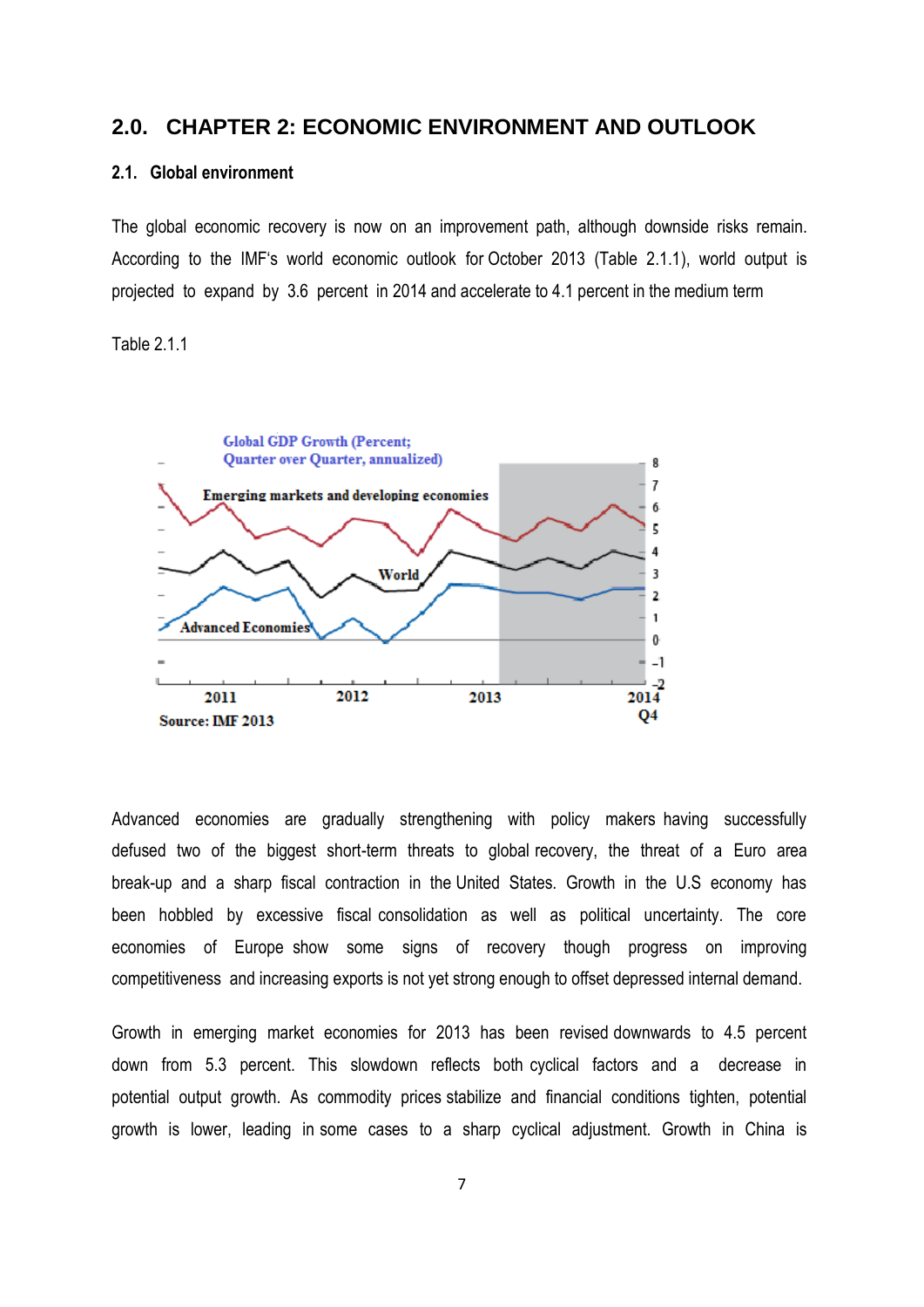slowing, which will affect many other economies, notably commodity exporters among the emerging market and developing economies.

Emerging market and developing economies are facing new policy challenges. The appropriate policy mix and the pace of adjustment will differ across economies, in view of the differences in output gaps, inflation pressure, central bank credibility, room for fiscal policy maneuvering, and the nature of vulnerabilities.

In Sub-Saharan Africa, commodity related projects are expected to support higher growth and forecasts include no further disruptions. Growth in sub-Saharan Africa for 2013 has been revised to 5.0 percent down from 5.6percent forecast earlier. This is as a result of weaker growth prospects in many Countries caused by spill-overs from sluggish external demand, reversal of capital flows and decline in commodity prices.

#### <span id="page-14-0"></span>**2.2 National situation: Growth, Challenges and Prospects for National Economy.**

Real GDP is expected to grow by 5.8 percent in 2014 up from 4.6 percent in 2012 and an estimated 5.1 percent in 2013, while over the medium-term, growth is expected to pick-up gradually and cross the 7 percent mark by 2017, as global conditions improve and macroeconomic stability is sustained. In terms of fiscal years, the projections translate to 5.5 percent in 2013/14, 6.1 percent in 2014/15, 6.6 percent in 2015/16 and 6.9 percent in 2016/17

This level of growth will be supported by increased production in agriculture following the interventions being put to revamp the sector together with other measures specified, continued investment in infrastructure projects, expansion of activities in other sectors of the economy such as building and construction, manufacturing, retail and wholesale and financial intermediation, among others. The growth will also benefit from increased investments and domestic demand, following investor confidence and the ongoing initiatives to deepen regional integration.

As global prospects improves together with the recent peaceful elections, prospects for the Kenyan economy remains bright. Kenya is well integrated with the world economy and the positive developments are likely to impact positively our growth prospects, assuming normal weather patterns while recent successful general elections is expected to boost investors' confidence. Furthermore, continued implementation of robust economic policies and structural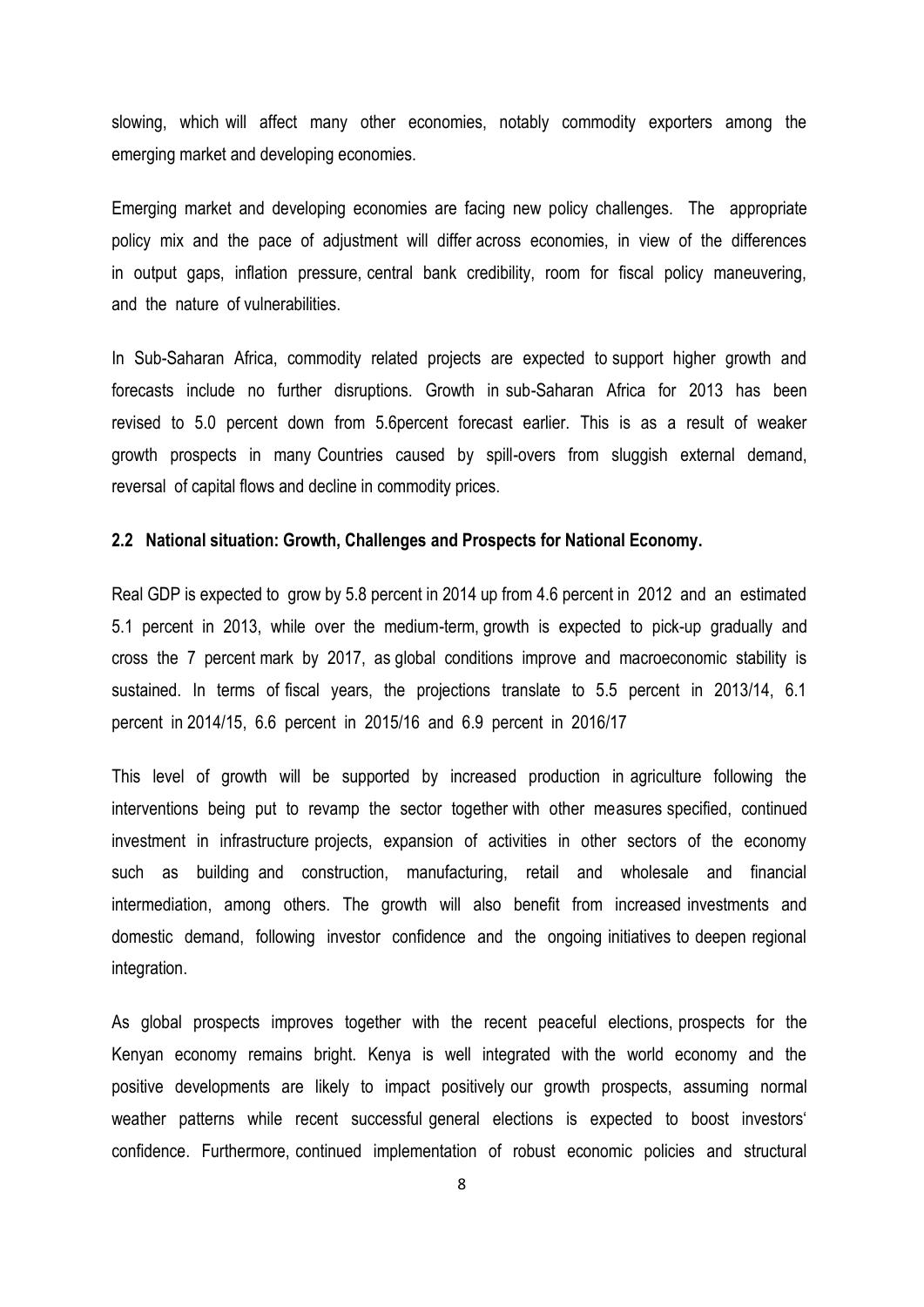reforms as well as sound economic management is expected to yield efficiency and translate to faster growth of our economy and creation of more jobs in Kenya.

Kenya today is already a "*frontier*" economy. The impressive turnaround in its performance is the outcome of important changes in the economic, political, and social landscape over the past few years. At the *economic* level, prudent policies have helped anchor the conditions for strong and stable growth. Fiscal discipline has improved both the external and domestic debt positions. A more modern framework for monetary policy has helped keep inflation expectations in check, despite adverse shocks. And stronger supervisory powers have maintained financial stability, even as the financial system is expanding rapidly and capital markets opening up. As a result, Kenya has built a strong external position and is now in a favorable condition to tap international financial markets with the planned Eurobond issue.

Regional integration has opened up new markets, supported the emergence of a middle class, and enabled domestic demand to become an engine of growth. Over the past several years, Kenya has embarked upon a successful journey that has transformed its economy. This has been achieved with the leadership and support from the public sector, but also largely through the efforts of a vibrant private sector. This partnership has increasingly helped to lift the Kenyan people out of poverty and generate job opportunities.

Some of the challenges that may impact the growth prospects of the country in the next budget cycle include continued weak growth in advanced economies that will impact negatively on our exports and tourism activities. Further, geopolitical uncertainty on the international oil market will slow down the manufacturing sector. Public expenditure pressures, especially recurrent expenditures also pose a fiscal risk. Wage pressures and implementation of the Constitution of Kenya, 2010 and the devolved government may limit continued funding for development expenditure. The continued high capital imports and high investment demand to finance infrastructure investments and mineral explorations within the country will continue to drive the level of current account balance

#### <span id="page-15-0"></span>**2.3. Likely impact on economic performance of the county**

The recovery of the advanced economies from recession is expected to have a positive impact to the county. As an agricultural based economy, the county is expected to benefit from these advanced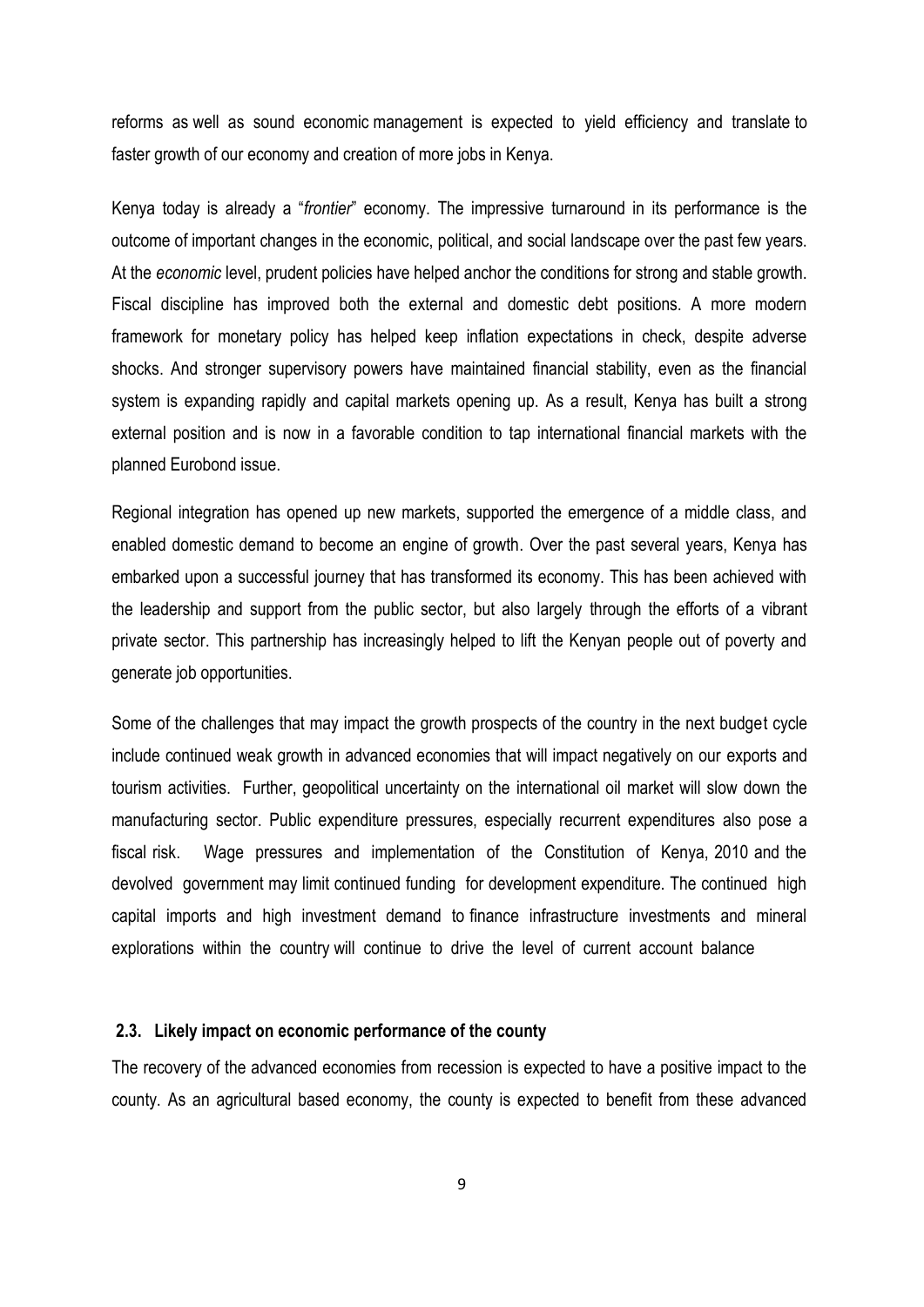economies as more agricultural produces will find its way in these economies. In addition, positive economic outlook may attract more tourists in to the country and the county too.

The economic growth of the county will highly depend on the increased investment of the key sectors like road infrastructure, agriculture and livestock sector, health and human capital investment (education). The opening up of new roads as well as continuous improvement is expected to increase production in agriculture, livestock and open up new areas for investments in the county. Marketing of farm produces will be improved and this will have direct impact to the income of the local population. The infrastructural investments are also expected to spur consumption at the household level thus boosting the revenue streams of the county in long term.

#### <span id="page-16-0"></span>**2.4 National Objectives and Economic Policies**

In the medium term, the National Government through the Medium Term Plan (2013-2017) for Vision 2030 will be implementing the following key strategic objectives:

**Constitution and Devolution:** The Government is committed to full implementation of the Constitution to ensure the rapid set-up of all the county institutions. Chapter Two, Article 6 (1) to (3) and the Fourth Schedule of the constitution will be implemented without disrupting public service delivery at national and county levels. Priority will be given to the development of the capacity of all county governments, improve policy coordination and implementation in order to get the full benefits of devolution.

In support of this objective, the county government will be supporting entrenchment of new units to the lower levels of the county to boost the participation of the locals in county matters. The sub county and ward administration units shall be opened to bolster devolution.

**National cohesion:**The government believes in unity with diversity as a principle. It will therefore build peace, reduce ethnic rivalry and promote issue-based politics by providing a framework for inter-ethnic peace building founded on mutual respect and resolution of conflicts.The county shall continue to boslter national cohesion specifically by being an equal employer for all. Equitable development is the theme for the medium term plan and deliberate efforts shall be made to ensure all county residents enjoy their fair share of the county resources

**Security**: Security in the country will be addressed in order to provide individual safety to Kenyans and to investors. The National Police Service will therefore be better trained and equipped and the operational capability improved. In line with the Constitution, security regulations and behavior must conform to local and international human rights standards.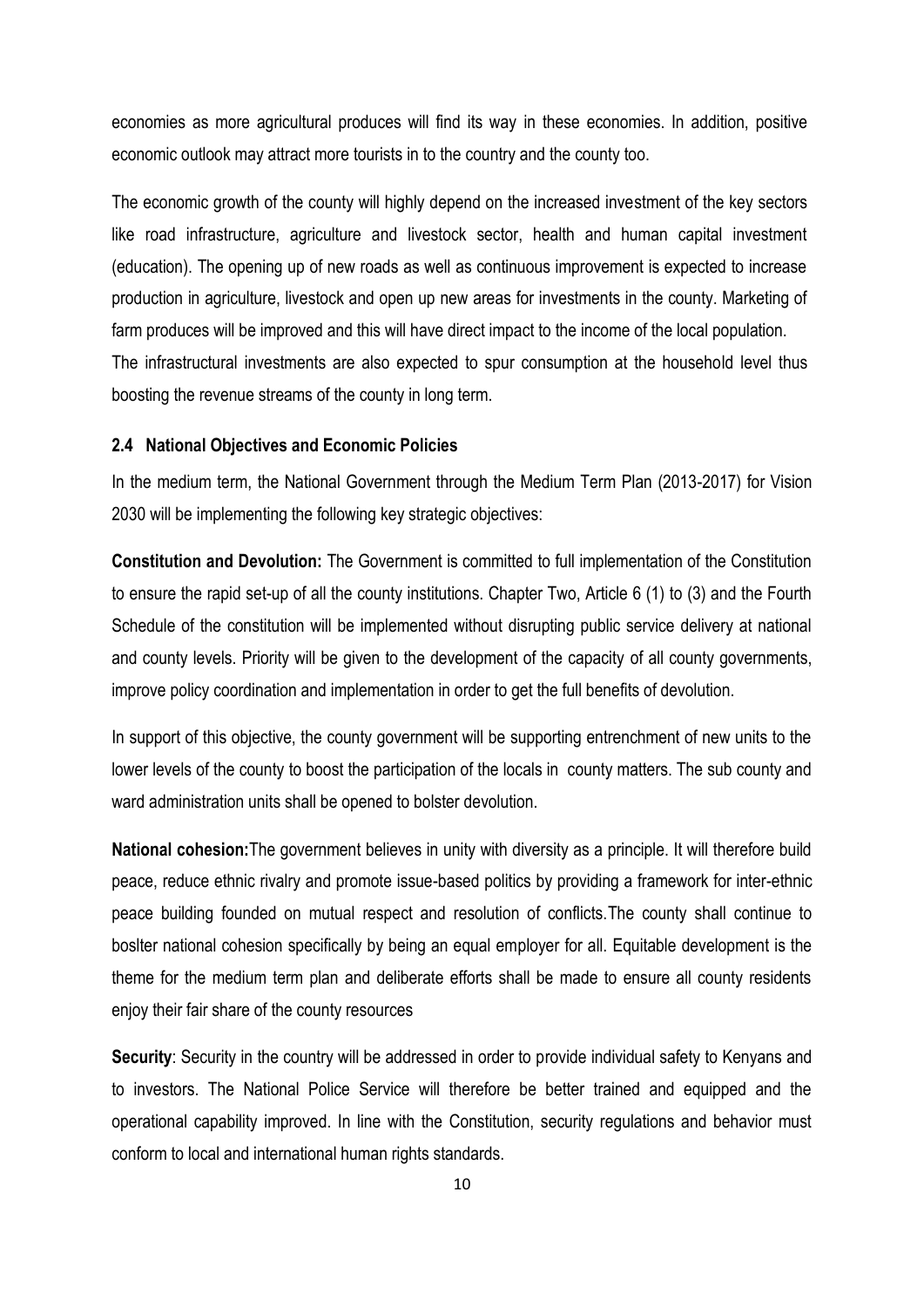The county policing authority will be established to help boster security in the county. The county will also continue providing logistical support to the police service at the county level.

**Drought Emergencies and Food Security:** The Government will prioritize implementation of the Ending Drought Emergencies (EDE) plan as an integral part of the MTP. Priority will also be given to increasing investment in irrigation to reduce the country's dependence on rain-fed agriculture. Strategies to mechanize agriculture, revive cooperatives and farmers unions and subsidize farm inputs will be undertaken. Additionally, emphasis on value addition in the production and supply chain will be prioritized.

A Contingency plan for drought emergencies has been prepared through the county drought management office and the county is set to create a contingency fund to support emerging disasters. various stakeholders will be rallied by the county to support the contingency plan to mitigate and reduce the impact of the natural disasters.

**Equity in access to opportunities and lower cost of living**: The government will lay emphasis on implementation of affirmative action in employment opportunities in public sector, and ensure resource distribution addresses regional imbalances. Another key priority will be to reduce the cost of living through lowering the cost of food and other basic needs. The government will therefore support expansion of production of food through irrigation, use of local competitively priced supply chains to deliver food to consumers more cheaply and improved management of the marketing systems.

As an agriculture based economy, the county will increase the investment in this sector to create more opportunities in a more equitable manner and lower the cost of living. Irrigaion program will be initiated to reduce the cost of food and reduce hunger and starvation.

**Health:**Kenya has made major gains in health care especially in tackling communicable diseases such as HIV-AIDs, T.B and Malaria, however, a lot still needs to be done to improve the overall health care system. The Government will put emphasis on universal access to health care, preventive and primary health care, clean water, management of communicable disease, maternal and child health, and noncommunicable diseases. It will also invest in medical research, pharmaceutical production and health tourism as a means of diversifying external revenue sources and serve as a regional hub for health services.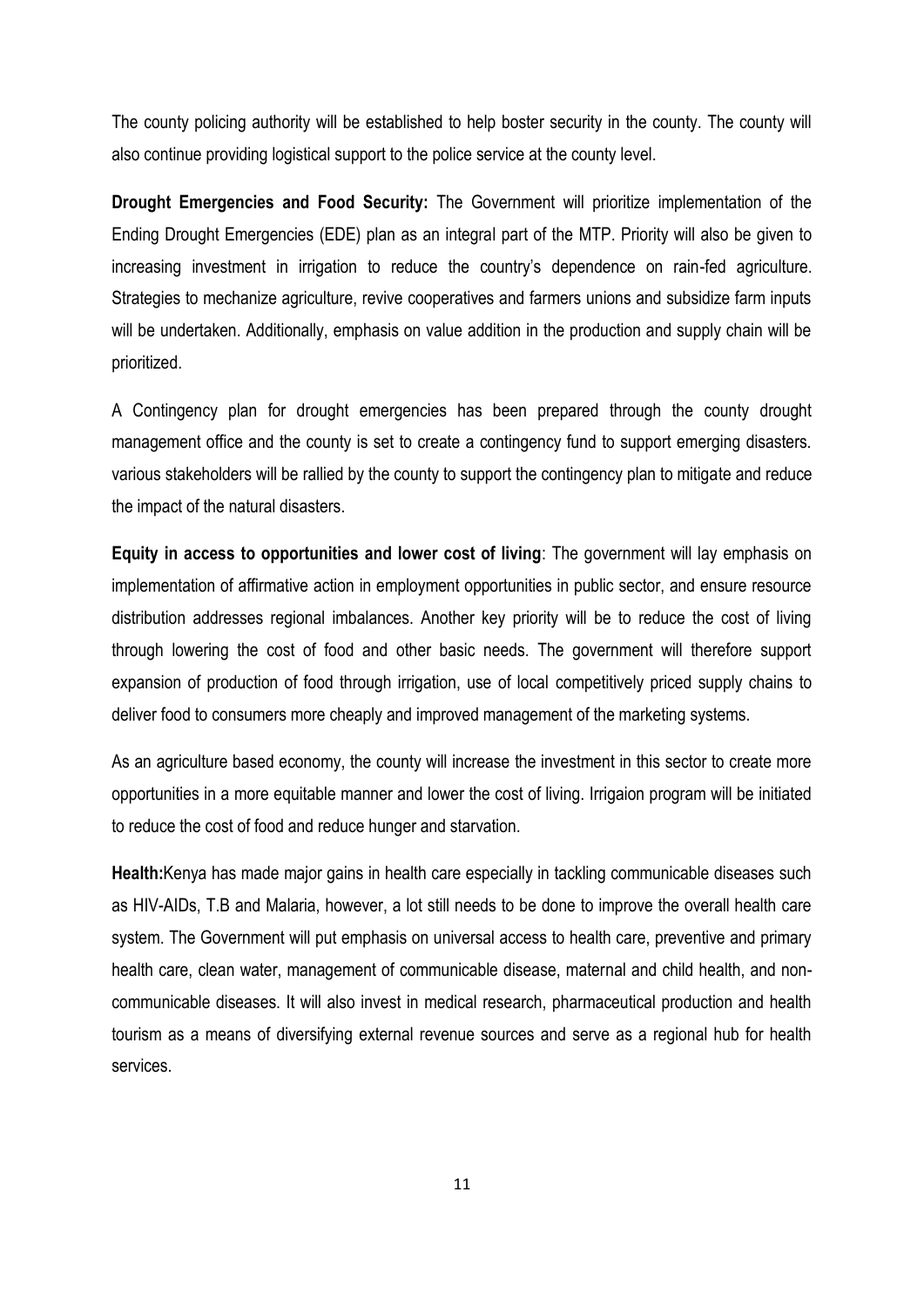To achieve the goal of health for all, the county has employed new health personel to increase the ratio of health personnel to patient. Improvement of the health facilities is set to improve the provision of quality health care.

**Education:**Significant progress was made under First MTP but several challenges persist and in particular, quality. The Government will therefore focus on addressing low enrollment in areas that remain below the national average, retain students in school up to 18 years, provide education more effectively through a digital platform, and match education and training with the demand for the skills required in the workplace. In addition, the Government will hire additional teachers in order to lower pupil-teacher ratio and improve quality as well as ensure that teachers devote the required time to teaching and learning.

The foundation of child education is at the Early Childhood Development and in recognition of this, county government shall hire ECD teachers to improve the quality of eduction at the county. To ensure proper transition rate from primary to secondary as well as from secondary to higher learning institutions, the county government will establish a bursary fund to assist needy students. This fund will also be used to deliberately train specialized personel that are currently unavailable in the county.

**Infrastructure**: The Second MTP will build on successes of the First MTP. New investments will include cheaper and adequate electricity; local and regional rail and road networks that provide safe, efficient and cost effective transport; adequate water for households and industry; affordable quality housing and sustainable environmental management.

As an important infrastructure to the economy with a higher multiplier effect, continous improvement of road network shall be undertaken to open new areas and also to maintain existing roads. Provision of clean drinking water is a priority of the county and thus new Water supply systems shall also be implemented at various wards.

**Industrialisation**: The Kenyan economy is still reliant primarily on agriculture and services. The growing consumer demand for manufactured goods has been met mainly by imports. The government will facilitate growth of the manufacturing sector; make agriculture competitive and diversify the economy for employment creation. The government will also support local entrepreneurs to increase their share in local and external markets through better supply chain and making local enterprises more price-competitive in order to serve a growing local, regional and continental market.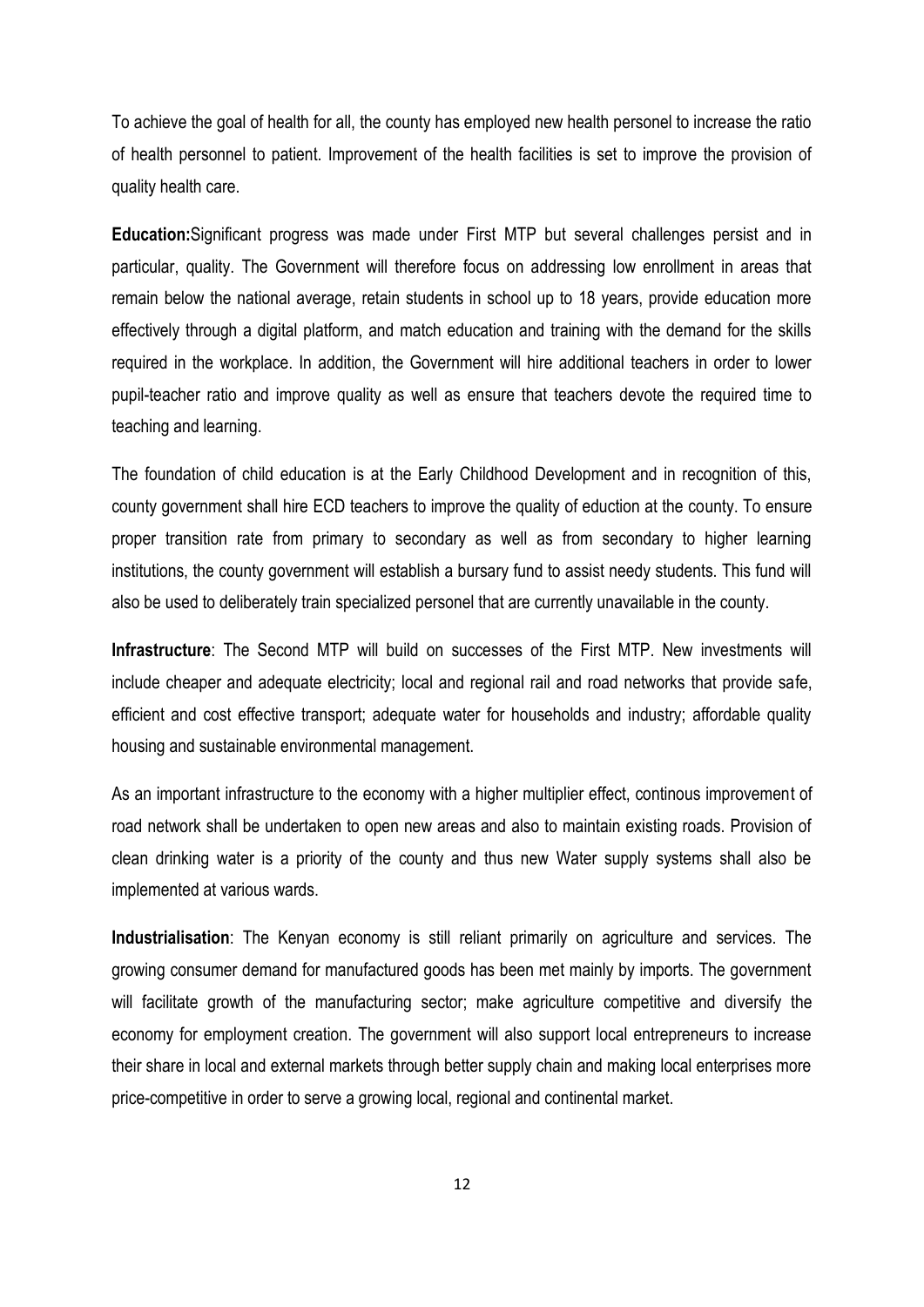Support of Small and Medium Entreprises as a means of employment creation shall be done through joint loan programme, construction of fresh produce markets, material support of youth polytechnics, provision of cooling plants to milk farmers, support of agro processing plants and creatinga conducive environment for new investors.

**Improved Trade:** The country will focus on expanding trade to increase its share in the fast expanding regional and other emerging markets. Trade in the broader region will be backed by joint infrastructural investments with neighboring countries. During the plan period, the government will facilitate research in business development and entrepreneurship under a new entity called "Biashara Kenya" to provide funding and leverage investment from local banks. This will develop capacity and productivity of local manufacturing geared to competitively priced quality exports to Africa and the global market.

**Investment to support growth/ land reforms**: The strategies in the Second MTP are designed to increase investment to GDP ratio by investing prudently in key sectors. Land reforms and registration will be undertaken to make land a productive asset. In addition, new initiatives will be undertaken to encourage the financial sector mobilize savings and improve resource allocation to key growth sectors.

**Competitiveness and Rebalancing Growth:** To make Kenya globally competitive, the government will increase investment in expansion, development and modernisation of roads, rail, ports, ICT and telecommunications in order to make Kenya a top logistics hub. In addition, priority will be given to development of the Lamu Port, Southern Sudan and Ethiopia Transport (LAPSSET) corridor and the oil, gas and other mineral resources sector to spur higher economic growth. Priority will also be given to implementing the National ICT Master Plan (2012-2017), and the implementation of reforms to improve World Bank. The PPP Act will be operationalized to facilitate private sector investment in infrastructure in order to enhance efficiency and competitiveness of the economy.

The National Land Policy of 2007 will be reviewed to align it with the Constitution. Land will be adjudicated and title deeds issued to individuals and communities that presently lack these in order to promote secure land ownership and more investment.

Land reforms in the county is envisaged to improve economic transformation of many households and the county is set to increase adjudicated land to place ownership of land under individual ownership.

**Strengthening social protection:** The Government will deepen the effectiveness of social protection by bringing more areas and groups under social protection coverage. This will be done by enhancing social assistance, social security and health insurance.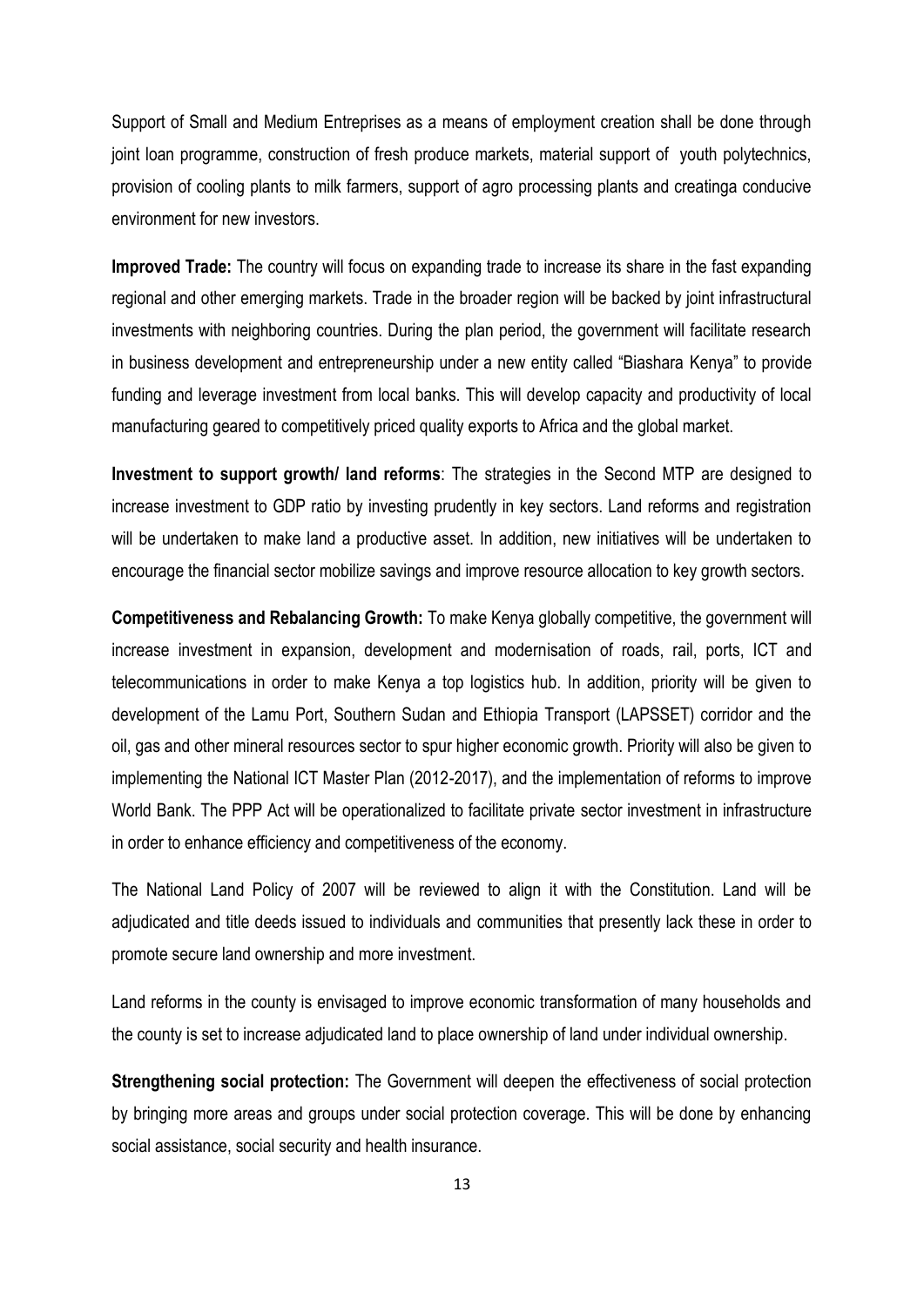**Governance and Public Financial Management Reforms:**The Public Financial Management Act (2012) will be implemented with the aim of exercising controls in public spending and improving the quality of public expenditure through full implementation of the Integrated Public Financial Management Systems (IFMIS) at national and county levels. Further training of public officials involved in budgeting and expenditure at both levels of government will be undertaken.

Reforms in public financial management will be guided by transparency, cost- efficiency better delivery of public services, and accountability to the public on taxation and the use of public funds.

**Arts, Sports and Culture**:Investment will be made to position creative arts, cultural heritage and sports as major sources of employment and income earning opportunities especially for the youth. The strategy will be to identify and nurture talents, support its commercialisation and provide necessary infrastructure at national and county levels.

Nurturing of sports talent will continously be supported by supporting the establishment of an high altitude training camp for athletes in Pokot South. Marketing of the pokot and sengwer cultural heritage shall be undertaken as an investment to improve the income opportunities for the county residents.

#### **Budget policy statement (2014)**

The National Budget Policy statement for 2014/2015 budget also has given the following strategic policy directions to be financed. These pillars provides a guide to the county policy direction for the 2014/15 county budget. These are:

- **Pillar I**: creating a conducive business environment.This include macro economic stability,structural and governance treforms and security.
- **Pillar II** :investing in Agricultural transformation and food security.These include irrigating atleast 1 million acre to expand food supply,reduce food prices,support growth of agro processing export and associated services.
- **Pillar III** :Investing in first class transport and logistics hub,energy and water to reduce cost of doing business sand make our products competitive.
- **Pillar IV** :Investing in quality and accessible education ,health care and social protection to sustain high productivity for long term development.
- **Pillar V** :Further entrenching devolution for better service and local economic developmnent.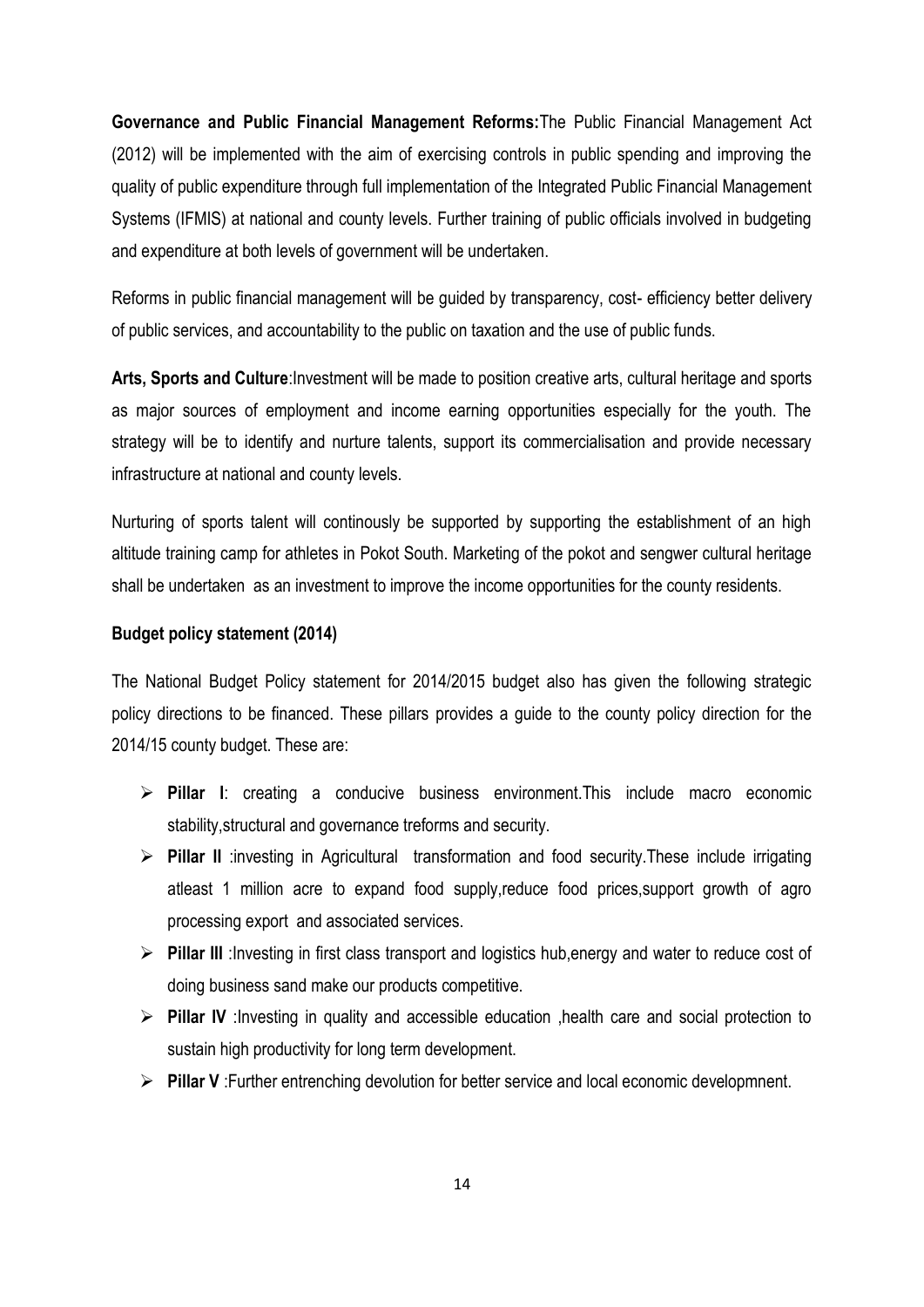#### <span id="page-21-0"></span>**2.5. County economic performance and prospects**

#### **Overview of county economy**

The macro economic stability enjoyed nationally is set to trigger down to the county. The stable exchange rate of the shilling, low interst rate as well as low inflation will help in making the business environment more competetive in the county. This stable macro economic conditions will also enable the business environment to be predictable and attractive to new entrants.

The county internal revenue is very low to cover the needs of the county and supplements the grant from the national government. A total of Kshs 38M was projected to be generated for the financial year ending 30th June 2014. This makes the county highly dependent on the national government and increases the risks and votality associated with the economic shocks affecting the national government. Internal Revenues include levies, rates, fees and entertainment taxes and charges for its services. Making the county investor friendly and also improving on tax collection modalities as well as broadening the tax base can help in improving the total revenue base.

The main econmomic driver of the county is agriculture and livestock sector. This sector contributes 84 percent of the household income. Trade in the form of retail and wholesale is also a key sector that employs majority of the county population.

Tourism as well as mining sectors are still undeveloped but has the potential of turning the county around. Taking into consideration the high county's poverty levels standing at 68.7 percent that is contributing to 2.1 percent of the national poverty, these undeveloped sectors remain key in unlocking the full potential of the county.

#### **Growth prospects and challenges**

Owing to the good national economic outlook for the next financial year, the same outlook will be replicated at the county. Macro economic stability will help spur economic development initiatives at the county.The infrastructural expeditures that are being undertaken are expected to spur local consumption and increase the money supply in the local economy.

The county is likely to face public expenditure presurres especially on recurrent expenditures. Lagged expenditure execution is also expected due to new structures in place and also delay in release of funding. Challenges associated with financial management system (IFMIS) also abounds as it may constrain on budget execution.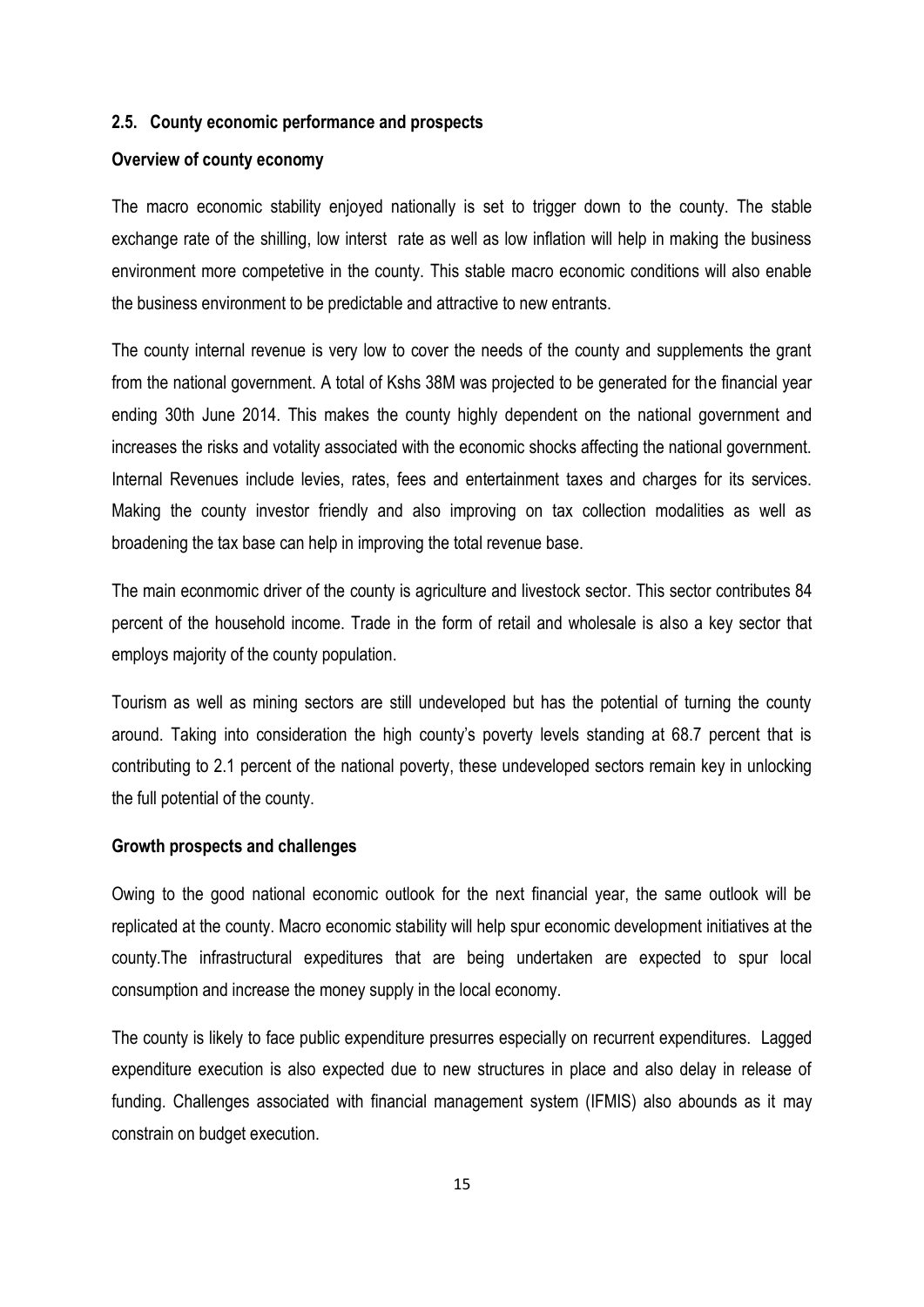#### <span id="page-22-0"></span>**2.6. Strategic Priorities and Policies**

In the next budget cycle for 2014/2015, the followng strategic priorities shall be pursued;

- 1. Investing in Agriculture and irrigation programme to enhance food security.
- 2. Continous investment in physical infrastructure of roads and water.
- 3. Investing in quality and accssible education and health care services.
- 4. Adressing the business environment to create a competetive business environment in the county.
- 5. Tourism development
- 6. Support of SMEs, Agribusiness and youth development to support job creation.
- 7. Enhancing citizen participation and inclusive development.
- 8. Land reforms
- 9. Support to county contigency plan through the contigency fund

#### <span id="page-22-1"></span>**2.7. Linkage of county priorities to national objectives**

The Kenyan Vision 2030 identified 3 pillars for socio economic transformation; economic, social and political pillars.

The Economic pillar has the mission of "Moving the Economy up the value chain". The National Medium Term Plan 2013-2017 has identified seven priority sectors to raise the national GDP growth rate to 10 per cent. The sectors under this pillar include Tourism, Agriculture and Livestock, Wholesale and retail trade, manufacturing, Business process Outsourcing and Financial services and Oil and Mineral resources.

Under this pillar, the county envisage to undertake investments in agriculture, agribusiness and SME support, tourism development, road infrasructure and provision of conducive environment for business.

Social pillar aims at building a just and cohesive society that enjoys equitable social development in a clean and secure environment. It has the following sectors; education and training, health, environment, water and sanitation, population, urbanization and housing and gender, vulnerable groups and youths.

To achieve the aim of the social pillar, investments in education,health , youth development, irrigation and water sectors shall be undertaken.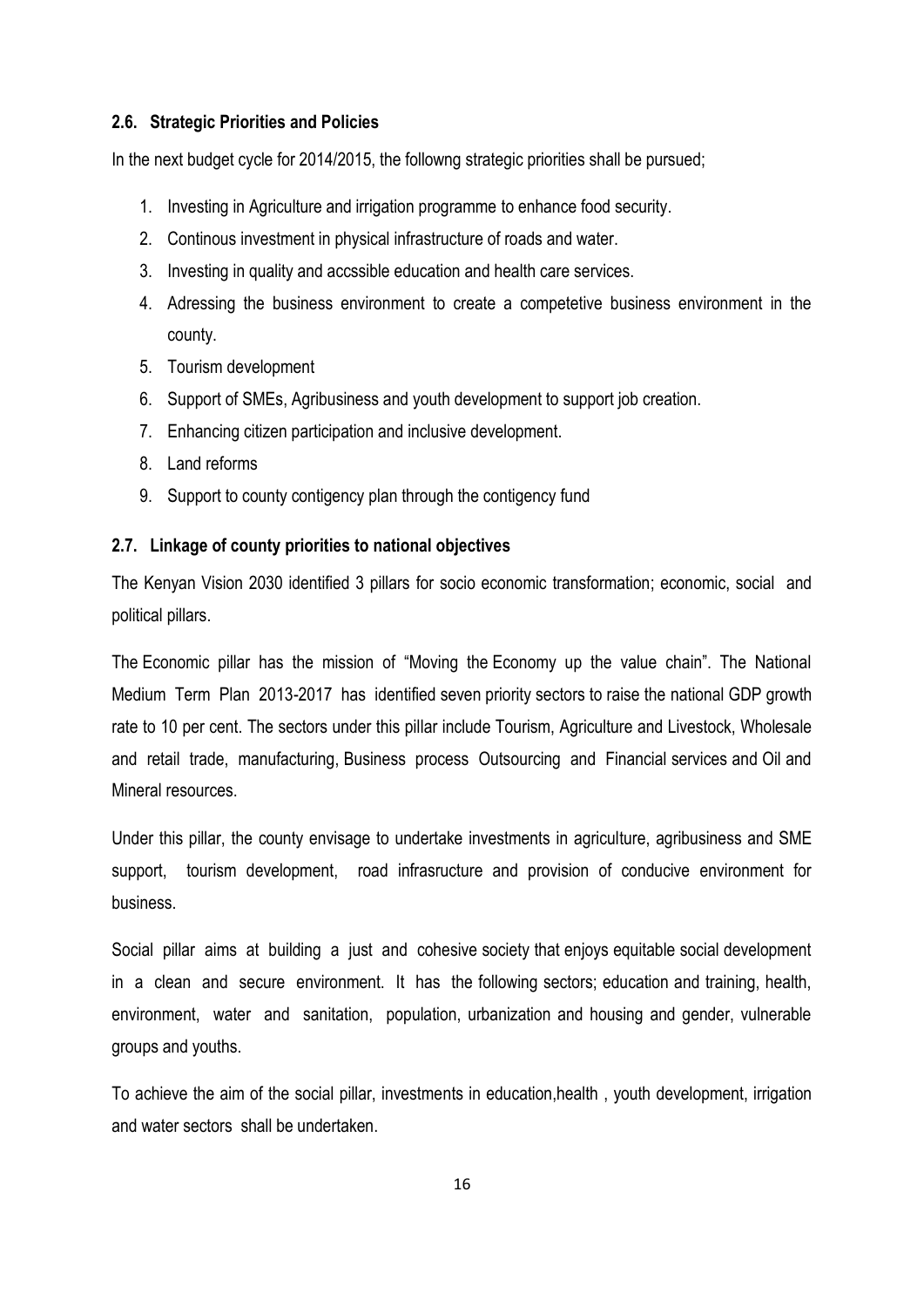The political pillar has a mission of ensuring that all the Kenyans move to the future as one nation. It envisages a democratic political system that is issue based, people centred, and result oriented and accountable to the public. The projects and programmes under this pillar aims at strengthening national cohesion and integration, judicial transformation, promoting transparency, leadership and integrity in the conduct of public affairs and entrenching the rule of law.

Citizen participation in policy making decisions is key to the sustainability of projects and programmes as this enhances ownership. In support of the political pillar of vision 2030, citizen participation shall be sought. This increases transparency and social accountability thus boosting public confidence in public affairs. Capacity building programs tailored for the public shall be undertaken.

Land reforms in the county need to be undertaken to boost development initiatives and enable accessibility of bank funds through loans. This is one of the foundation for achieving Vision 2030. The land reforms include formation and strengthening of land control board for the county and land adjudication.

The identified county priorities for 2014-2015 budget has heavily borrowed from the following pillars as identified under the national budget policy statement 2014.

| <b>Pillars Under Policy Budget Statement</b>            | <b>Linkage with County Strategic Policy</b>      |
|---------------------------------------------------------|--------------------------------------------------|
| Pillar I: Creating conducive business environment       | Adressing the business environment to            |
| by maintaining macroeconomic stability, deepening       | create a competetive business environment        |
| structural and governance reforms to reduce the         | in the county.                                   |
| cost of doing business and improving security in        |                                                  |
| order to encourage innovation, investment, growth and   |                                                  |
| expansion of economic and employment opportunities;     |                                                  |
| Pillar II: Investing in agricultural transformation and | in Agriculture<br>irrigation<br>Investing<br>and |
| food security, including opening up at least one        | programme.                                       |
| million acres of new land under irrigation in order to  |                                                  |
| expand food supply, reduce food prices so as to bring   | Support of SMEs, Agribusiness and youth          |
| down the cost of living, support expansion of           | development.                                     |
| agro-processing industries and spur export growth       |                                                  |
| and support other sectors such as manufacturing         | <b>Tourism Development</b>                       |
| and tourism;                                            |                                                  |
|                                                         | Land reforms                                     |
| Pillar III: Investment in first class transport and     | in<br>physical<br>Continous<br>investment        |
| logistics, including investment in standard gauge       | infrastructure of roads and water.               |
| railway, modernization of our seaport and airport to    |                                                  |
| position Kenya as regional port and aviation hubs,      |                                                  |
| investments in<br>scaling up<br>and<br>other<br>key     |                                                  |
| infrastructure such as road networks, energy and        |                                                  |
| water supplies to reduce cost of doing business         |                                                  |
| and make our products cheaper and competitive in        |                                                  |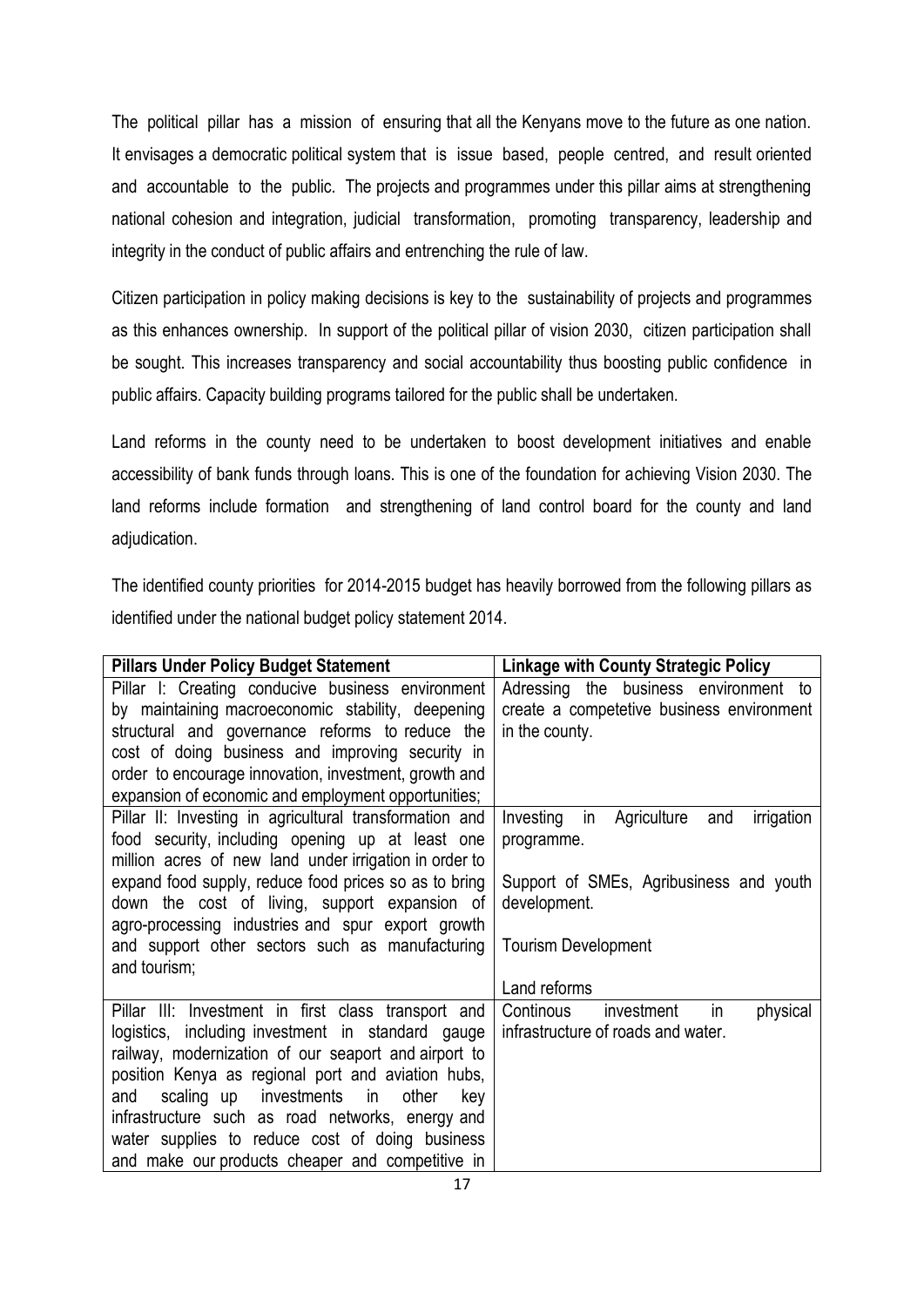| the domestic and international markets. With the          |                                               |  |  |  |  |  |
|-----------------------------------------------------------|-----------------------------------------------|--|--|--|--|--|
| recent discoveries of oil, the Government will fast track |                                               |  |  |  |  |  |
| construction of an oil pipeline to evacuate crude oil;    |                                               |  |  |  |  |  |
| Pillar IV: Investing in quality and accessible            | Investing in quality and accssible education  |  |  |  |  |  |
| healthcare services and quality education as well         | and health care services.                     |  |  |  |  |  |
| as social safety net to reduce burden on the              |                                               |  |  |  |  |  |
| households and complement and sustain our long            |                                               |  |  |  |  |  |
| term growth and development; and                          |                                               |  |  |  |  |  |
| Pillar V: Further entrenching devolution for better       | Enhancing citizen participation and inclusive |  |  |  |  |  |
| service delivery and enhanced rural economic              | development.                                  |  |  |  |  |  |
| development.                                              |                                               |  |  |  |  |  |

### <span id="page-24-0"></span>**2.8. Risk to implementation of priorities**

Operating in a political system may pose implemetation challenges as political scenarios changes and its unpredictability becomes a major risk in the operationalization of the policies and programs planned in the medium term.

Natural calamities also pose the greatest risk to the county's development agenda. The most common disasters include disease outbreaks for both livestlock and human, conflicts, landslide, gulley erosion, lightning, flooding and drought. These calamities can delay programs or lead to collapse of projects. Without proper contingency plans, funds meant for other programs can be redirected to mitigate against the effects of disasters.

Revenue cash flow from the national government is unpredictable. The release of the equitable share from the national government has not been regular and budgeting as well as planning for the funds becomes cumbersome thus leading to delays in commencement and completion of projects.

High Inflation rate might destabilize the budgets thus inflating the cost of the projects. This is more pronounced for projects and programmes that rolls over more than one financial year

Many projects and programmes being rolled on in one financial year requires regular supervision during implementation. However, the county faces inadequate technical personel thus posing a risk to the quality works and planned completion time frame.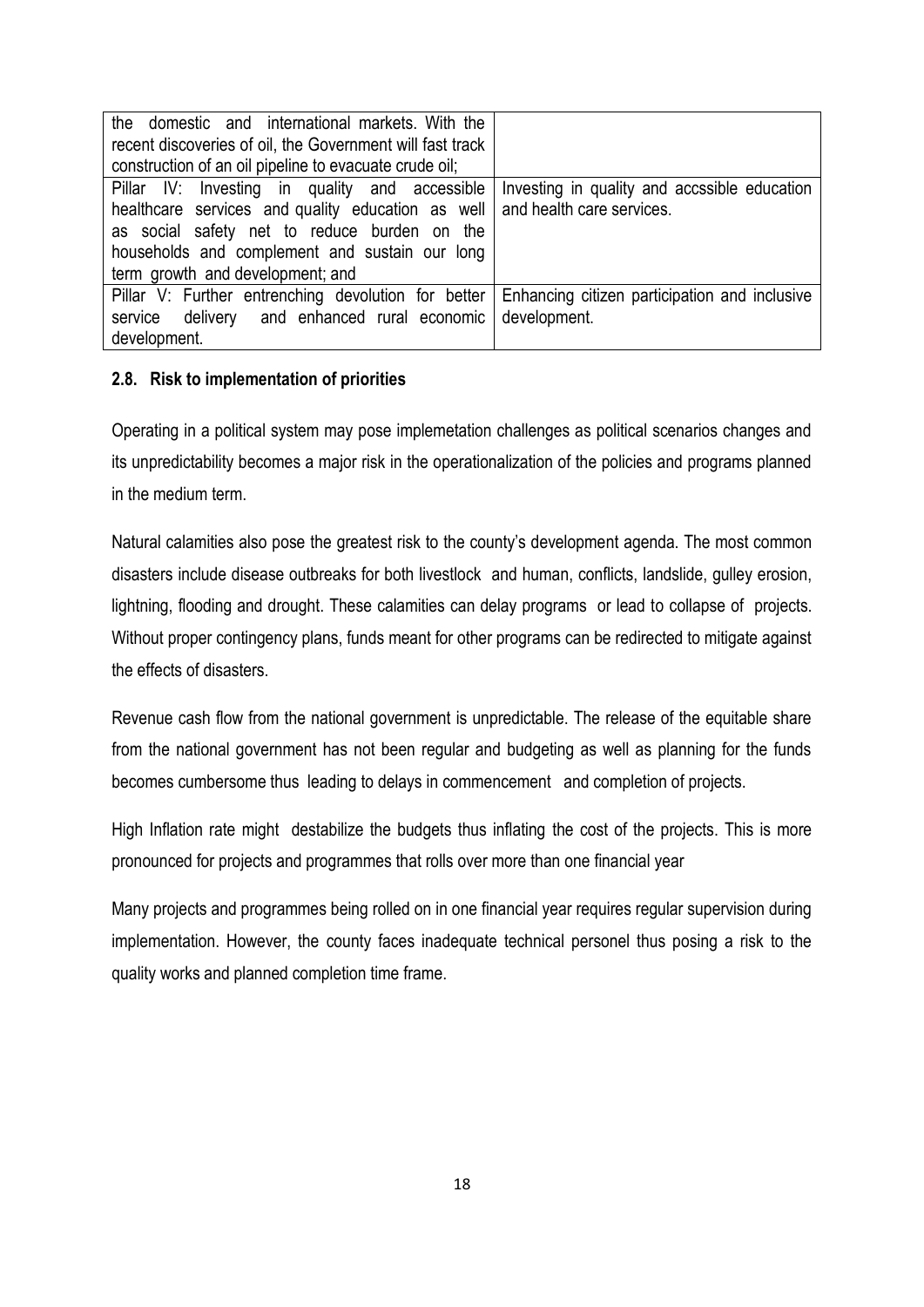### <span id="page-25-0"></span>**3.0 CHAPTER THREE: FISCAL AND BUDGET FRAMEWORK**

#### <span id="page-25-1"></span>**3.1. Overview**

The fiscal policy strategy recognizes that available resources are scarce and hence the need to focus on the county government's priority programs.It will therefore focus on: (i) maintaining a strong revenue effort; (ii) containing growth of total expenditures while ensuring a shift in the composition of expenditure from recurrent to capital expenditures; (iii) ensuring a significant shift in resource allocation towards CIDP priority social and economic sectors.

#### <span id="page-25-2"></span>**3.2. Fiscal Policy**

Resources are a means to achieving the county government's vision and mission. As a result, the county government of West Pokot will continuously aim to strengthen local capacities to attract investment and increase its contribution to development in the county.

There is need for the county government to diversify its resource base and strengthen revenue collection. To achieve this, the county government will undertake the following steps to enhance revenue collection and the management of expenditure.

## **a) Strengthening Governance, Management and Organizational Structure and Systems**

Efforts towards strengthening governance systems and structures in the county will continue. The management of the county resources will ensure clear definition of roles, powers and responsibilities. Transparent and accountable systems, internal controls and external audits will ensure prudent collection and utilization of the available resources. This will weed out corruption that robs the county government of revenue.

## **b) Adopting electronic revenue collection and monitoring systems for services provided by the county government.**

The county is set to adopt an electronic payment system that will be linked to the existing financial management system (IFMIS). This will also include payments via Mobile money transfers and agency banking systems.

#### **c) Enacting Cost-saving Measures**

Another way of mobilizing resources will be through reduction of overheads within the organization. The county government will substantially invest in ICT in order to enhance effective revenue collection. It will also cut down on non priority expenditure.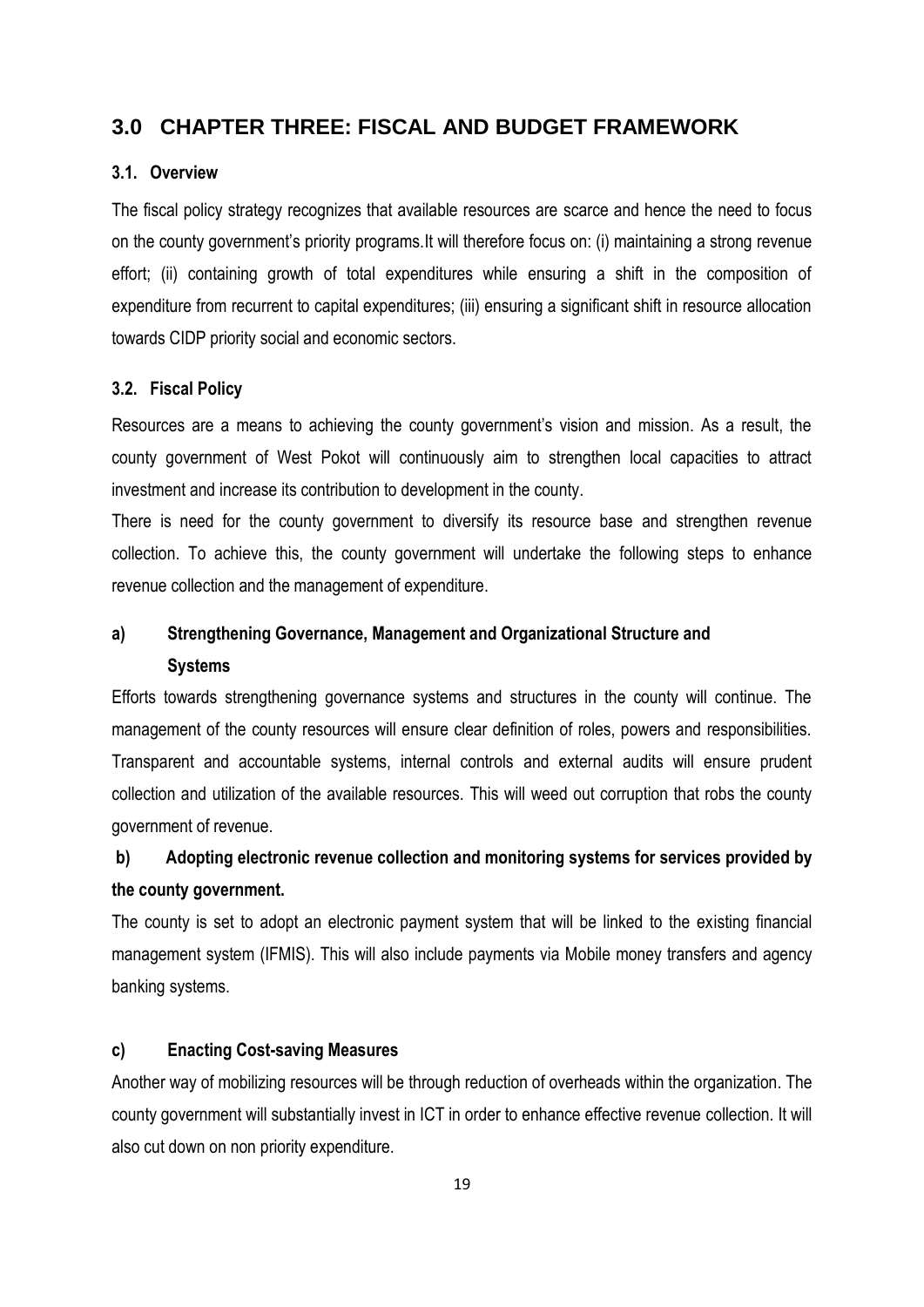#### **d) Enhancing Transparency, Accountability Financial Reporting and Auditing**

The county government is committed to openness, transparency and accountability and service delivery to all the stakeholders. It will ensure that the burdens and benefits of the use of resources and public borrowing shall be shared equitably between present and future generations and promote an equitable and just society. Anti corruption measures will also be strengthen in all the county departments to ensure public funds are not siphoned.

#### **e) Strengthening planning, monitoring and evaluation and procurement systems**

This will ensure proper identification and prioritization of essential expenditures and that value for money is realized. Proper system to ensure value for money in project implementation will be strengthened through close supervision and ensuring that all completed projects goes through acceptance and inspection committees before handing over to the client.

Strong monitoring system will be adopted to track expenditures as well as attainment of the project objectives.

#### **f) Asset Management**

County government assets include land, buildings, revenue, human resources, vehicles and other machinery. The county government will manage its assets efficiently to ensure that it receives value for money when acquiring, using or disposing them. Continuous maintenance and improvement of its buildings will be undertaken. All grabbed public land will be repossessed.

It will also ensure that the respective county government entities have adequate systems and processes in place to plan for, procure, account for, maintain, store and dispose of assets, including an asset register that is current, accurate and available to the County Treasury or the Auditor-General;

All public officers are also expected to provide information on any frauds, losses, or any violations of the existing legislation on asset management.

Continuous investment on human resource to achieve the best result will be enhanced. A strong workforce can be a great asset to the achievement of the county's economic potential.

#### <span id="page-26-0"></span>**3.3. Fiscal performance**

The total revenue for the financial year 2013/14 was Ksh 3,631,252,476.20, and revenue from local sources stood at Ksh 38,350,593. The Total expenditure amounted to Ksh 3,631,252,476.20 reflecting balanced spending.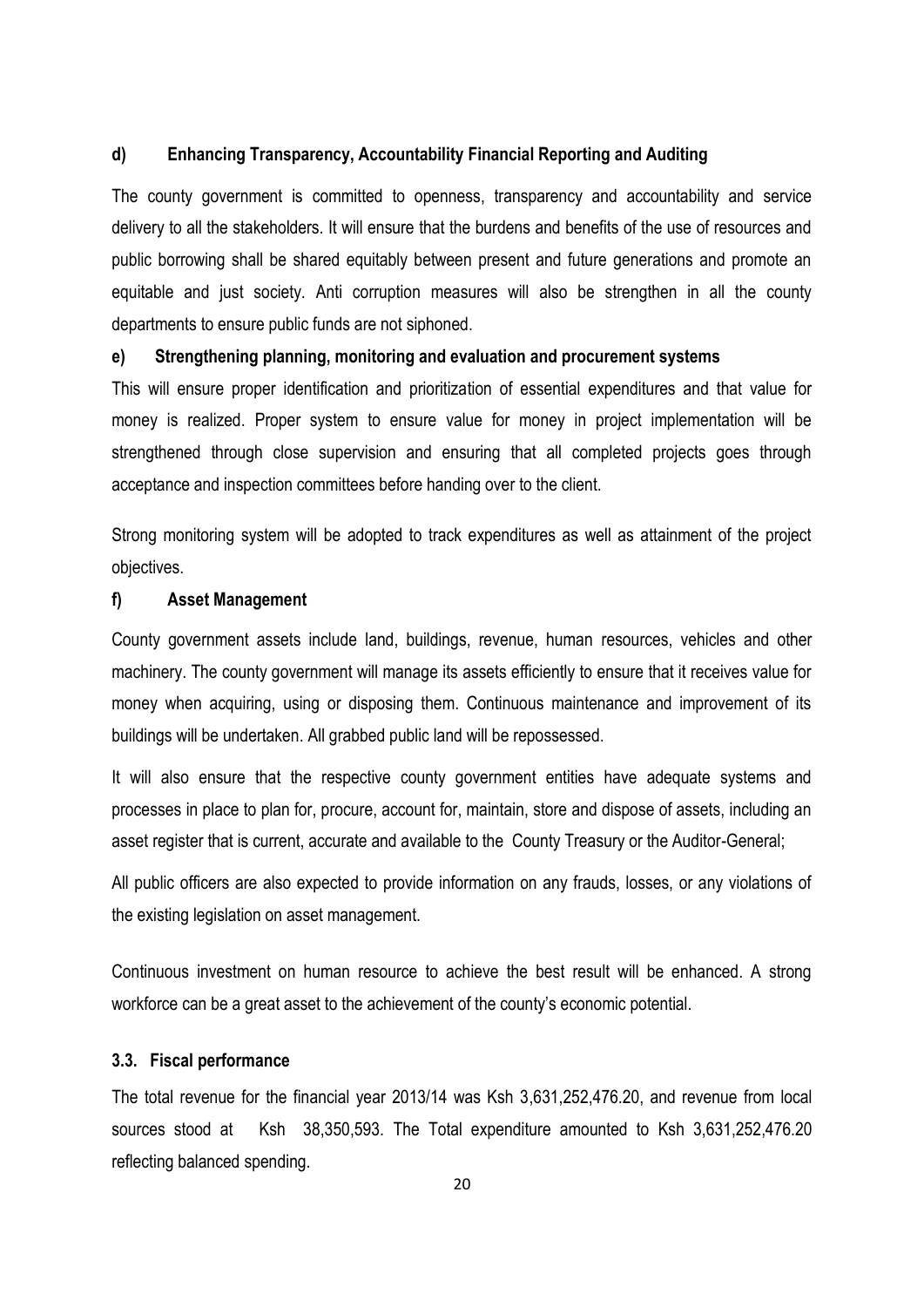Development partners' financing strategy in the county has not been harmonized. They operate directly with the projects as separate entities from county operations (off budget). A policy guideline on reporting finances and development projects and programs will be developed to ensure development partners are brought on board to participate in the collective development agenda of the entire county, in implementing the county integrated development plan.

### **Summary of county expenditure(Fiscal performance)**

|                   | Ministerial department                                                    | Recurrent<br>estimates<br>2013/2014 | Development<br>estimates<br>2013/2014 | Total in Kshs    | Percentage<br>to total<br>budget % |
|-------------------|---------------------------------------------------------------------------|-------------------------------------|---------------------------------------|------------------|------------------------------------|
| 1.                | Office of the Governor                                                    | 260,685,106.10                      | 20,000,000                            | 280,685,106.10   | 7.73                               |
| $\overline{2}$ .  | Office of D/Governor and<br>urban areas /devolved<br>service              | 198,652,861.60                      | 49,055,730                            | 247,708,591.60   | 6.82                               |
| $\overline{3}$    | Finance & Economic<br>planning                                            | 283,072,033.70                      | 22,595,740                            | 305,667,773.70   | 8.42                               |
| 4.                | Roads, Public<br>works, Transport and<br>communication                    | 170,750,582.10                      | 529,191,480                           | 699,942,062.10   | 19.28                              |
| 5.                | Health and sanitation<br>services                                         | 367,508,207.60                      | 621,840,923                           | 989,349,130.60   | 27.25                              |
| 6.                | Education and ICT                                                         | 28,863,830.10                       | 20,319,150                            | 49,182,980.10    | 1.35                               |
| 7.                | Agriculture and irrigation                                                | 61,536,170.60                       | 14,276,600                            | 75,812,770.60    | 2.09                               |
| $\overline{8}$ .  | Livestock, Fisheries and<br>co-operative<br>development                   | 48,851,063.10                       | 129,240,420                           | 178,091,483.10   | 4.90                               |
| 9.                | Trade, industry and<br>energy                                             | 26,600,000                          | 34,021,280                            | 60,621,280       | 1.67                               |
| 10.               | Lands, physical planning<br>& housing                                     | 39,329,805.20                       | 25,191,480                            | 64,521,285.20    | 1.78                               |
| 11.               | Water<br>dev.Environment, Natural<br>resources and disaster<br>management | 79,474,916.50                       | 133,085,100                           | 212,560,016.50   | 5.85                               |
| 12.               | Tourism, culture, sports<br>and social development                        | 39,688,732.30                       | 22,574,460                            | 62,263,192.30    | 1.71                               |
| $\overline{13}$ . | Westpokot county<br>assembly                                              | 377, 123, 404. 30                   | 27,723,400                            | 404,846,804.30   | 11.15                              |
|                   | <b>TOTAL</b>                                                              | 1,982,136,713.20                    | 1,649,115,763                         | 3,631,252,476.20 | 100                                |
|                   | Percentage allocation                                                     | 54.59                               | 45                                    |                  |                                    |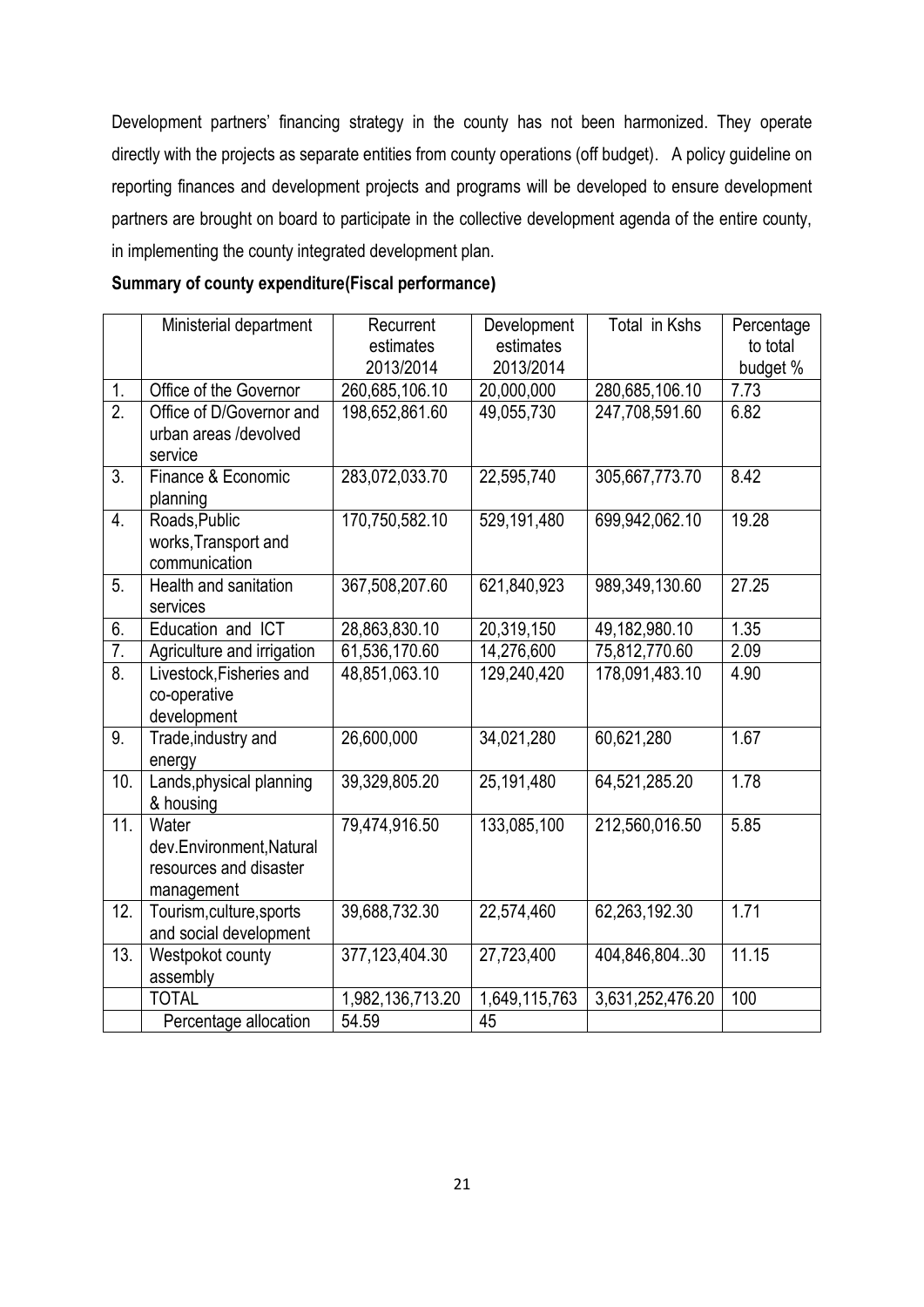### **Recurrent and development Balances**

| <b>Vote</b>                  |                    | Approved         | <b>Cumulative</b>  | Outstanding        | <b>Total</b>       | <b>Balance as at</b><br>26th February |
|------------------------------|--------------------|------------------|--------------------|--------------------|--------------------|---------------------------------------|
|                              |                    | <b>Estimates</b> | <b>Expenditure</b> | <b>Commitments</b> | Payment/           | 2014                                  |
|                              |                    | (Net) Ksh        | Ksh                | Ksh                | <b>Commitments</b> | Ksh                                   |
| Total<br>Expenditure<br>R324 | <b>Net</b><br>vote | 1,887,735,975    | 519,069,105        | 105,275,986        | 624,345,091        | 1,263,390,884                         |
| Total<br>Expenditure<br>D324 | <b>Net</b><br>vote | 1,149,338,720    | 40,571,050         | 166,859,693        | 207,430,743        | 941,907,977                           |

### <span id="page-28-0"></span>**3.4. Fiscal reforms**

To ensure continued strong revenue performance underpinned by improved tax payer service delivery, and a level ground floor facilitating trade and business growth various tax reforms will be implemented in the medium term. Some of these reforms include:

- Introduction of parking fees at Makutano town upon completion of renovation works.
- $\bigstar$  Introduction of electronic revenue collection of taxes, rates and fees.

### <span id="page-28-1"></span>**3.5. 2014/15 Budget Framework**

### **Revenue projections by source**

| <b>Financial year</b>          | 2013/14          | 2014/15       | 2015/16     |
|--------------------------------|------------------|---------------|-------------|
| <b>REVENUE</b>                 | Ksh              | <b>Kshs</b>   | <b>Kshs</b> |
|                                |                  |               |             |
| <b>National revenue</b>        |                  |               |             |
|                                |                  |               |             |
| Equitable share<br>a)          | 3,155,124,840    | 3,672,727,375 |             |
| Equalization fund<br>b)        |                  |               |             |
| Donor projects<br>C)           | 437,777,043      | 96,432,418    |             |
| rural electrification<br>d)    |                  | 121,452,823   |             |
| Own revenue sources            |                  |               |             |
| Revenue from local<br>a)       | 38,350,593       | 50,000,000    |             |
| sources                        |                  |               |             |
| Total                          | 3,631,252,476.20 | 3,940,612,616 |             |
| 2014/15 County budget          |                  | 3,722,727,375 |             |
| (equitable share +Own revenue) |                  |               |             |

The table above provides estimates of revenue allocation to the county for the financial year 2014/15. The allocations comprise of the equitable share of Ksh.3,672,727,375. In addition, county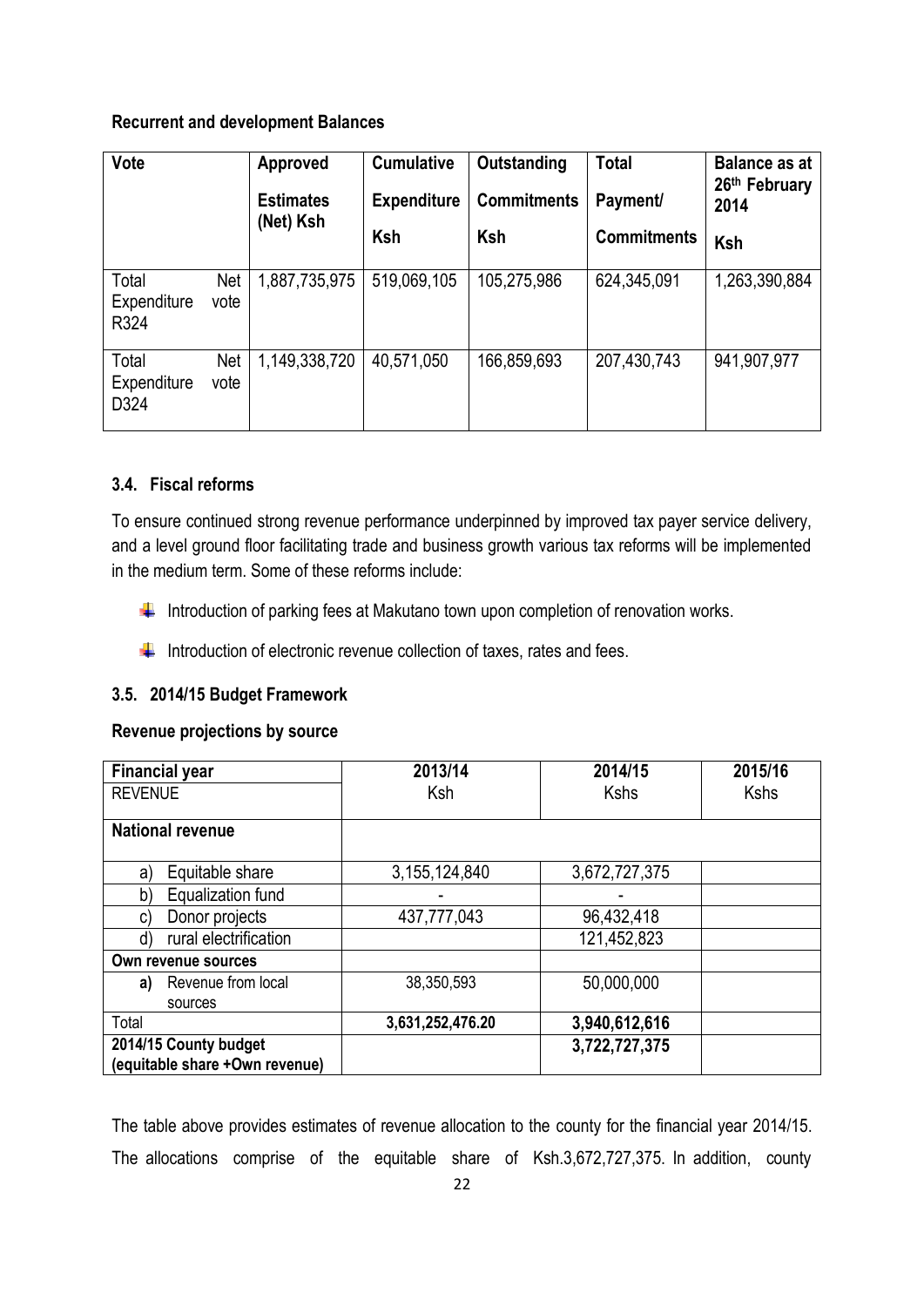government will also get an additional conditional allocation of Ksh. 121,452,823 to finance rural electrification projects. The allocation is shared among counties in accordance with the revenue sharing formula approved by Parliament. This function is yet to be transferred to county governments by the Transition Authority. The allocation will therefore be managed by the national government on behalf of the county governments and therefore will be part of the national government vertical share of revenue.

An additional conditional allocation of Ksh.96,432,418 will also be allocated to the county government from the loans and grants received from development partners and the government counterpart funding derived from the national government's share. The conditional allocations from proceeds of loans and grants, however, will not be transferred to county governments in the financial year 2014/15 due to the following reasons:

- Loans and grants earmarked for devolved functions are tied to on-going contracts with suppliers, the alteration of which may have legal and cost implications;
- Loans and grants earmarked for devolved functions are tied to on-going contracts with suppliers, the alteration of which may have legal and cost implications;
- There exists financing agreements guiding the structures and management framework of all the programmes/projects, the alteration of which would take long and delay implementation of programmes/projects;
- Some of the programmes/projects funded by loans and grants have agreed implementation structures transcending more than one county and therefore it may not be possible to place the responsibility for their management in one county government; and
- The financing agreements also specify the funds flow modalities which may not be consistent with what is contemplated under the intergovernmental arrangement.

It is therefore expected that the loans and grants under the existing financing agreement will be managed by the national government but with involvement of county governments in the Project Steering Committees and Project Implementation Units for each programme/project. In addition, reporting arrangements as well as the conditions attached to the implementation of the programme/project will be clearly spelt out in Project Implementation Frameworks to be agreed with county governments prior to the release of the funds and implementation of the projects.

23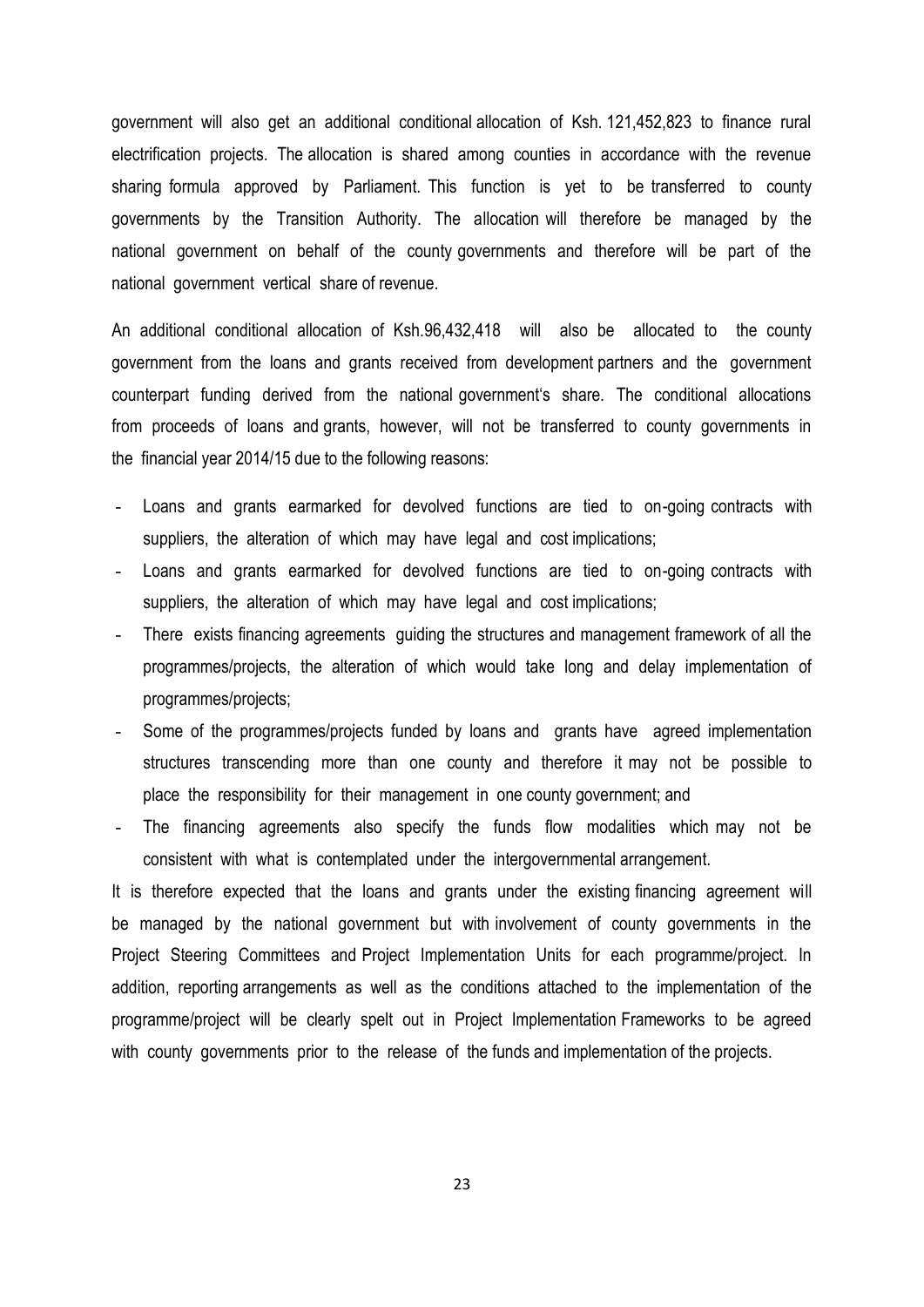From the foregoing, the county government will only factor its own internal revenue as well as equitable share amounting to Kshs 3,722,727,375 in the 2014/2015 budget. This is to eliminate risks associated with deficit budgets as it occurred in 2013/14 budget which had factored in donor funds.

|     | <b>Financial year</b>                                                     | <b>Total in Kshs</b><br>2013/14 | Percentage<br>to total<br>budget % | <b>Total in Kshs</b><br>2014/15 | Percentage<br>to total<br>budget % |
|-----|---------------------------------------------------------------------------|---------------------------------|------------------------------------|---------------------------------|------------------------------------|
| 1.  | Office of the Governor                                                    | 280,685,106.10                  | 7.73                               | 544,050,189                     | 14.65                              |
| 2.  | Office of D/Governor and<br>urban areas /devolved service                 | 247,708,591.60                  | 6.82                               |                                 | $\qquad \qquad \blacksquare$       |
| 3.  | Finance & Economic planning                                               | 305,667,773.70                  | 8.42                               | 240,000,000                     | 6.46                               |
| 4.  | Roads, Public works, Transport<br>and communication                       | 699,942,062.10                  | 19.28                              | 333,662,954                     | 8.99                               |
| 5.  | Health and sanitation services                                            | 989,349,130.60                  | 27.25                              | 800,926,989                     | 21.57                              |
| 6.  | Education and ICT                                                         | 49,182,980.10                   | 1.35                               | 312,654,559                     | 8.42                               |
| 7.  | Agriculture and irrigation                                                | 75,812,770.60                   | 2.09                               | 261,272,737.60                  | 7.04                               |
| 8.  | Livestock, Fisheries and co-<br>operative development                     | 178,091,483.10                  | 4.90                               | 140,091,483.10                  | 3.77                               |
| 9.  | Trade, industry and energy                                                | 60,621,280                      | 1.67                               | 114, 164, 548.50                | 3.07                               |
| 10. | Lands, physical planning &<br>housing                                     | 64,521,285.20                   | 1.78                               | 138,381,062                     | 3.73                               |
| 11. | Water<br>dev.Environment, Natural<br>resources and disaster<br>management | 212,560,016.50                  | 5.85                               | 269,890,916.25                  | 7.0                                |
| 12. | Tourism, culture, sports and<br>social development                        | 62,263,192.30                   | 1.71                               | 137,972,729.06                  | 3.72                               |
| 13. | Westpokot county assembly                                                 | 404,846,804.30                  | 11.15                              | 380,846,804                     | 10.26                              |
| 14  | Contigency fund                                                           |                                 |                                    | 48,812,404                      | 1.31                               |
|     | <b>TOTAL</b>                                                              | 3,631,252,476.20                | 100                                | 3,722,727,375                   | 100                                |

### **Expenditure forecasts by function; including capital expenditures**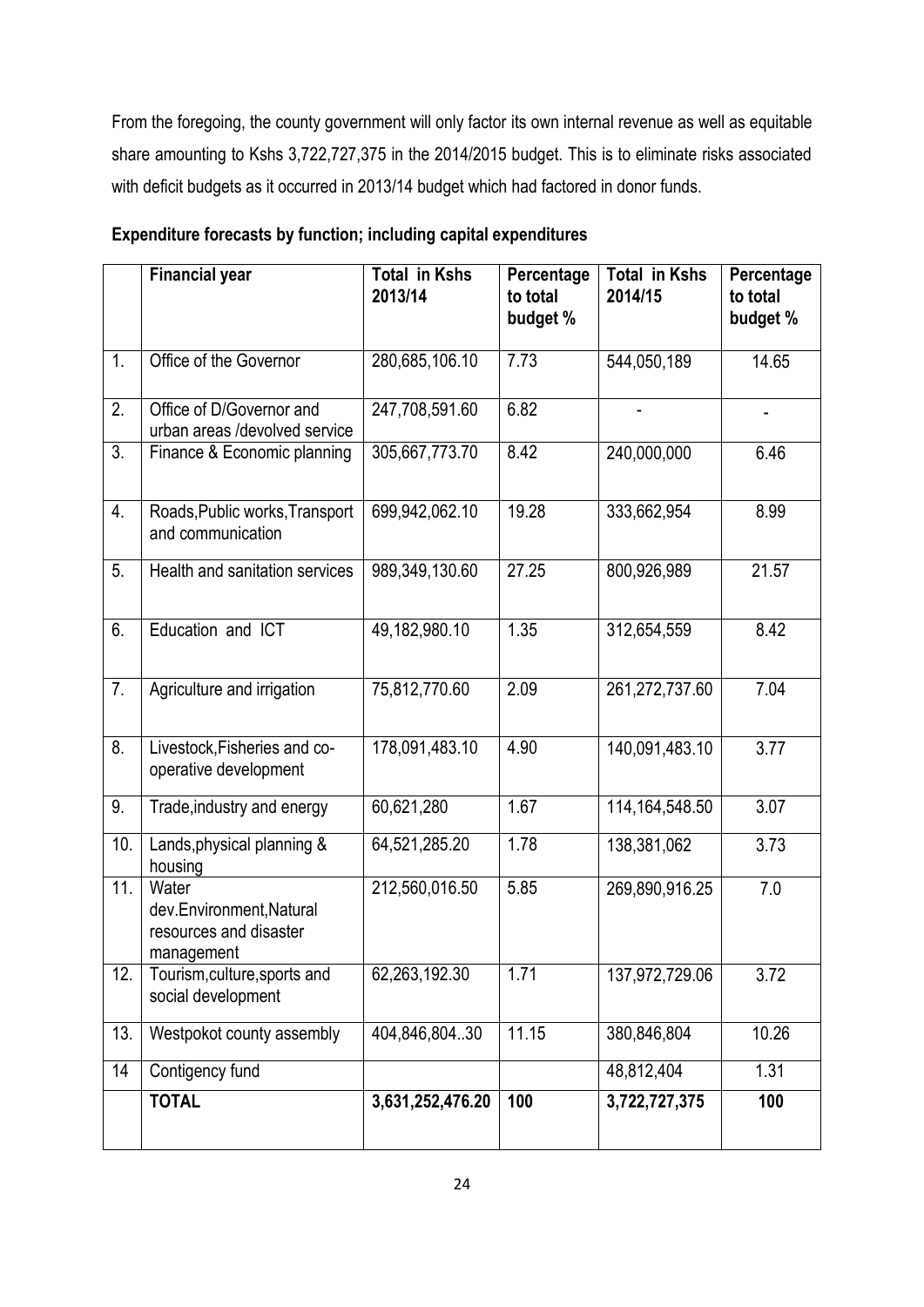### **Deficits and financing**

No deficits in the 2014/15 budget are anticipated since the resource envelope available shall be used to finance the identified priority recurrent and development expenditure.

#### **Level of public debt**

The county government has no outstanding public debt inherited from the defunct local government.

### <span id="page-31-0"></span>**3.6. Strategy to realize the Fiscal Responsibility Principles**

The county government will undertake Steps to comply with the Fiscal Responsibility Principles identified in the public finance management act 2012.Over the medium term, the county budget shall be balanced hence borrowing is unforeseen. Other strategies include:

- $\downarrow$  Development of a fiscal risk management plan by the county treasury.
- $\triangleq$  Enactment of the county finance bill (act). This will provide a reasonable degree of predictability with respect to the level of tax rates and tax bases.
- $\div$  Ensuring that Forty percent of the county revenue shall be allocated to the development expenditure..
- $\downarrow$  Monitoring and evaluation of county recurrent expenditure in relation to the total county revenue to ensure it remains sustainable. This will include cutting down on non priority recurrent expenditures.
- $\ddot{+}$  Ensuring that, expenditure on wages shall not exceed forty percent of the total county revenue. To achieve this, the county will undertake payroll cleansing, staff rationalization program, identification and trimming off of excess personnel to ensure a lean and productive workforce. It will also recruit new staffs only under exceptionally needy circumstances.

### **Deficit and debt policy, debt sustainability**

The county government has taken a bold step to ensure that there is no deficit in the 2014/15 budget. Budgeting process would therefore ensure a balance between the resources available and the priorities identified for implementation.

The borrowing plans will remain anchored in the medium term debt management strategy which is built on ensuring public debt sustainability. The County Government will in future ensure that the level of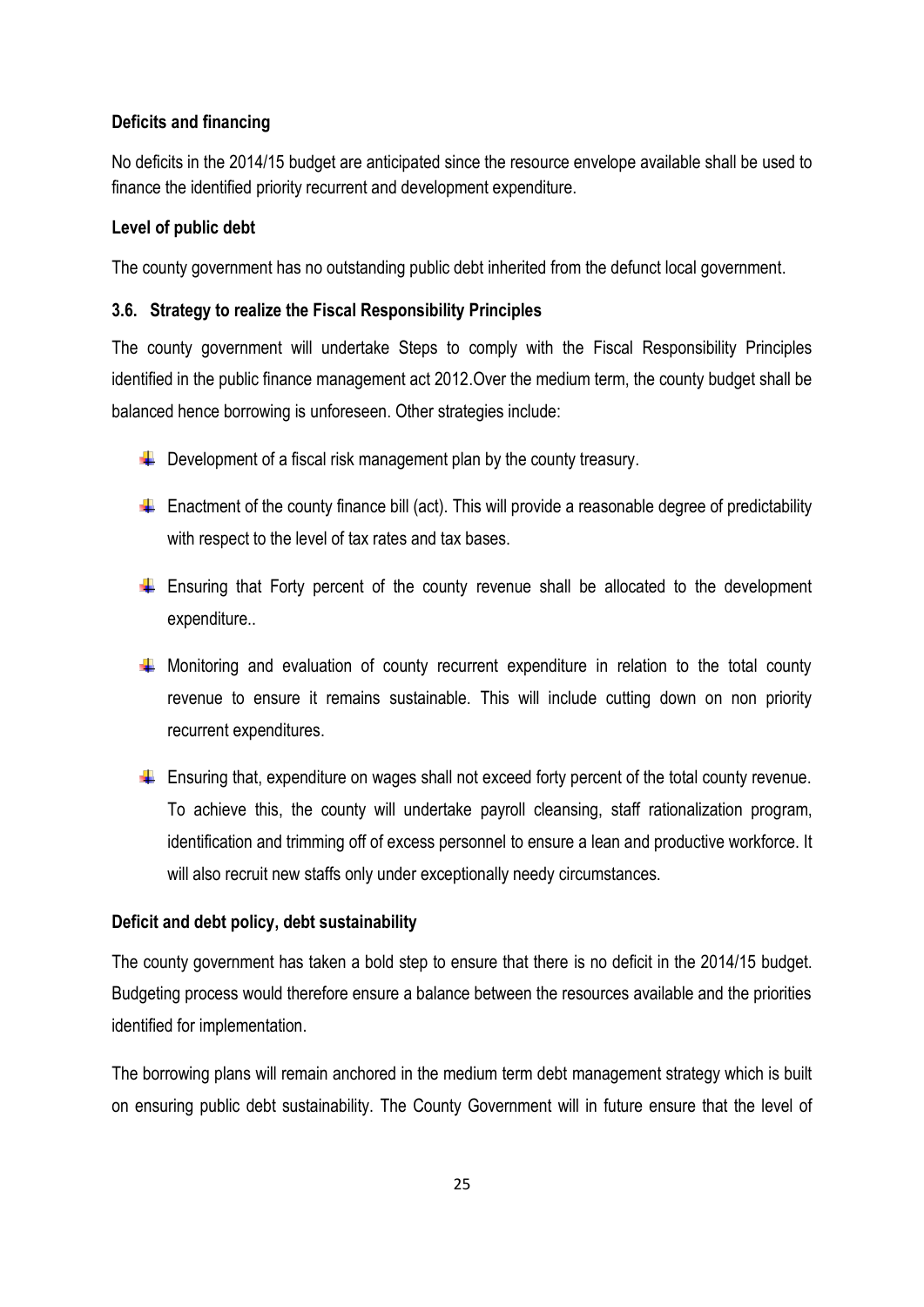domestic borrowing does not crowd out the private sector given the expected increase in private investment with accelerated economic expansion brought about by devolved system of governance.

With the increased appetite for funding of heavy capital projects there is need of being cautious on the levels of debt accumulation. The county government will therefore first establish a debt management office that will be responsible for formulating debt strategy and ensure prudent management of debt.

### <span id="page-32-0"></span>**3.7 Challenges**

The following challenges are anticipated during budget preparation and execution:

- Delay in disbursement of equitable share from the national government.
- Human resource capacity gaps in the county with regard to budget preparation and budget execution.
- Economic shocks e.g livestock disease outbreaks affecting revenue generation, drought and other macroeconomic shocks.
- \* The challenge of resource allocation and coordination of the shared functions.
- ❖ Lengthy procurement procedures.
- $\triangleleft$  Changes in community priorities over medium term thus affecting the planned activities

The county government will put in place measures to address these challenges through capacity building, contingency planning and consultation with the national government.

### <span id="page-32-1"></span>**3.8 Summary**

Efficiency and economical spending of government resources will be enhanced to create room for critical interventions and pro-poor spending. This is expected to spur development and reduce poverty.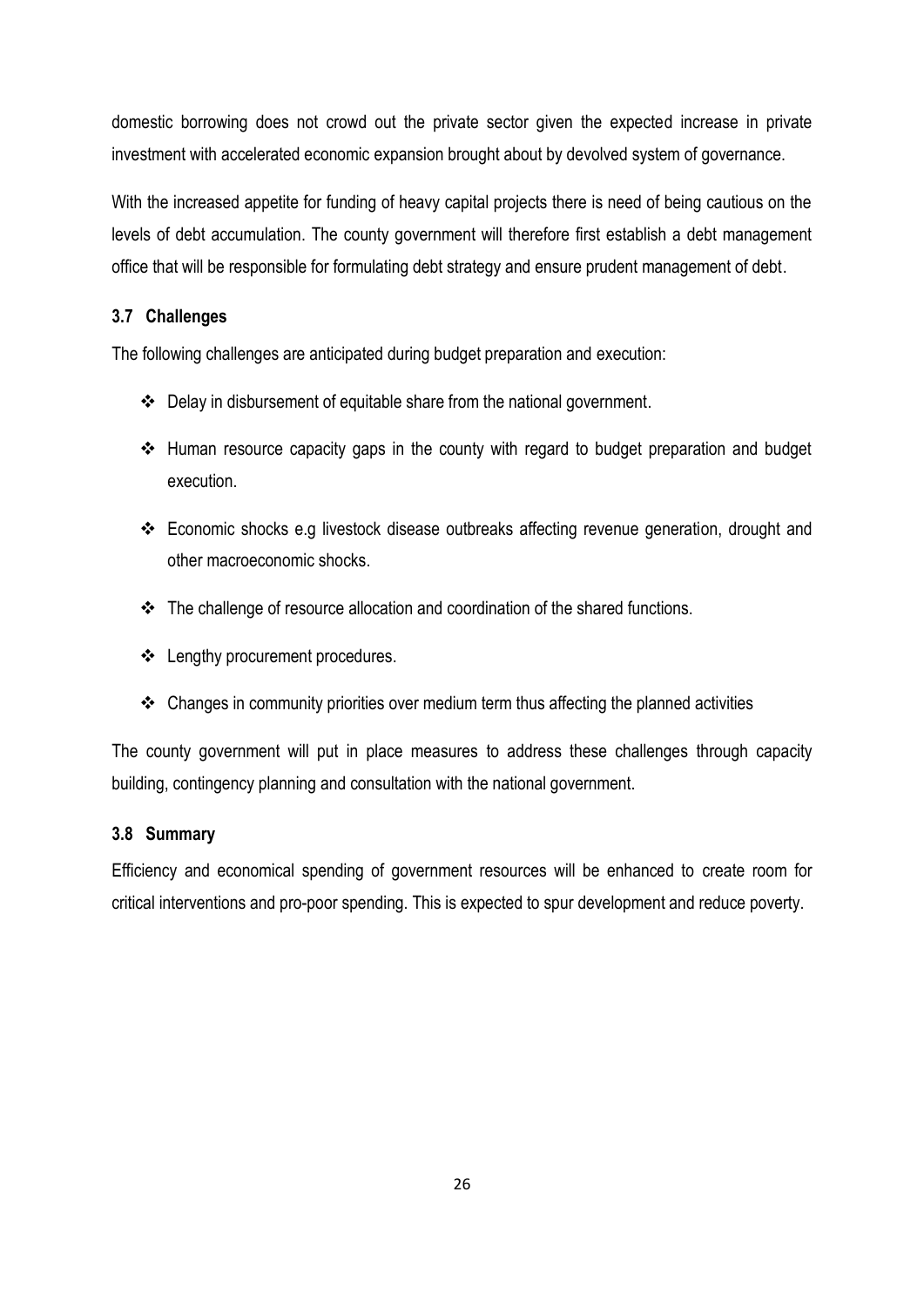## <span id="page-33-0"></span>**4.0 CHAPTER FOUR: MEDIUM TERM EXPENDITURE FRAMEWORK**

### <span id="page-33-1"></span>**4.1. Resource Envelope**

The following sources will provide the basis for funding the county development budget.

### **County Government Allocation Revenue**

This is the equitable share of the revenue raised nationally that is allocated to county governments. Just like other counties, it is the main source of revenue for the county government of west Pokot for financing both recurrent and development expenditure.

The county government will lobby with the Commission for Revenue Allocation, Members of the Senate and National Assembly to enact legislation that will allow for decentralization of more funds to the counties so that the goals of devolution are met. It is expected that Ksh 3.6 billion revenue will be realized for the 2014/15 budget period from this allocation.

### **County Government Internal Revenue and Investments**

County government revenue is all money derived by or on behalf of a county government from levies, rates, fees, charges or any other source as authorized by the Constitution or an Act of Parliament. The county government will continue to levy rates on property, entertainment taxes, and charges for its services and expand it revenue base by weeding out corruption, adopting electronic payment and monitoring systems for charges, rates and fees for its services. It will also explore investments in housing, hospitality, tourism, mining, agriculture and livestock subsectors. The county will also boost road infrastructure, provide an enabling business environment to improve trade and economic integration as an indirect means of boosting revenue generation for the county.

An annual revenue forecast of Ksh 50 million is expected and the revenue generated would support priority programmes and projects identified for implementation over the budget period.

In the last four months (October to January), a total of Kshs 12,007,633.50 was collected. This trend is able to ensure the projection of Kshs 38M will be attained for the fiscal year 2013/14. Stock cess has been the highest earner for the period. Other notable revenue streams emanate from single business permits, sand and royalties, Bus park fees, produce cess and barter market fees. The following pie chart reflects the share of the revenue from the different streams;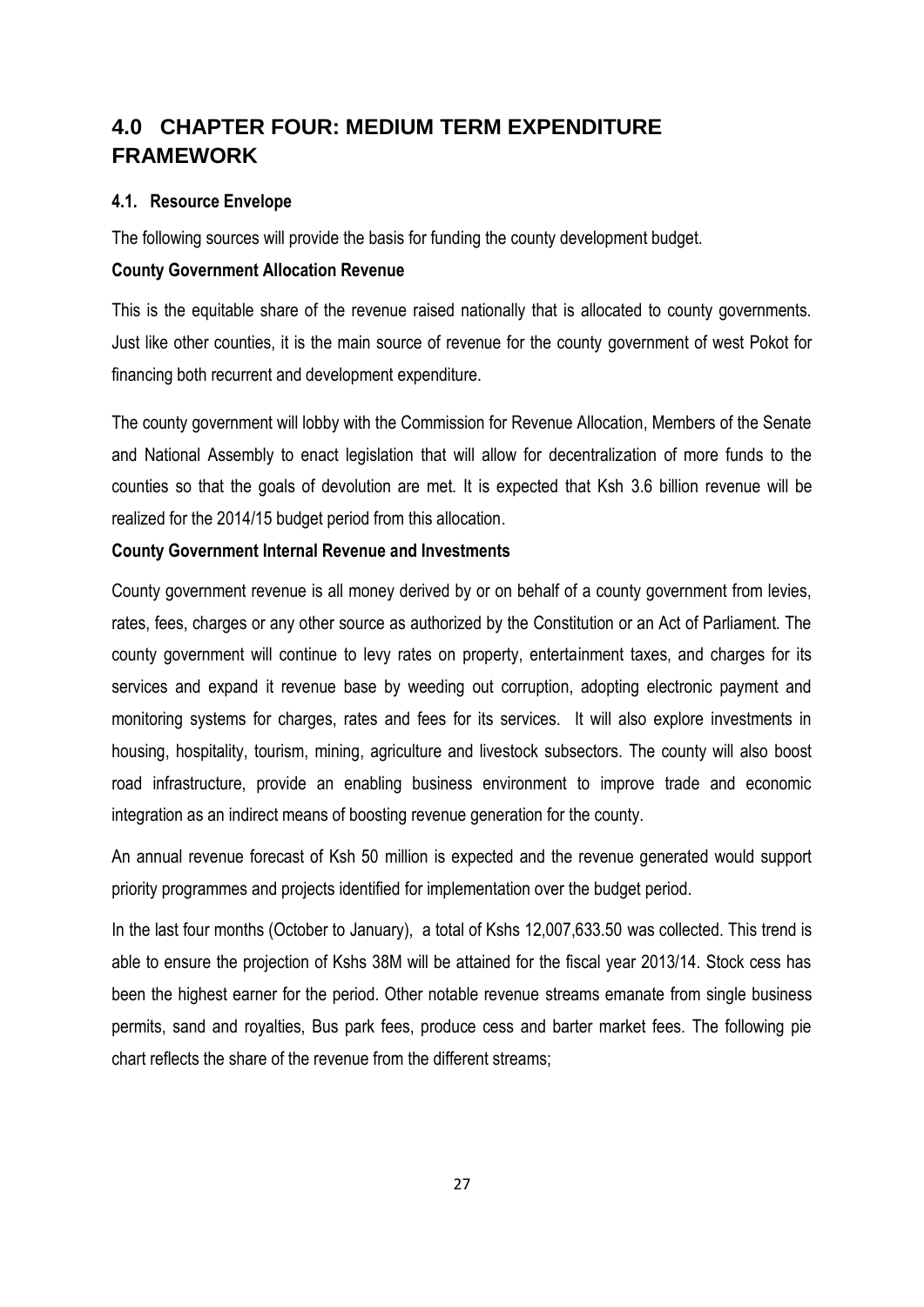

outbreak, there has been a quarantine placed on livestock movements therefore affecting the income The stock cess has been the main revenue stream for the county and due to the foot and mouth from this category.

#### **Borrowings Guaranteed by the National Government**

Since there will be no budget deficit for the fiscal period under consideration and the county government is still at its nascent stage, the county government of West Pokot will not take any loan from financial institutions. However, in future the county government will take loans within and outside Kenya to finance capital projects. This will be done with the approval of the county assembly and guarantees from the national government. While raising these loans either for cash management purposes or for project financing, it will ensure that the loan and the terms and conditions for the loan are set out in writing and are in accordance with;

- a) Article 212 of the Constitution,
- b) Sections 58 and 142 of the public finance management act (2012),
- c) The fiscal responsibility principles and the financial objectives of the county government set out in its most recent County Fiscal Strategy Paper,
- d) The debt management strategy of the county government over the medium term.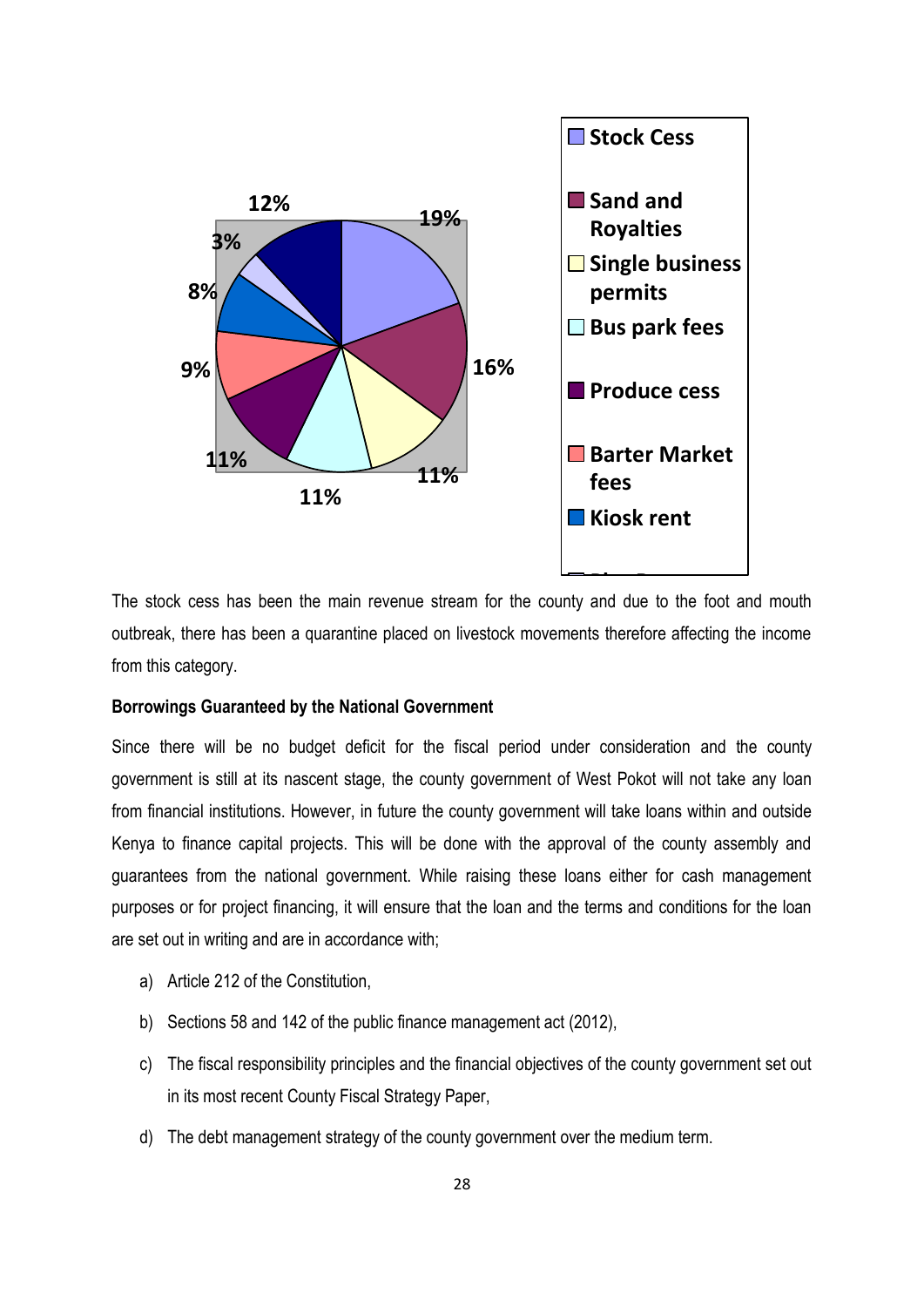In borrowing money, the county government will also ensure that it's financing needs and payment obligations are met at the lowest possible cost in the market that is consistent with a prudent degree of risk, while ensuring that the overall level of public debt is sustainable.

#### **Development partners' support**

Voluntary contributions to finance the priority projects and programmes of West Pokot County will be sought from governments, UN Agencies, Multi-Donor Trust Funds, Inter-Governmental Organizations, International Financial Institutions (IFIs) and private donors, including private sector entities and foundations.

Funds received in the form of grants or donations from development partners/donors will only be spent in accordance with Articles 221 and 223 of the Constitution and regulations approved by Parliament which provides for the procedures on administration, control and management of grants, including;

- a) Procedures to ensure that grants are spent on the basis of the integrated national development plan;
- b) Procedures for the allocation and disbursement of the grants
- c) Requiring that grants be used only to finance programmes within the integrated development plan;
- d) The publication of transparent criteria for the allocation of grants;
- e) Requiring specific terms and conditions in agreements to which grant recipients are subjected
- f) Procedures for the budgeting, financial management, accounting and reporting of grants by grants recipients;
- g) Procedures under which a third party may be authorized to receive, control or pay public money as a grant; and
- h) Measures to ensure that a third party authorized to receive control or pay public money as a grant, or responsible for any other aspect of administration of a grant, is subject to the same obligations as a public officer.

The county government will support its service departments on proposal development initiatives with the aim of securing development support from development partners. It will also ensure public participation, transparency and accountability in the utilization of donor funds. An annual revenue forecast of Ksh 100 million is expected and could be on or off budget.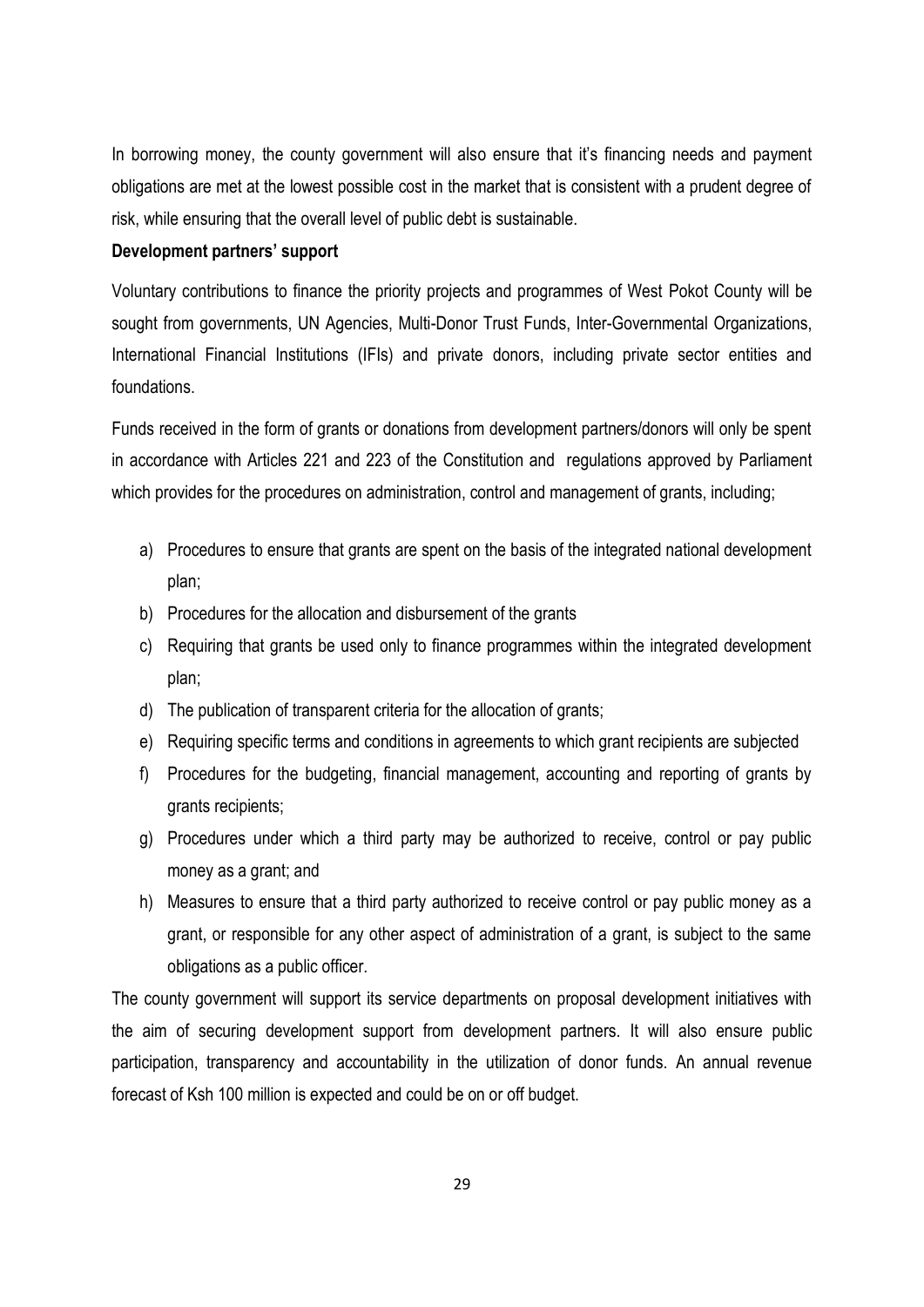### **Corporate Social Responsibility**

The county government will be seeking support from corporate companies to offer support in the areas of health, education, environment, entrepreneurship, water and sanitation, welfare and sports. The county government believes corporate institutions in west Pokot and other areas will continue to be a caring partner for all our communities, and at branch levels. This will be exhibited through their support for a number of local needy institutions, school events, charity walks and sponsorship towards deserving causes.

#### **Public Private Partnerships**

This is an arrangement between a contracting authority (county government) and a private party under which a private party

- a) Undertakes to perform a public function or provide a service on behalf of the contracting authority;
- b) Receives a benefit for performing a public function by way of-

-Compensation from a public fund;

-Charges or fees collected by the private party from users or consumers of a service provided to them; or

- c) A combination of such compensation and such charges or fees; and
- d) Is generally liable for risks arising from the performance of the function in accordance with the terms of the project agreement

Public private partnerships provide for the participation of the private sector in the financing, construction, development, operation, or maintenance of capital intensive infrastructure or development projects of the government through concessions and other contractual arrangements. Public private partnerships also provide the means for risk spreading, injecting additional investment in a public infrastructure, risk transfer to the private sector, lowering project costs, foreign investment injection and Technology Transfer to the county. Scrutiny of PPP projects will be done carefully to preserve fiscal discipline and safeguard the interests of taxpayers. The county government will promote this initiative to contribute to the socioeconomic transformation of the people of West Pokot. However, Scrutiny of PPP projects will be done carefully to preserve fiscal discipline and safeguard the interests of taxpayers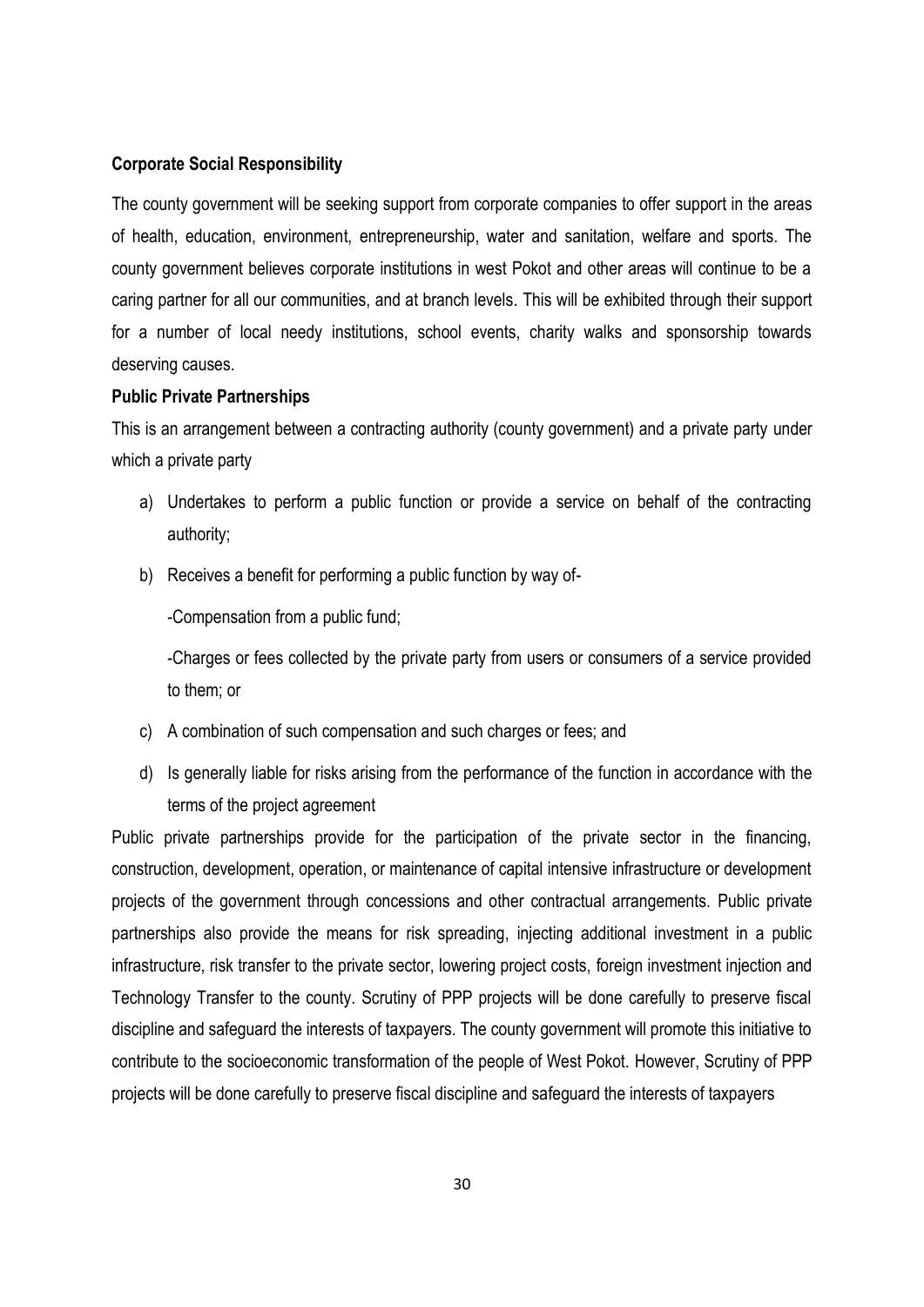#### <span id="page-37-0"></span>**4.2. Ministerial Expenditure Priority Sectors and their Justification**

#### **Public Administration, Decentralized Units and Disaster Management**

The sector is strategic in providing sound leadership through coordination of sub counties, wards and Villages; disaster management and soundcounty public service management. In the fiscal year 2014/15, the following projects shall be undertaken; construction opf governor's official reidence, completion of sub county offices and construction of 20 wards administrative offices.

#### **Agriculture and irrigation**

The sector is critical to economic growth, employment creation and poverty reduction. Majority of the population derive their livelihoods from agricultural related activities. The sector also plays a pivotal role in the success of other sectors in the economy.

In the medium term, the sector will focus its efforts on:

- Promotion of competitive an innovative, commercially oriented and modern agriculture, and promoting better land use policies.
- Promotion of good agricultural practices through establishment of the demonstration plots.
- Development and utilization of high quality seeds including promoting pyrethrum and banana farming.
- Establishing storage facilities for potatoes.
- Development of a sound marketing system in both rural and urban areas. This will be achieved through appropriate technological development; development of markets and value addition.
- Carry out agricultural exhibitions/shows.

The sector intends to expand and rehabilitate irrigation schemes and construct new rural water schemes to increase land acreage put under irrigation. The development of irrigation infrastructure has a positive impact on the farming community with respect to sustainable economic growth. The development of sustainable farmer-owned and managed irrigation and drainage projects will therefore increase returns for the farming communities. Enhancing irrigation farming will increase food production thus improving food security in the Sub-Counties that relies mainly on relief food.

In the budget FY 2013/14 the sector was allocated Ksh, 75,812,770.60. which was 2.09% of the total budget. This sector was underfunded and the budget is expected to increase in FY 2014/15 to 7% of the budget, reflecting the increasing important role of agriculture and irrigation in promoting growth, food security and poverty reduction. Priority consideration will be given to on-going projects, and wards which identified agriculture and irrigation projects as ward flagship projects.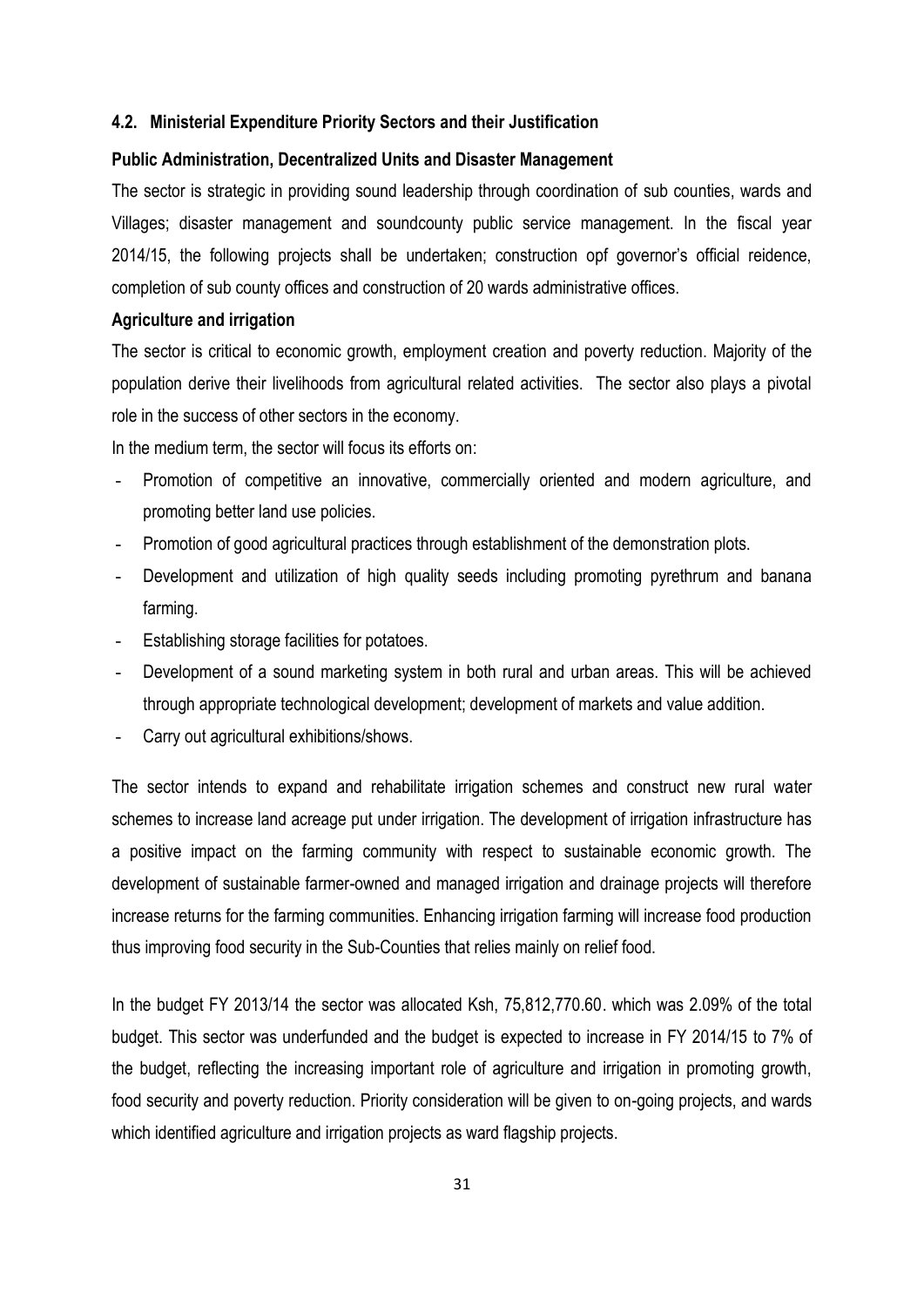#### **Livestock development, Veterinery Services and Fisheries**

The County's population largely depends on livestock production due to its semi-arid ecological conditions. In order to achieve the sector's priorities, the county will lay emphasis on increasing livestock production.

Sector medium term priorities include will include establishment of improved livestock breeds, development, conservation and utilization of high quality livestock feeds, development of a sound marketing system in both rural and urban areas, disease control measures. This will be achieved through appropriate technological development and development of markets. The sector will also improve livelihoods of Kenyans through promotion of fisheries development.

During the FY 2013/14 the sector was allocated Ksh 178,091,483.10 which was 4.9% of the total budget. In the FY 2014/15 the sector needs to allocate more resources to implement wards priorities (development) which identified livestock projects as flagship.

#### **Roads, Public works and Transport**

The Kenya Vision 2030 recognizes the importance of development infrastructure as critical for socioeconomic transformation. The Sector aims to provide efficient, affordable and reliable infrastructure for sustainable economic growth.

The strategic objectives of the sector over the medium term include: improvement in the maintenance and rehabilitation of roads, ensuring timely implementation and completion of roads projects, opening up new roads in rural areas to open up business opportunities with urban areas. Emphasis will be on labour intensive methods as a way of empowering the locals economically especially in rural and minor feeder roads.

During the FY 2013/14 the sector was allocated Ksh 699,942,062.10 to undertake its functions, which was 19.28% of the total budget. In the FY 2014/15, the sector budget ceiling may be maintained or slightly reduced with priority given to on-going projects. The reduction in allocation is aimed at having an equitable distribution among all the sectors.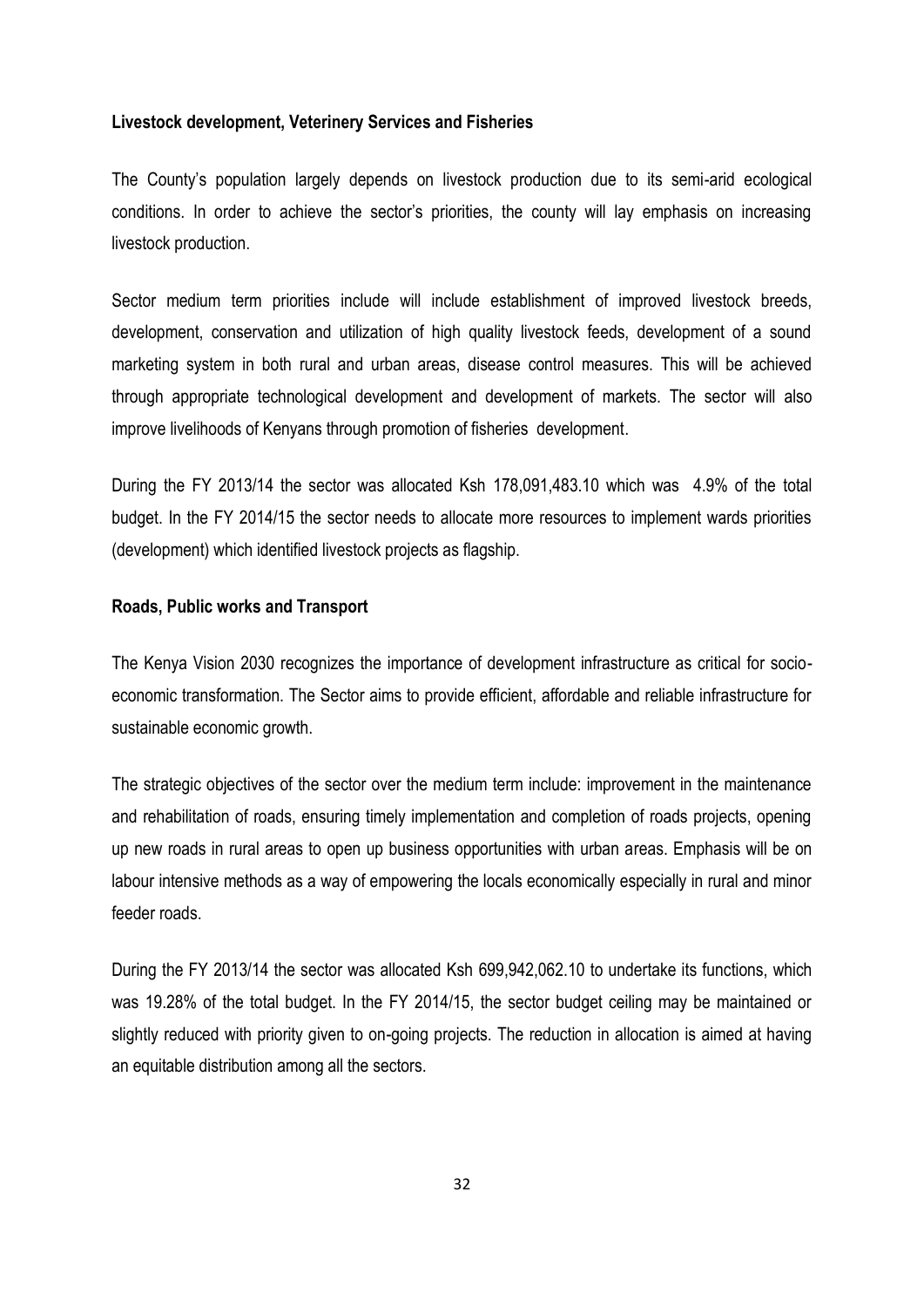#### **Health and sanitation services**

Good health is a prerequisite for enhanced economic growth and poverty reduction. Further, the Constitution of Kenya under the Bill of Rights provides that access to equitable healthcare is a right to every Kenyan. Against this background, the county Health Sector is re-positioning itself to fulfil the expectations of county through improved health infrastructure and service delivery systems.

The strategic objectives of the sector over the medium term include: To promote provision of preventive, curative, health care services, supplies and equipment of drugs to health facilities, improving sanitation and waste management disposal, rehabilitate and expand health facilities to improve service delivery to citizens, establishing medical training college, upgrading health facilities and improving human resource manpower.

The sector budget allocation for FY 2013/14 was Ksh 989,349,130.60 taking 27.25% of the total county budget,which most went to development projects.The sector budget in FY 2014/15 priority will be considered to on-going and new projects, and wards that identified health projects as flagship projects. The sector budget may slightly be reduced but more funds allocated for recurrent expenditure.

#### **Trade, Industry, Cooperative Development and Energy**

The Sector plays a vital role in creating an enabling environment for trade development; promotion of industrial development and investment. The industrialization is a key productive sector for economic growth and development due to its immense potential for wealth and employment creation as well as poverty alleviation. Trade sub-sector programmes are geared towards creating an enabling business environment and implements a core poverty programme that provides affordable business credit and entrepreneurial business development services to Micro and Small Enterprises (MSEs) with the aim of reducing poverty and unemployment.

The sector priorities over the medium term include: improving business environment for trade and investment; improving market infrastructures, supporting entrepreneurship among the SMEs, industrial development through development of market shades, and establishing an effective coordination with private investors. The sector so envisages to promote cooperative movement in the county by strengthening cooperatives through sound policies and regulations and value addition technologies especially on milk through establishing more milk cooling plants and milk processing plants.

In FY 2013/14 the sector allocation was Ksh 60,621,280 which was 1.67% of the total budget.An allocation of about 3% is made to this sector in the next budget.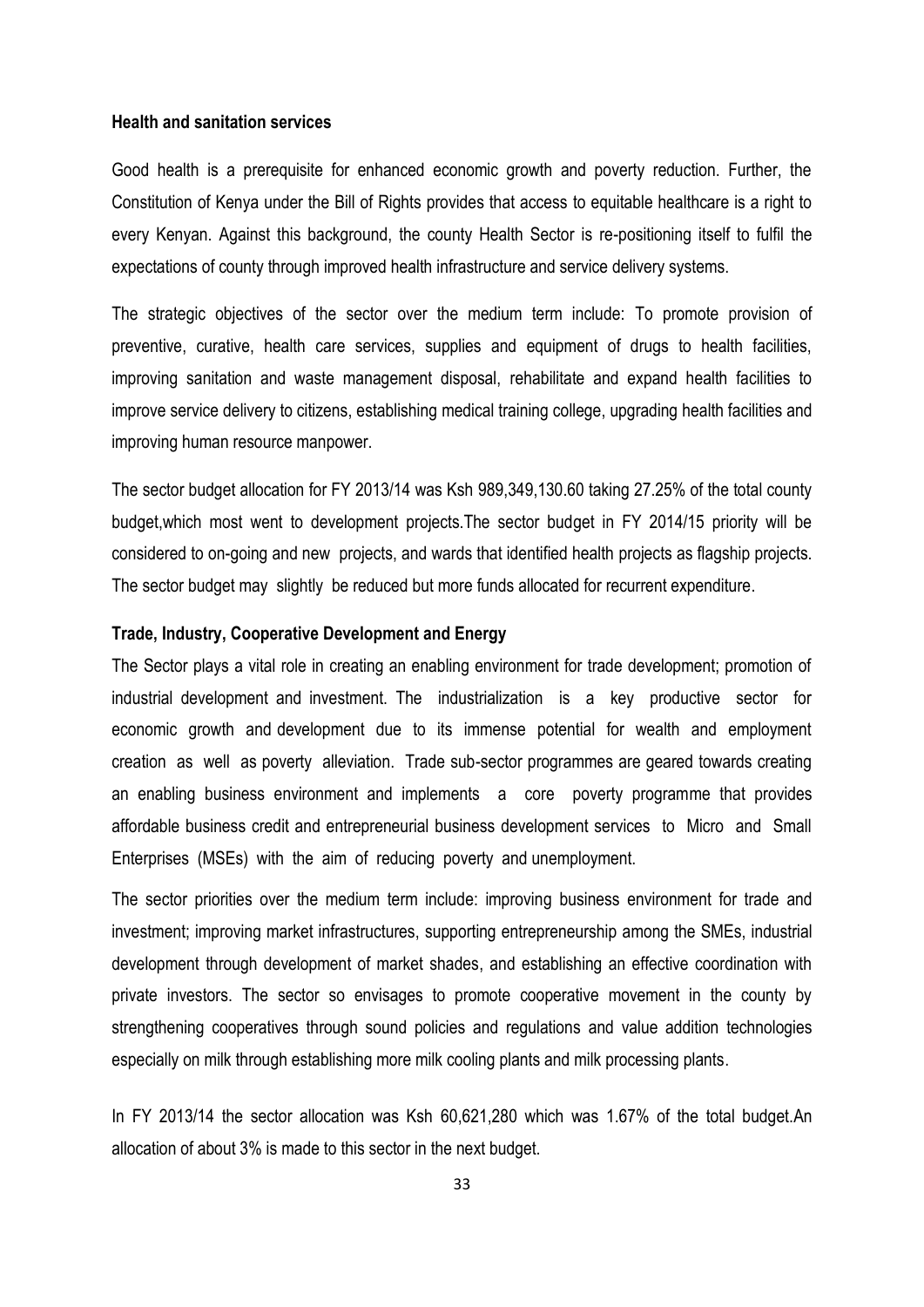#### **Tourism, culture, gender, sports and social development**

The tourism sub-sector remains one of the leading foreign exchange earners and a major contributor of employment in Kenya, contributing about 10% of the GDP and also providing a market for goods produced in other sectors and is thus key to attainment of the economic pillar of Vision 2030. The sub-sector wills implements policies that will ensure sustainable tourism development in the county.

The sector priorities over the medium term include: promotion of tourism potential in the county, protection of tourist sites, mapping tourist sites, promotion of hospitality industry, improving community cultural centres, restocking libraries, capacity training for youths and women, promote sports development through improving stadiums and developing high altitude training camps and sports academy and improving and maintaining youth polytechnics. In FY 2013/14 the sector was allocated Ksh. 62,263,192.30 which is 1.71% of the total budget.This allocation is expected to rise to 3.7% in the 2014/15 budget.

#### **Water development, Environment and Natural resources**

The main mandate of this sector is to provide clean, secure and sustainable environment by promoting the quality and preservation of the county's environment and natural resources. The overall goal of Environment and Water Sector is to attain a "clean, secure and sustainable environment" by 2030. This sector forms critical linkages with the main productive sectors namely agriculture, tourism, manufacturing and energy. These sectors are heavily dependent on use of natural resources that are derived from the environment. Environmental issues are also closely linked to other sectors of the economy such as development planning, population dynamics, finance, public health and sanitation, and trade.

Given the county is ASAL; water is key priority to the citizens. Improved sources of water comprise protected springs, protected wells, boreholes, piped water into dwellings, piped and rain water collection while unimproved sources include pond, dam, lake, stream/river, unprotected spring, unprotected well, jabia, water vendor and others. In West Pokot County, 25% of residents use improved sources of water, with the rest relying on unimproved sources.

In the medium term, the sector priority include: rehabilitate and expand water supply services in rural and urban areas; scale up water storage to improve water security in the county; protect water catchment areas, enforce environmental laws and regulations and reforestation interventions. During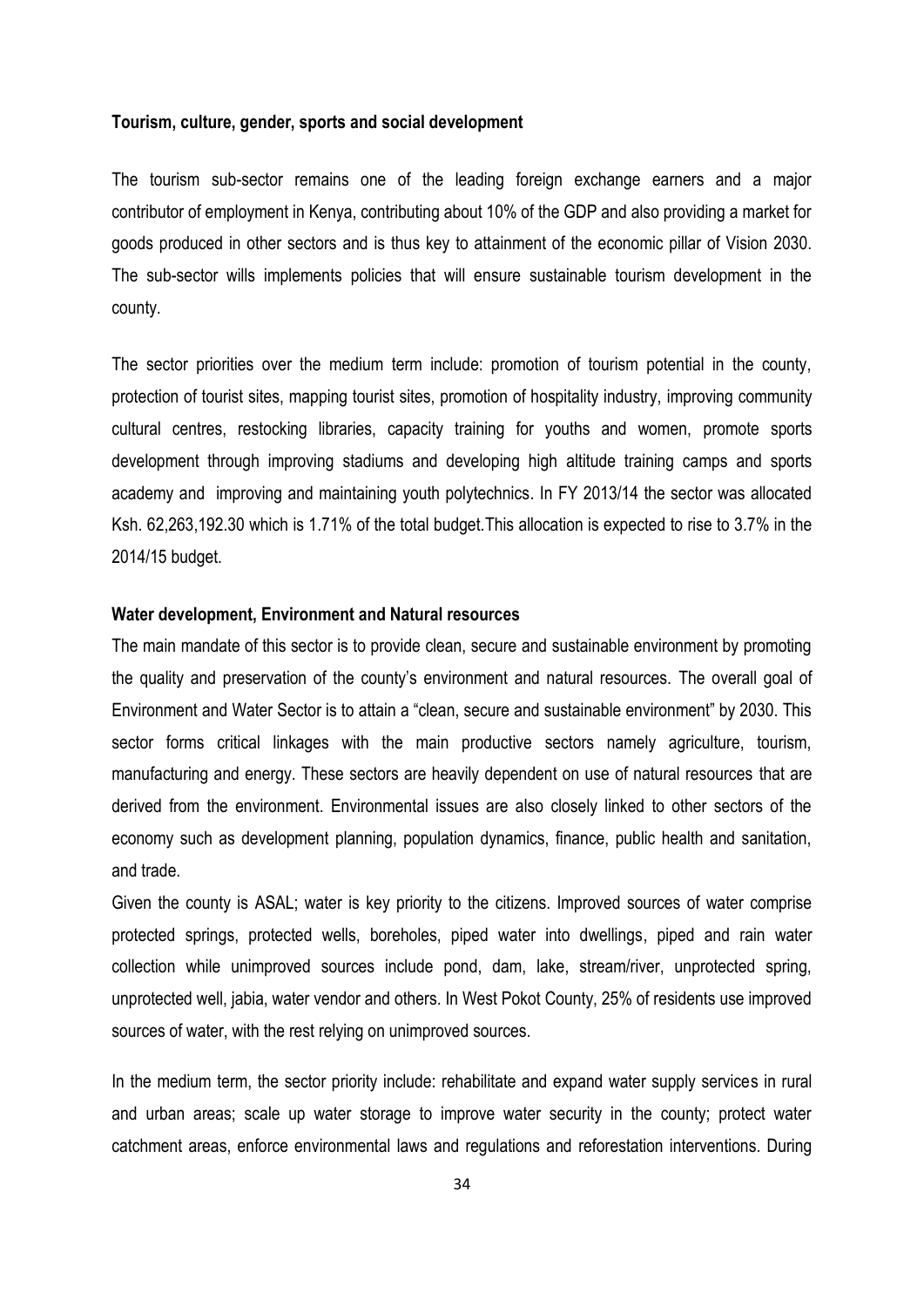the FY 2013/14 the sector was allocated Ksh. 212,560,016.50 which is 5.85% of the total county budget, more of which were donor funds that are yet to be received. More resources will be allocated to the sector in the FY 2014/15(7%) to meet the scarcity of water in the county. Consideration will be given to wards with water projects identified as flagship projects.

#### **Lands, Physical Planning, Urban Development and Housing**

Land is the most important natural resource that West Pokot county is endowed with. It is critical to economic, social, political and cultural development. It is also considered as the principal source of livelihood and material wealth by playing host to natural resources. Secure access to land, sustainable land use planning and equitable distribution of land remain immensely important for food and nutrition security, attraction of investors, employment, growth of industries and generally the socio-economic development of the county.

The sector priorities over the medium term include: Construction of Ardhi House in Kapenguria to safeguard land records, general planning of urban areas, develop the county spatial plan and land adjudication. In FY 2013/14 the sector was allocated Ksh.64, 521,285.20 which was 1.78% of the total budget. In FY 2014/15 the sector budget needs more resources to accomplish development of county spatial plan, planning of urban areas, continuation of land adjudication,and consideration to be given to on-going projects. The allocation is expected to rise from 1.78% to 3.7%.

#### **Education, Communication and Information Technology**

The success of turning Kenya into a globally competitive and a prosperous nation is hinged on the performance of the Education Sector. In the Kenya Vision 2030, the government recognizes that Kenya's main potential is in its people; their creativity, education, and entrepreneurial skills. Therefore, this sector has a responsibility of facilitating the process of inculcating knowledge and skills necessary for uplifting the country to a globally competitive country.

The sector priorities over the medium term include: establishment of ECD and youth polytechnics infrustructures, employing ECD teachers, supporting busary scheme and Integrating ICT in the county activities

In FY 2013/14 the sector was allocated Ksh. 49,182,980.10 which accounts for 1.35% of the total budget. there is need to allocate more resoureces in FY 2014/15 to improve the school infrustructure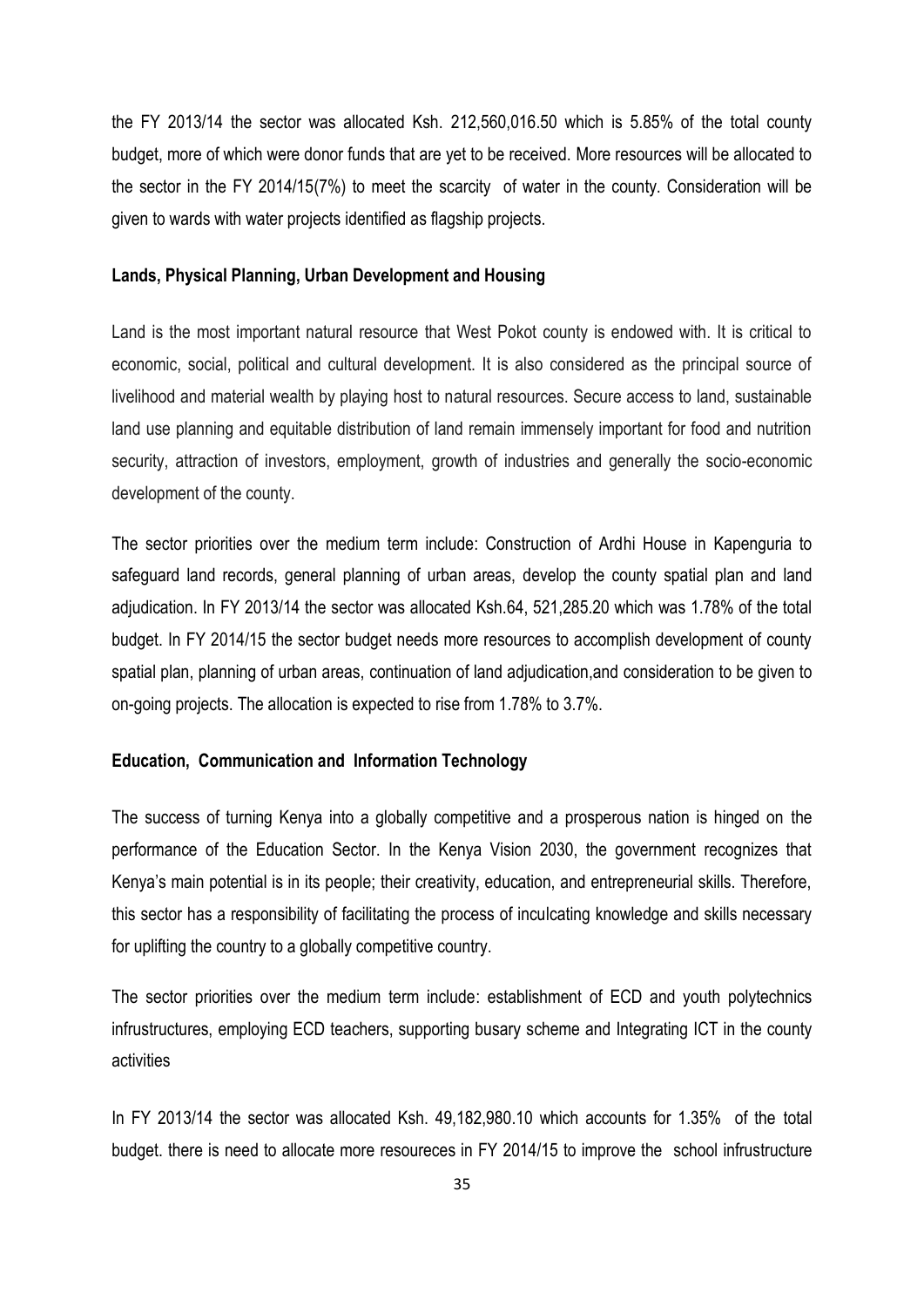and quality of education.The sector also need to prioritise to facilitate and mobilize resources to help wards access funds to implement wards projects identified as flagship projects under education.The allocation is expected to rise to 8.4% of the budget.

#### **Finance & Economic planning**

The treasury plays a crucial role in planning and management public of finances in the county.The county procurement ,facilitates procurement of goods and services.The county planning unit deals with formulation of policies,facilitating public participation in policy making and monitoring and evaluation of policies,projects and programmes.The county treasury, procurement and economic planning unit are critical departments for the success of county development services.

In 2013/14 FY the sector was allocated Ksh 305,667,773.70 which was 8.42% of the total budget.Most of the spending went to infrustructure development specifically the construction of county treasury building, buying of vehicles and construction of pokot south sub-county planning unit.The 2014/15 budget sector priorities over the medium term include: completion of pokot south sub-county planning unit,completion of treasury building and the implementation of Masol integrated development programme.Masol integrated programme is expected to accelerate the realization of MDGs goal for the ward.The MDGs indicators have not been good in this ward.

#### **County Assembly**

The county assembly deals with oversight role, representation of the people and making legislations for the county. In FY 2013/14, the county assembly was allocated Ksh. 404,846,804.30 accounting for 11.15% of the total budget. Most of the spending went to recurrent expenditure which accounted for 93.15%.The next allocation is expected to reduce from 11.15% to 10.26% of the budget.

#### **Emergency fund and Disaster Risk Reduction**

The National strategic goals and priorities for action as contained in the country's Vision 2030 includes among other targets, building the resilience of the nation to disasters.

A disaster is a serious disruption in the functioning of a society that results in widespread human, social, economic or environmental losses which exceed the ability of the affected society to use its own resources. Disasters can occur as a consequence of the impact of a natural or a human instigated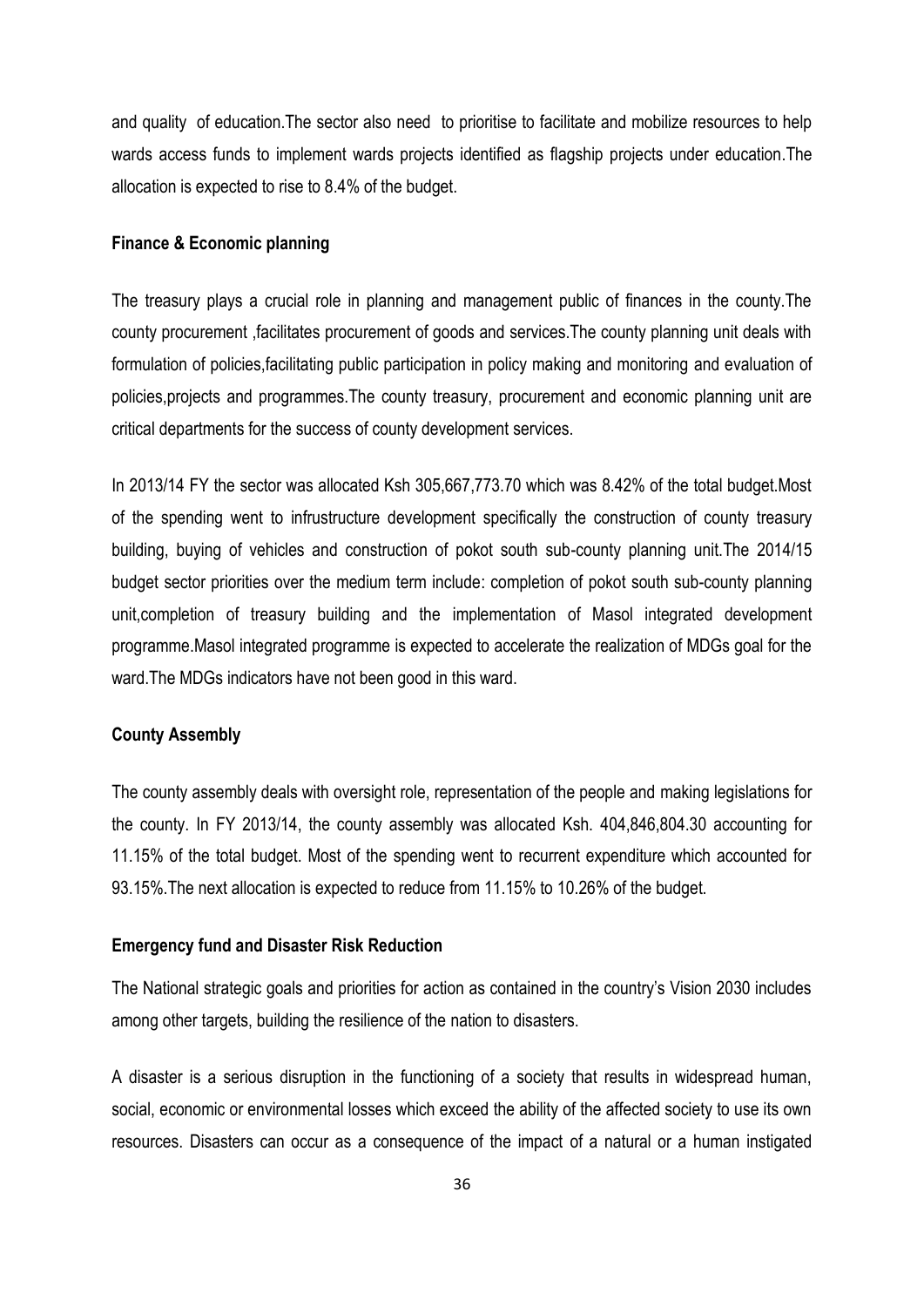hazard. The most prevalent disaster risks in the County include: include natural phenomena such as drought, floods, fires landslide, lightning strikes and effects of climate change. Man-made risks, such, as road accidents, ethnic violence, deforestation, soil erosion and fire. Other risks involve health related disasters such as epidemic outbreaks e.g. malaria and HIV Aids, livestock diseases.

An Emergency kit needs to be established in the County to take care of the unforeseen disruptions of the mother nature.This will ensure prompt response to these calamities when they occur so as to help people and institutions recover from them, mitigate their effects, reduce the risk of loss, and prevent disasters.

During FY 2013/14 there was no clear framework for disaster management budgeting framework. An allocation of Ksh 48.8 million is provided in FY 2014/15 to respond to disasters occurring in the county to build citizen resilience through capacity building, strengthening recovery and early warning system.

All Ministries/departments in the county will be required to mainstream disaster risk reduction in their work plans.

#### <span id="page-43-0"></span>**4.3. Areas to review levels of expenditure**

These areas include:

-Purchase of additional vehicles.The 2013/14 budget made significant allocation for this and county department should cut down on this expenditure in the 2014/2015 budget.

-Renovations of old government buildings. Efforts to cut down on this should be made.

-Travel costs: Unnecessary travel costs should be avoided where possible especially on travels that do not improve on productivity,performance, efficiency and effectiveness in service delivery.

#### <span id="page-43-1"></span>**4.4. Measures to generate savings and ensure value for money**

The county government has implemented steps to generate savings and ensure value for money.These steps include:

- $\div$  Control on use of county govermnment vehicles and fuel.
- $\bigstar$  Strengthening procurement systems
- $\bigstar$  Strengthening inspection and acceptance committees
- $\frac{1}{\sqrt{1}}$  Strengthening monitoring and evaluation and audits of projects and programmes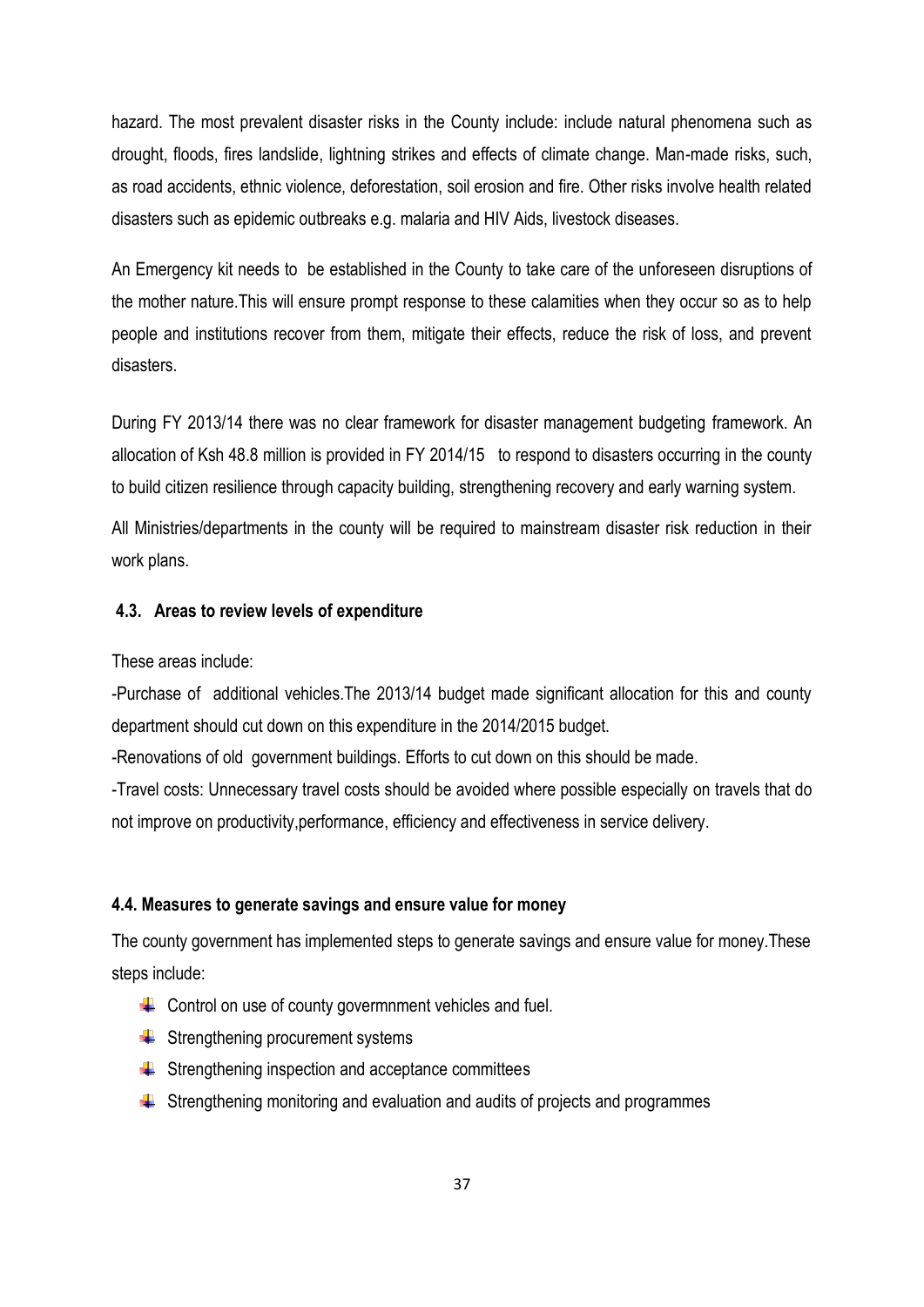## <span id="page-44-0"></span>**4.5. Baseline Budget Ceilings**

## **Table indicating ceilings**

|                |                                                 |            | <b>Total in Kshs</b> | %<br>to<br>total<br>budget | <b>Total in Kshs</b> | Percentage<br>total<br>to<br>budget % |
|----------------|-------------------------------------------------|------------|----------------------|----------------------------|----------------------|---------------------------------------|
|                | <b>Financial year</b>                           |            | 2013/14              |                            | 2014/15              |                                       |
| 1              | Office of the Governor                          | subtotal   | 280,685,106.10       | 7.73                       | 544,050,189          | 14.65                                 |
|                |                                                 | Rec. gross | 260,685,106.10       |                            | 372,954,822          |                                       |
|                |                                                 | Dev. Gross | 20,000,0000          |                            | 171,095,367          |                                       |
| $\overline{2}$ | Office of D/Governor<br>urban<br>and<br>areas   | subtotal   | 247,708,591.60       | 6.82                       |                      |                                       |
|                | /devolved service                               | Rec. gross | 198,652,861.60       |                            |                      |                                       |
|                |                                                 | Dev. Gross | 49,055,730           |                            |                      |                                       |
| 3              | Finance & Economic<br>planning                  | subtotal   | 305,667,773.70       | 8.42                       | 240,000,000          | 6.46                                  |
|                |                                                 | Rec. gross | 83,072,033.70        |                            | 150,000,000          |                                       |
|                |                                                 | Dev. Gross | 22,595,740           |                            | 90,000,000           |                                       |
| $\overline{4}$ | Roads, Public works,<br>Transport<br>and        | subtotal   | 699,942,062.10       | 19.28                      | 333,662,954          | 8.99                                  |
|                | communication                                   | Rec. gross | 170,750,582.10       |                            | 80,099,447.00        |                                       |
|                |                                                 | Dev. Gross | 529,191,480          |                            | 253,563,507          |                                       |
| 5              | Health and sanitation<br>services               | subtotal   | 989,349,130.60       | 27.25                      | 800,926,989          | 21.57                                 |
|                |                                                 | Rec. gross | 367,508,207.60       |                            | 540,889,721          |                                       |
|                |                                                 | Dev. Gross | 621,840,923          |                            | 260,037,268          |                                       |
| 6              | Education and ICT                               | subtotal   | 49,182,980.10        | 1.35                       | 312,654,559          | 8.42                                  |
|                |                                                 | Rec. gross | 28,863,830.10        |                            | 212,335,409          |                                       |
|                |                                                 | Dev. Gross | 20,319,150           |                            | 100,319,150          |                                       |
| $\overline{7}$ | Agriculture<br>and<br>irrigation                | subtotal   | 75,812,770.60        | 2.09                       | 261,272,737.60       | 7.04                                  |
|                |                                                 | Rec. gross | 61,536,170.60        |                            | 110,536,170.60       |                                       |
|                |                                                 | Dev. Gross | 14,276,600           |                            | 150,736,567          |                                       |
| 8              | *Livestock,<br>Fisheries<br>and<br>co-operative | subtotal   | 178,091,483.10       | 4.9                        | 140,091,483.10       | 3.77                                  |
|                | development                                     | Rec. gross | 48,851,063.10        |                            | 38,851,063.10        |                                       |
|                |                                                 | Dev. Gross | 129,240,420          |                            | 101,240,420          |                                       |
| 9              | *Trade,<br>industry<br>and<br>energy            | subtotal   | 60,621,280           | 1.67                       | 114, 164, 548.50     | 3.07                                  |
|                |                                                 | Rec. gross | 26,600,000           |                            | 32,600,000           |                                       |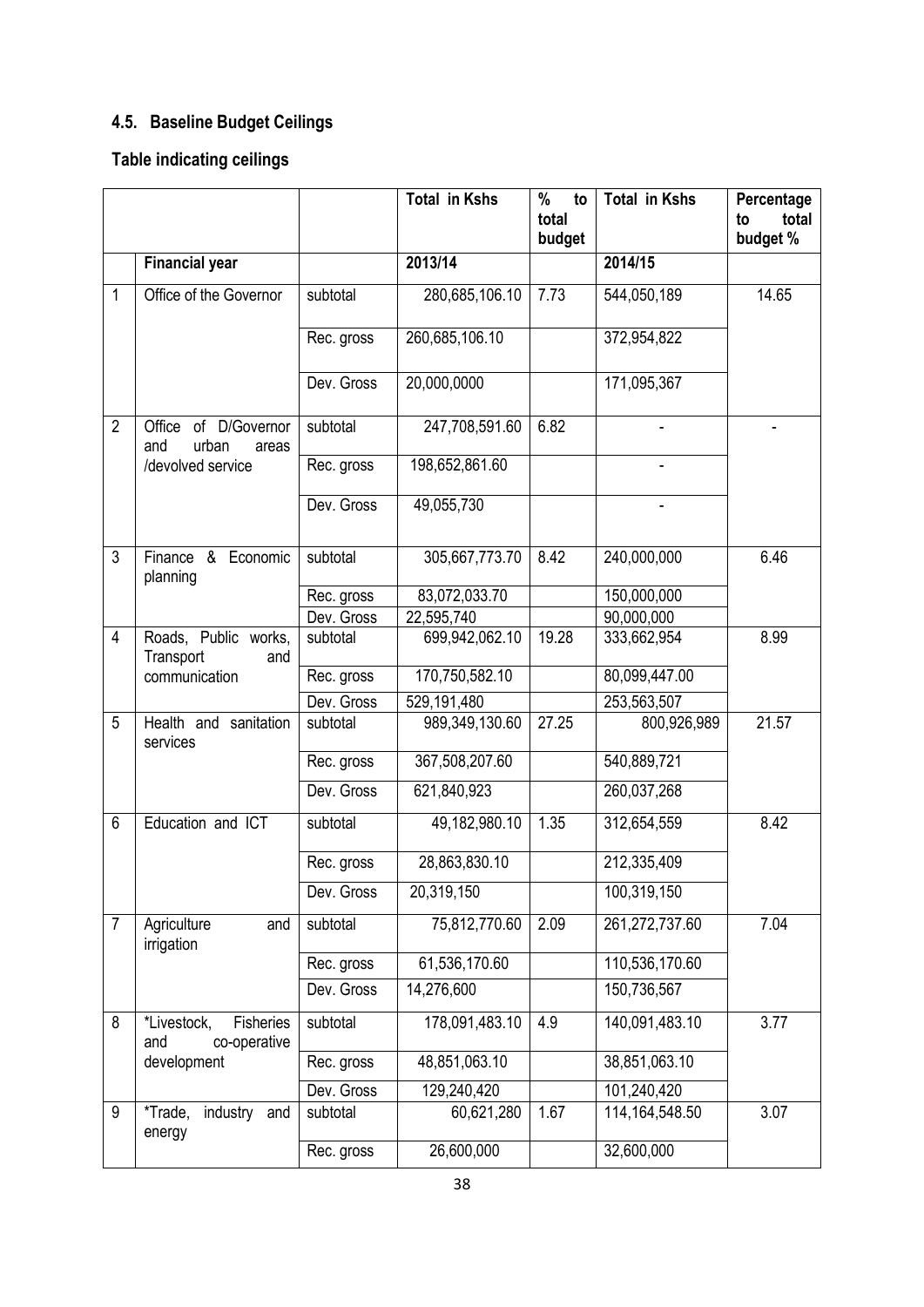|                                                                                                                                                                            |                                                 | Dev. Gross | 34,021,280       |       | 81,564,547.50  |                |
|----------------------------------------------------------------------------------------------------------------------------------------------------------------------------|-------------------------------------------------|------------|------------------|-------|----------------|----------------|
| 10 <sup>1</sup>                                                                                                                                                            | physical<br>*Lands,                             | subtotal   | 64,521,285.20    | 1.78  | 138,381,062    | 3.73           |
|                                                                                                                                                                            | planning & housing                              |            |                  |       |                |                |
|                                                                                                                                                                            |                                                 | Rec. gross | 39,329,805.20    |       | 59,329,805     |                |
|                                                                                                                                                                            |                                                 | Dev. Gross | 25,191,480       |       | 79,051,257     |                |
| 11                                                                                                                                                                         | Water<br>dev.                                   | subtotal   | 212,560,016.50   | 5.85  | 259,890,916.25 | $\overline{7}$ |
|                                                                                                                                                                            | Environment,<br>Natural                         |            |                  |       |                |                |
|                                                                                                                                                                            | resources and disaster                          | Rec. gross | 79,474,916.50    |       | 55,474,916     |                |
|                                                                                                                                                                            | management                                      | Dev. Gross | 133,085,100      |       | 204,416,000.25 |                |
| 12                                                                                                                                                                         | Tourism,<br>culture,<br>sports<br>and<br>social | subtotal   | 62,263,192.30    | 1.71  | 137,972,729.06 | 3.72           |
|                                                                                                                                                                            | development                                     | Rec. gross | 39,688,732.30    |       | 49,688,732     |                |
|                                                                                                                                                                            |                                                 | Dev. Gross | 22,574,460       |       | 88,283,997.06  |                |
| 13                                                                                                                                                                         | pokot<br>West<br>county<br>assembly             | Subtotal   | 404,846,804.30   | 11.15 | 380,846,804    | 10.23          |
|                                                                                                                                                                            |                                                 | Rec. gross | 377,123,404.30   |       | 355, 123, 404  |                |
|                                                                                                                                                                            |                                                 | Dev. Gross | 27,723,400       |       | 25,723,400     |                |
|                                                                                                                                                                            | Emergency fund                                  |            |                  |       | 48,812,404     | 1.31           |
|                                                                                                                                                                            | <b>TOTAL</b>                                    |            | 3,631,252,476.20 | 100   | 3,712,727,375  | 100            |
| Note: * denotes departments that have been rationalized. Cooperatives moved to Trade; Veterinary Services<br>moved to Livestock while urban development was moved to lands |                                                 |            |                  |       |                |                |

### <span id="page-45-0"></span>**4.6. Explanations of basis of the ceilings**

#### **Public administration, Decentralized Units and Disaster Management**

Recurrent expenditure as well as development expenditure were increased. Recurrent expenditure is expected to cater for the new officers to be employed especially the sub county, ward and village administrators.

The following sub heads shall form part of the Governor's vote;

- Headquarters administration services
- Public Administration and decentralized units
- Disaster management
- County Public Service Board

Some of the envisaged projects under this vote include construction of ward administrative offices, Governor's official residence, completion of sub county offices and public service board offices.

All the functions previously under the vote of the office of the deputy governor were moved to the vote under governor's office as there is only one accounting officer responsible for the two previous votes.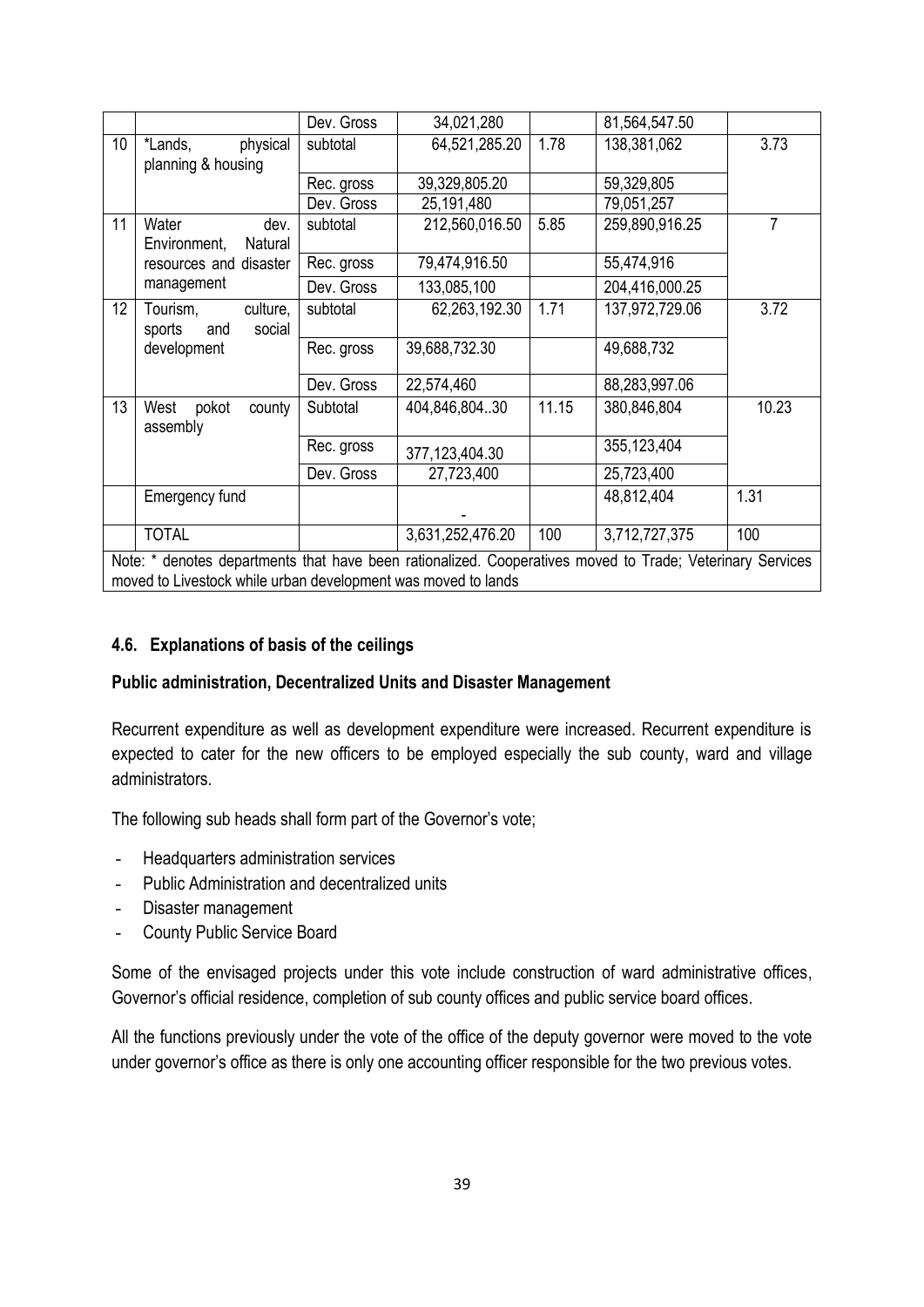### **Finance and Economic planning**

Recurrent expenditure was reduced. Development expenditure was increased to allow for completion of treasury building and pokot south sub county planning unit, and implementation of Masol integrated development programme indentified in the CIDP.

### **Roads, Public works and Transport**

Ceilings were reduced for both development and recurrent with development being slightly reduced to cater for the ongoing projects. This would allow for rationalization of funding to all the departments. The purchase of dozer and graders was deemed as a capital projects that will help ease pressure on the development funds under this vote.

### **Health and Sanitation services**

Recurrent expenditure will be maintained at the same level while development expenditure was reduced to allow for more allocation to recurrent expenditure. Total allocation to the department was reduced to allow for rationalization of funding to all the departments. Reduced expenditure on development was also done with an aim of phasing projects taking into account absorption capacities.

### **Education, Communication and Information Technology**

To inculcate knowledge and skills necessary for uplifting the county, there was need to increase the development estimate to take care of construction of ECD schools all over the county, install ICT infrastructures in the sub-counties and construct and equip youth polytechnics. Recurrent estimate to be increased also to cater for the recruitment of ECD teachers and to cater for the county bursary to sponsor needy students and specialised courses needed for county development.

### **Agriculture and Irrigation**

Being the backbone for economic growth and a major source of livelihood in the county both recurrent and development expenditure were increased to ensure food security and poverty reduction. Agricultural mechanization will be a priority in the next fiscal year. Irrigation projects shall be phased to improve absorption capacity of the funds.

### **Livestock, Veterinary services and Fisheries**

To increase livestock production in the county there was need to increase the development expenditure for livestock department to cater for development of markets and value addition, disease control and technological development and other projects identified by the wards in the CIDP.

### **Trade, Industry, Cooperative Development and Energy**

Increase recurrent expenditure to take care of the new staffs to be employed. Development expenditure will slightly be increased to improve the business environment, revitalization of cooperative movements, SME development, markets and industrial centres shall be the key initiatives under this vote.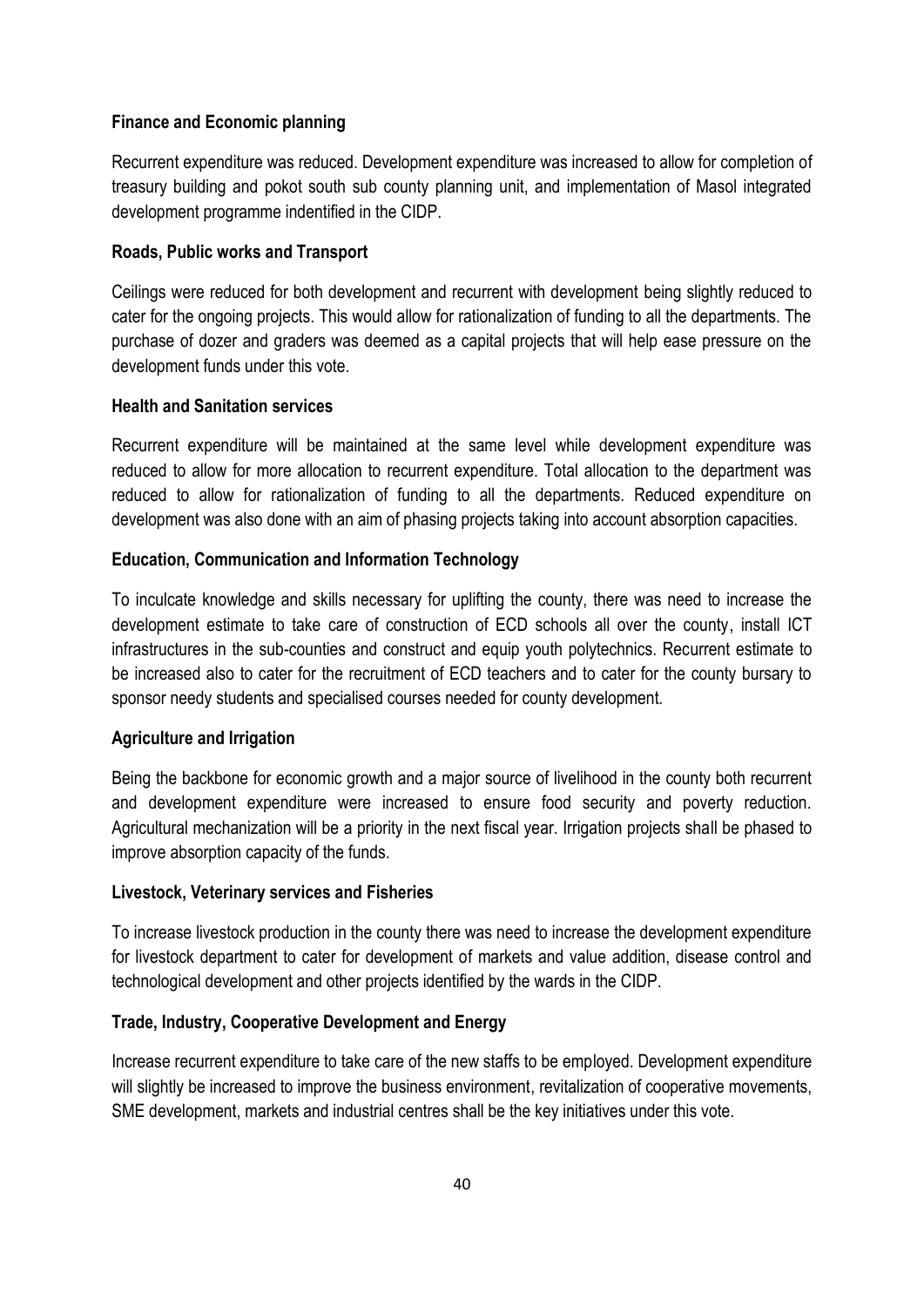### **Lands, Physical Planning, Urban Development and Housing**

To secure access to land and sustainable land use there is need to increase the development expenditure to allow for the completion of Ardhi house and spatial planning for the county as well as commence adjudication process and development initiatives to be decided by the town administration.

### **Water, Environment and Natural Resources**

Water is a priority to life and the county being an ASAL region the development expenditure was increased to address the issue of water shortage. Purchase of drilling machinery will be a first priority as well as water supplies as identified in the CIDP. Recurrent expenditure was reduced because the disaster management sector was scrapped to pave way for a contingency fund.

### **Tourism, Culture, Gender and Social development**

To promote tourism in the county which its potential is yet to be fully exploited there is need to increase development expenditure to cater for mapping and protection of tourist sites and empowering of youths through sports facilities and social development.

Development of tourist resorts will be given priority to broaden the revenue base of the county.

### **County Assembly**

There was increase in allocation of both recurrent and development expenditure to strengthen the institutional capacity of the county assembly. This however calls for rationalization in future to allow for allocation of more resource to development needs of the citizenry in the county.

### <span id="page-47-0"></span>**4.7. Gross Development Fund**

In overall, a total of Ksh 1.606 Billion is allocated to development. This represents 43.2 per cent of total budget for the 2014/15 fiscal year.

### <span id="page-47-1"></span>**4.8. Collaboration with the National Government**

Article 189(1) of the constitution of Kenya 2010 provides for mutual relationship between national and county governments. Governments at either level shall perform its functions, and exercise its power, in a manner that respects the functional and institutional integrity of government at the other level, assist, support, consult and liaise with government at the other level for purposes of exchanging information, coordinating policies and enhancing capacity.

It also provides that in any dispute between governments, the governments shall make every reasonable effort to settle the inter-governmental dispute by alternative resolution mechanisms, including negotiation, mediation and arbitration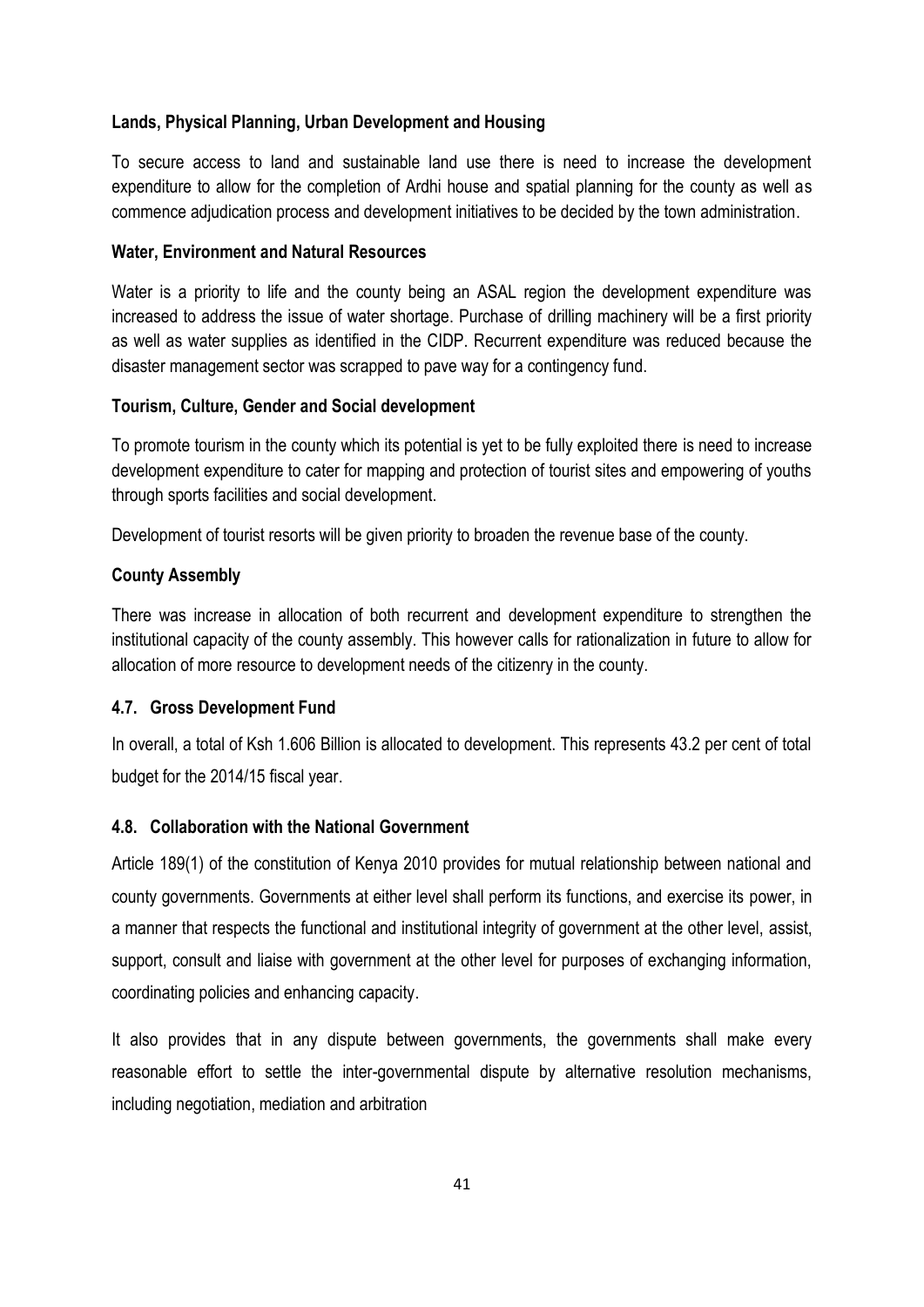### <span id="page-48-0"></span>**4.9. Summary**

The development and other needs of county departments have been adequately provided for and rationalized through strategic prioritisation and allocation of both development and recurrent budgets for the devolved functions. This has been informed by the need to ensure that county government departments are able to perform the functions assigned to them by ensuring that resources associated with the delivery of services are allocated in line with the principle of "funds follow functions".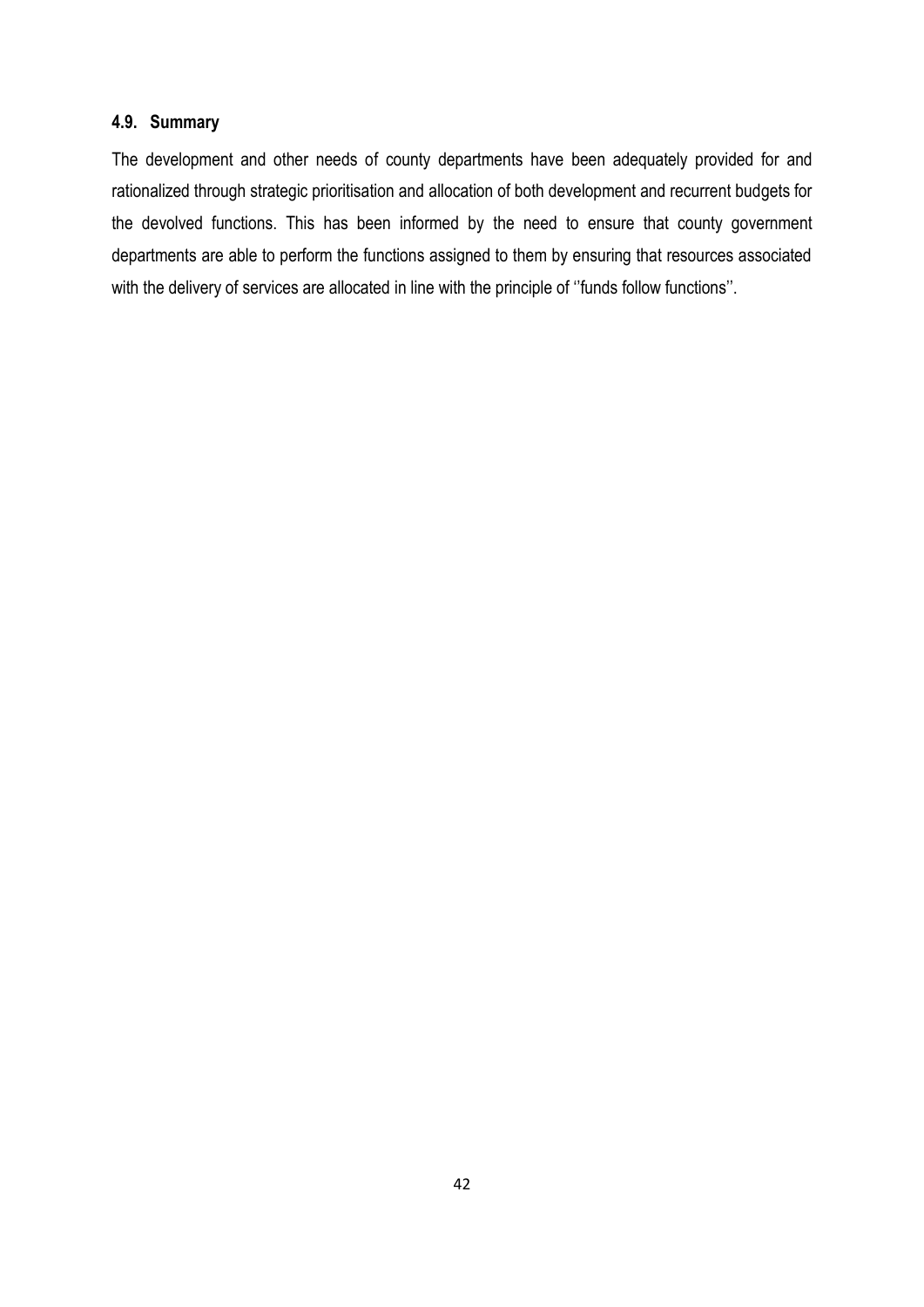### <span id="page-49-0"></span>**5.0 CHAPTER FIVE: CONCLUSIONS**

### <span id="page-49-1"></span>**5.1. Overview**

The 2014/15 budget will be prepared amid positive economic outlook of the country where the GDP is projected to grow at a rate of 6.1 percent. This level of growth is expected to be felt in the county as the benefits trickle down. At the county level, this growth will be exhibited by increased production in agriculture, reduced effects of hunger and increased income from the local population.

Infrastructural investments and expansion of activities in other major sectors is expected to spur economic activities of other sectors of the economy. Domestic demand is also expected to rise due to the ongoing initiatives of government spending.

The 2013/14 Budget implemented major reforms in the health sector as well as in the roads sub sector. The two sectors received a significant junk of the fiscal year budget of 46.5 percent.

The county however, will put up stringent measures to control recurrent expenditures with an intended objective of saving. The saving generated will be reallocated to finance development projects in key sectors of the economy through supplementary budget. Savings will also be realised through measures targeting increased revenue collection.

As part of fiscal responsibility principles, the county government has adopted a new set of fiscal principles clearly aimed at improving the sustainability of the county's finances. These principles are:

Maintaining a deficit free budget thus no debt foreseen in the 2014/15 budget;

Discretionary deductions shall be given first priority during the budgeting process. These include official's salary, collective agreement, state or statutory deductions;

- Maintain a competitive tax environment for business;
- Target funding of large projects in phases in accordance and fulfilment of MTEF process.

- The development expenditure shall be maintained at a level of not less than 40 percent of the total budget.

Despite the challenges associated with devolution and new structures of the county, the county government has clearly demonstrated its ability to manage expenditure. The hiccups that were met in the fiscal year 2013/14 have provided good lessons and experience to carry foward to the next fiscal year. Therefore, improvement in absorption capacity of the funds shall be expected.